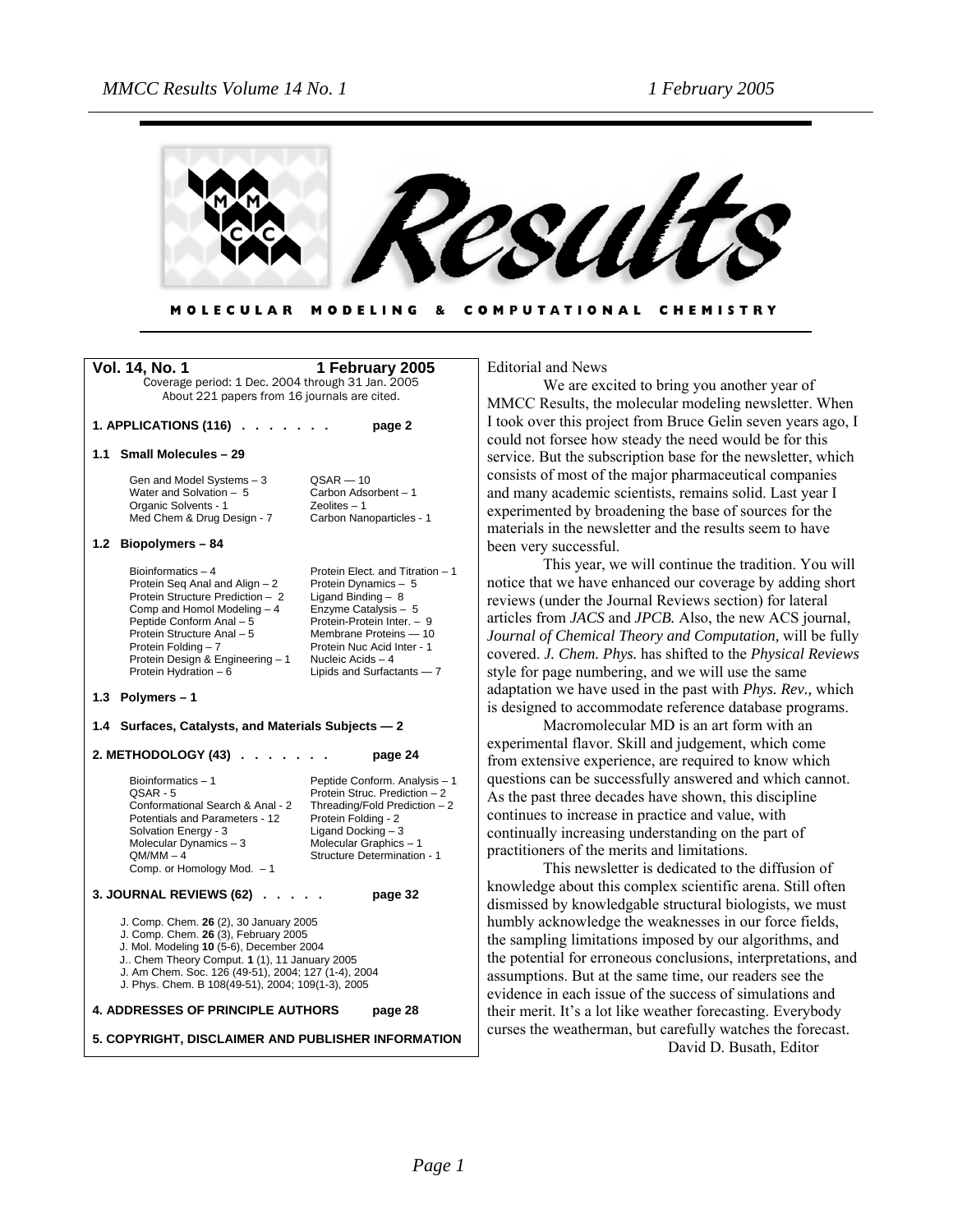# **1. APPLICATIONS**

1.1. *Small Molecules*

| <b>General and Model Systems</b>                                                                                                                                                        |                                                                                                                                                                                                                                                                                  |  |
|-----------------------------------------------------------------------------------------------------------------------------------------------------------------------------------------|----------------------------------------------------------------------------------------------------------------------------------------------------------------------------------------------------------------------------------------------------------------------------------|--|
| Tuning of hydrogen bond strength using substituents on<br>phenol and aniline: A possible ligand design strategy                                                                         | Detailed structural and energetic analysis of DFT<br>calculations of various substituted phenols and anilines<br>shows negligible effects on neutral compounds, but                                                                                                              |  |
| J Reynisson and E McDonald* [Inst Cancer Res, Sutton]                                                                                                                                   | significantly stronger effects on charged compounds.<br>Comparison with existing, approximate, measures is                                                                                                                                                                       |  |
| J Comput Aided Mol Des 18, 421-431 (2004)                                                                                                                                               | made.                                                                                                                                                                                                                                                                            |  |
| Theoretical calculations of homoconjugation equilibrium<br>constants in systems modeling acid-base interactions in<br>side chains of biomolecules using the potential of mean<br>force. | The free energies of conjugation via OHO or HNH<br>bridges for a small set of acids and amines was computed<br>using WHAM. OHO bridges gave higher binding affinity<br>than HNH bridges. The binding affinity decreases with<br>solvent polarity (Acetonitrile > $DMSO > H2O$ ). |  |
| J. Makowska, M. Makowski* [U Gdańsk], A. Liwo,<br>and L. Chmurzyski                                                                                                                     |                                                                                                                                                                                                                                                                                  |  |
| J. Comput. Chem. 26, 235-242 (2005)                                                                                                                                                     |                                                                                                                                                                                                                                                                                  |  |
| Single particle dynamics in ionic liquids of 1-alkyl-3-<br>methylimidazolium cations.                                                                                                   | In molten imidazole-derivative salts with anions of<br>various sizes, the organic cations are actually more<br>mobile than the anions, according to MD simulations.                                                                                                              |  |
| S. M. Urahata and M.C.C. Ribeiro                                                                                                                                                        | The alkyl chains, ranging from 1-8 carbons, form an axis.<br>Dominant cation motion is perpendicular to this axis.                                                                                                                                                               |  |
| J. Chem. Phys. 122, 02451101-02451109 (2005)                                                                                                                                            |                                                                                                                                                                                                                                                                                  |  |

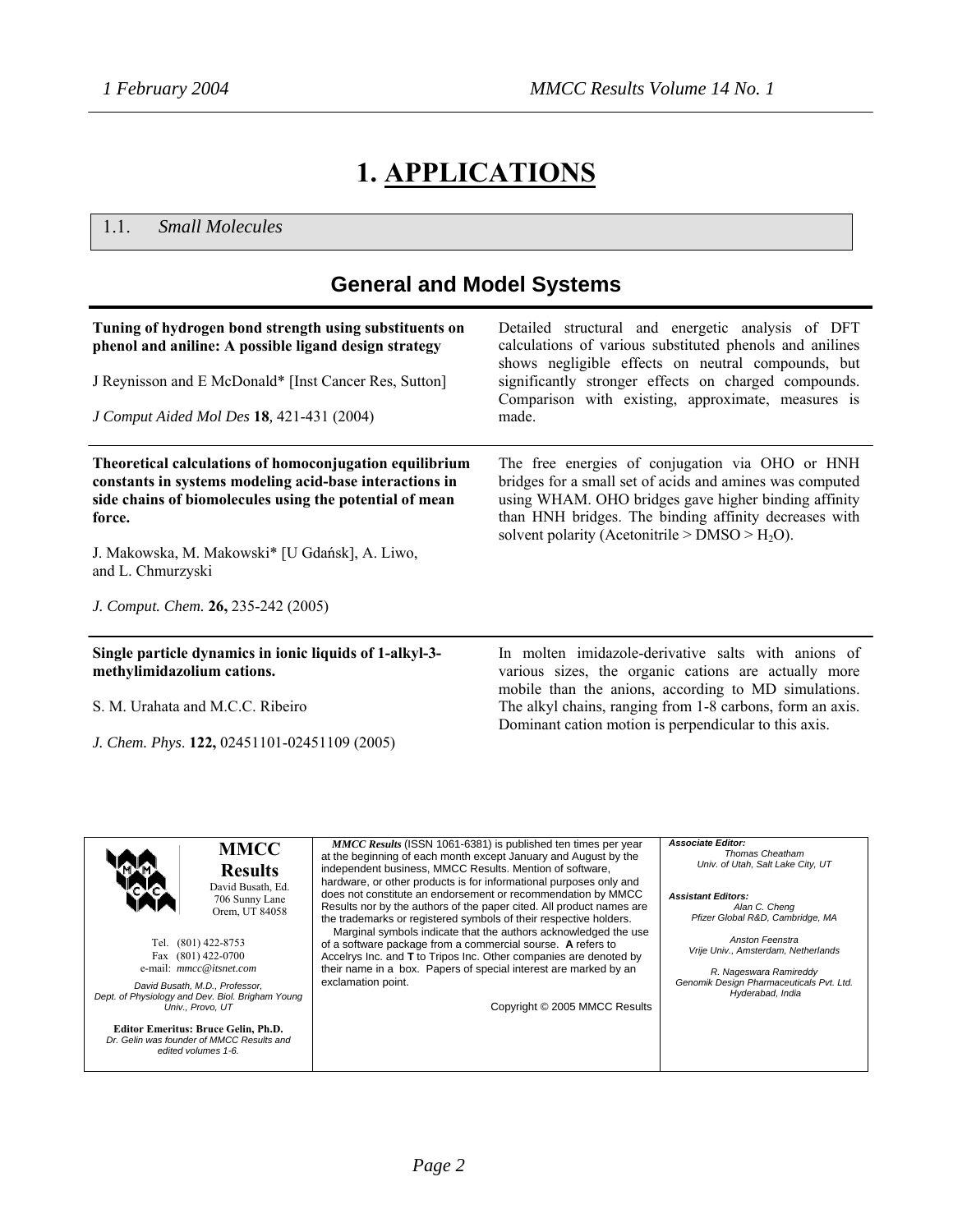## **Water and Solvation**

| Ion solubility in ice: Calculation of potentially favorable<br>positions of CI <sup><math>-</math></sup> and Na <sup><math>+</math></sup> ions in the SPC/E model of ice 1<br>$h^*$ . | MD simulations are used to investigate the favorable and<br>unfavorable locations for positive and negative ions in the<br>ice 1 h lattice. This is the first step to calculate the<br>solubility of ions in ice as distinct from liquid water. |
|---------------------------------------------------------------------------------------------------------------------------------------------------------------------------------------|-------------------------------------------------------------------------------------------------------------------------------------------------------------------------------------------------------------------------------------------------|
| E.J. Smith* [U Houston] and A.D.J. Haymet                                                                                                                                             |                                                                                                                                                                                                                                                 |
| Mol. Sim. 30, 827-830 (2004)                                                                                                                                                          |                                                                                                                                                                                                                                                 |
| Temperature dependence of three-body hydrophobic<br>interactions: Potential of mean force, enthalpy, entropy,<br>heat capacity, and nonadditivity.                                    | Extensive simulation of the PMF of methane-like<br>nonpolar solutes in TIP4P water at multiple temperatures<br>gives insight into the hydrophobic interaction.<br>An<br>interesting observation is the negative heat capacity                   |
| M.S. Moghaddam, S. Shimizu, and H.S. Chan* [U Toronto]                                                                                                                                | resulting from burial of exposed hydrophobic surface<br>area. The implications for protein folding are discussed.                                                                                                                               |
| J. Amer. Chem. Soc. 127, 303-316 (2005)                                                                                                                                               |                                                                                                                                                                                                                                                 |
| Hydroxyl radical at the air-water interface.                                                                                                                                          | MD simulation is performed on five hydroxyl molecules<br>embedded in a water slab surrounded by a vacuum                                                                                                                                        |
| M. Roeselova, J. Vieceli, L.X. Dang, B.C. Garrett,<br>and D.J. Tobias* [UCI]                                                                                                          | interface. The results provide insight into the transfer of<br>the OH radical across the air-water interface.                                                                                                                                   |
| J. Amer. Chem. Soc. 126, 16308-16309 (2004)                                                                                                                                           |                                                                                                                                                                                                                                                 |
| Molecular dynamics simulation study on the transient<br>response of solvation structure during the translational<br>diffusion of solute.                                              | During translational diffusion, larger cations and neutral<br>solutes show behaviors in water expected from theories<br>for simple solvents, whereas for Li+ the inner shell<br>undergoes underdamped, high frequency oscillations that         |
| T. Yamaguchi* [Nagoya U], T. Matsuoka, and S. Koda                                                                                                                                    | may affect mobility.                                                                                                                                                                                                                            |
| J. Chem. Phys. 122, 01451201-01451210 (2005)                                                                                                                                          |                                                                                                                                                                                                                                                 |
| Dependence of ion hydration on the sign of the ion's<br>charge.                                                                                                                       | With a polarizable force field, MD simulations indicate<br>that anion hydration is better than cation hydration due to<br>improved interactions of first shell water with second                                                                |
| A. Grossfield* [Washington U]                                                                                                                                                         | shell waters.                                                                                                                                                                                                                                   |
| J. Chem. Phys. 122, 02450601-02450610 (2005)                                                                                                                                          |                                                                                                                                                                                                                                                 |

## **Organic Solvents**

**Investigation of structure of liquid 2,2,2 trifluoroethanol: Neutron diffraction, molecular dynamics, and ab initio quantum chemical study.** 

Trifluoroethanol has smaller hydrogen bonded aggregates than ethanol.

I. Bakó\* [Hungarian Acad Sci], T. Radnai, and M.C.B. Funel

*J. Chem. Phys.* **26,** 12472-12480 (2004)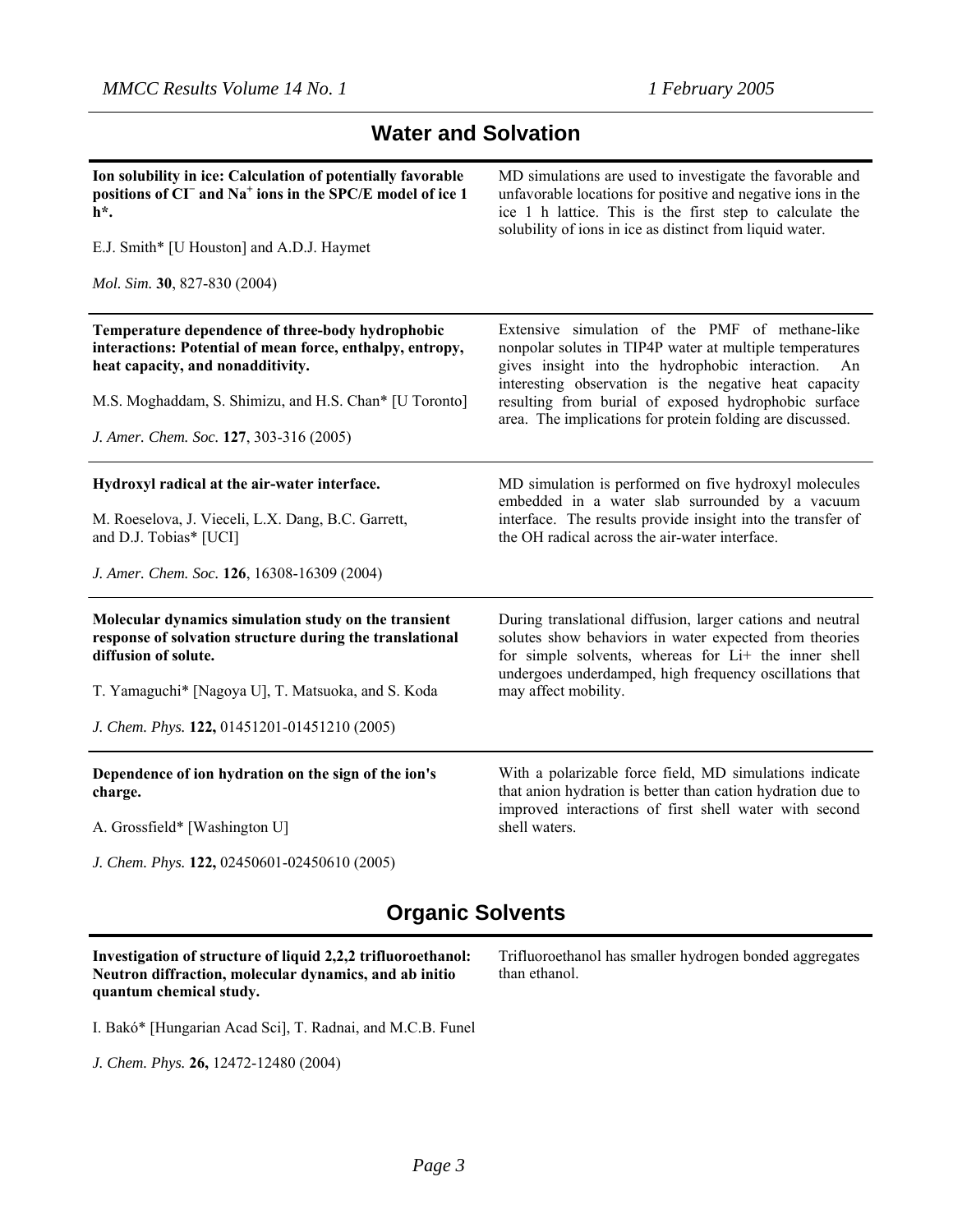**T**

# **Medicinal Chemistry and Drug Design**

| Molecular dynamics simulations of 14 HIV protease<br>mutants in complexes with indinavir.<br>X. Chen, I.T. Weber* [Georgia Sate U], and R.W. Harrison<br>J. Mol. Mod. 10, 373-381 (2004)                                                                                                | MD simulations are applied to study the molecular<br>mechanisms of HIV drug resistance between the HIV-1<br>protease and the indinavir inhibitor. The averaged<br>molecular mechanics interaction energy gave the protease<br>affinity for indinavir. The correlation coefficient and<br>observed inhibition constants for wild type and four<br>mutants are in good agreement.                                                                                              |
|-----------------------------------------------------------------------------------------------------------------------------------------------------------------------------------------------------------------------------------------------------------------------------------------|------------------------------------------------------------------------------------------------------------------------------------------------------------------------------------------------------------------------------------------------------------------------------------------------------------------------------------------------------------------------------------------------------------------------------------------------------------------------------|
| Taking aim at a moving target: designing drugs to inhibit<br>drug-resistant HIV-1 reverse transcriptases.<br>S.G. Sarafianos, K. Das, S.H. Hughes,<br>and E. Arnold* [Rutgers U]<br>Curr. Opi. Str. Biol. 31, 716-730 (2005)                                                            | Two broad strategies are approached for hitting a moving<br>target for anti-HIV drug. Firstly, understanding the<br>mechanisms of drug resistance and developing drugs that<br>effectively inhibit mutant viruses. Secondly, designing<br>drugs that interact with portions of the viral machinery<br>that are evolutionarily conserved, such as enzyme active<br>sites.                                                                                                     |
| Identification of novel parasitic cysteine protease<br>inhibitors using virtual screening. 1. The ChemBridge<br>database.<br>P.V. Desai, A. Patny, Y. Sabnis, B. Tekwani, J. Gut,<br>P. Rosenthal, A. Srivastava, and M. Avery* [U Mississippi]<br>J. Med. Chem. 47, 6609 - 6615 (2004) | The 241k compound ChemBridge database was filtered<br>for drug-like properties, resulting in 60k compounds<br>which were docked into falcipain-2 and falcipain-3. Of<br>the 200 top dock hits, 84 were tested and 22 compounds<br>were found to inhibit one of the falcipains with an IC50<br>of 1-63 uM.                                                                                                                                                                    |
| Interaction profiles of protein kinase-inhibitor complexes<br>and their application to virtual screening.<br>C. Chuaqui, Z. Deng, and J. Singh* [Biogen-Idec]<br>J. Med. Chem. 48, 121-133 (2005)                                                                                       | A set of 54 kinase inhibitor co-crystal structures are<br>clustered into the p38, CDK2, and ATP analogue groups.<br>A histogram plot of the frequency of interactions to key<br>kinase residues provides easy visualization of residues<br>providing specificity differences, and this "interaction<br>profile" of frequencies can be used to bias virtual<br>screening hits to known inhibitor binding modes, or<br>alternatively, identifying "novel" docked binding modes |
| HIV-reverse transcriptase inhibition: Inclusion of ligand-<br>induced fit by cross-docking studies.<br>R. Ragno* [U Roma], S. Frasca, F. Manetti, A. Brizzi,<br>and S. Massa* [U Siena]<br>J. Med. Chem. 48, 200-212 (2005)                                                             | Autodock was shown to be effective in redocking 41<br>known NNRTI (non-nucleoside reverse transcriptase<br>inhibitor) co-crystal structures. Known conformations in<br>98% of the cases were replicated within a RMSD of<br>Cross-docking is suggested as useful in<br>$< 2.0A$ .<br>accounting for protein flexibility as well as spectrum<br>against mutated HIV RT proteins.                                                                                              |
| ZINC - A free database of commercially available<br>compounds for virtual screening.<br>J.J. Irwin and B.K. Shoichet* [UCSF]<br>J. Chem. Inf. Model. 45, 177-182 (2005)                                                                                                                 | A free downloadable database of 728k orderable<br>compounds prepared for docking is available at<br>http://zinc.docking.org. For each compound, the database<br>provides a 3D structure, multiple conformations,<br>protonation states, and tautomeric forms.                                                                                                                                                                                                                |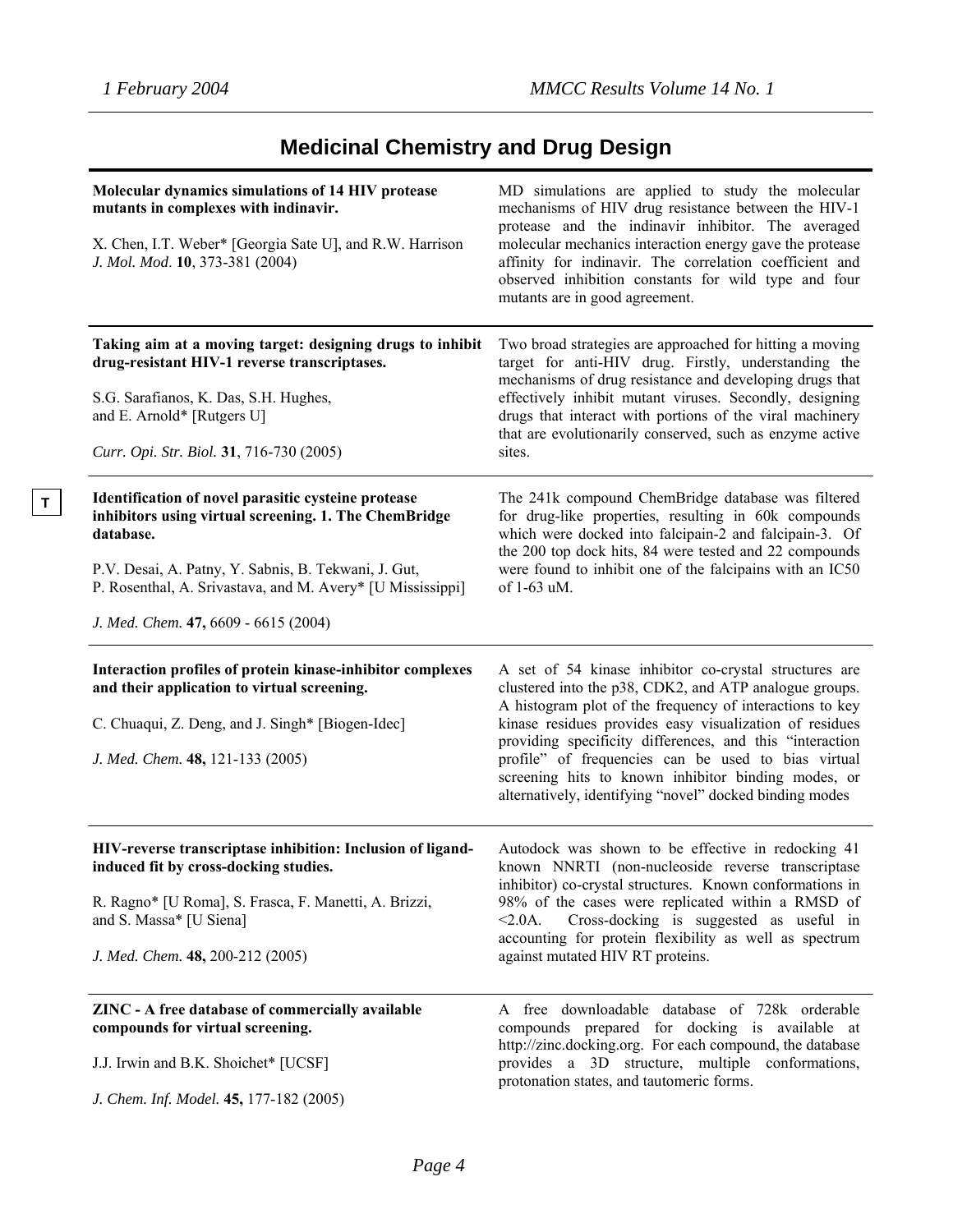Medicinal Chemistry and Drug Design (cont'd)

**Measuring CAMD technique performance: A virtual screening case study in the design of validation experiments**

M.A.H.A.C. Good\* [Bristol-Myers Squibb] and S.A. Hindle

*J Comput Aided Mol Des* **18***,* 529-536 (2004)

A relatively thorough and 'real-life-like' evaluation of several commonly used ligand-based screening methods is presented and tested on Melatonin receptor, AP2, CDK2 and FXa. No one method performs best throughout mainly caused by different chemical variations within the targets' inhibitors.

## **Quantitative Structure-Activity Relations**

| A topological sub-structural approach for predicting<br>human intestinal absorption of drugs.<br>M.A.C. Pérez* [Cent U Las Villas], M.B. Sanz, L.R. Torres,                                                                                           | The TOPS-MODE approach is used to study the human<br>intestinal absorption of drugs. The positive and negative<br>sub-structural contributions to the HIA were identified<br>and evaluated for their possibilities in the lead generation    |            |
|-------------------------------------------------------------------------------------------------------------------------------------------------------------------------------------------------------------------------------------------------------|----------------------------------------------------------------------------------------------------------------------------------------------------------------------------------------------------------------------------------------------|------------|
| R.G. Ávalos, M.P. González, and H.G. Díaz<br>Eur. J. Med. Chem. 39, 905-916 (2004)                                                                                                                                                                    | and optimization process.                                                                                                                                                                                                                    |            |
| Investigation of structure-activity relationships in a series<br>of glibenclamide analogues.                                                                                                                                                          | 3D-QSAR is used to study the compounds' ability to<br>antagonize the $\int^3 H$ -glibenclamide binding in rat cerebral<br>cortex. CoMFA models showed that the steric and                                                                    |            |
| E. Yuriev, D.C.M. Kong, and M.N. Iskander* [Monash U]<br>Eur. J. Med. Chem. 39, 835-847 (2004)                                                                                                                                                        | lipophilic properties are the major interacting forces and<br>the electrostatic property contribution was a minor factor.                                                                                                                    |            |
| Quantitative structure activity relationship studies of<br>diaryl furanones as selective COX-2 inhibitors.                                                                                                                                            | The Molecular Operating Environment is used for QSAR<br>studies of 43 analogues of COX-2. These studies gave                                                                                                                                 | <b>MOE</b> |
| S. Shahapurkar, T. Pandya, N. Kawathekar, and<br>S.C. Chaturvedi* [Devi Ahilya Vishwavidyalaya]                                                                                                                                                       | significant correlations of selective inhibitors with<br>physical property, connectivity and conformation of<br>molecule. COX-1 inhibitory data was analyzed with the<br>descriptors and gave significant results for physico-               |            |
| Eur. J. Med. Chem.39, 899-904 (2004)                                                                                                                                                                                                                  | chemical properties.                                                                                                                                                                                                                         |            |
| relationships<br><b>Structure-activity</b><br>for<br>$1-alkyl-3-(1-$<br>naphthoyl) indoles at the cannabinoid $CB_1$ and $CB_2$<br>receptors: Steric and electronic effects of naphthoyl<br>substituents. New highly selective CB2 receptor agonists. | Molecular modeling and receptor docking studies<br>indicated that the $CB_1$ receptor affinities of indole<br>derivatives were consistent with their aromatic stacking<br>interactions in the aromatic microdomain of the $CB1$<br>receptor. |            |
| J.W. Huffman* [Clemson U], G. Zengin, M.J. Wu, J. Lu,<br>G. Hynd, K. Bushell, A.L.S. Thompson, S. Bushell, C. Tartal,<br>D.P. Hurst, P.H. Reggio, D.E. Selley, M.P. Cassidy,<br>J.L. Wiley, and B.R. Martin                                           |                                                                                                                                                                                                                                              |            |
| Bioorg. Med. Chem. 13, 89-112 (2005)                                                                                                                                                                                                                  |                                                                                                                                                                                                                                              |            |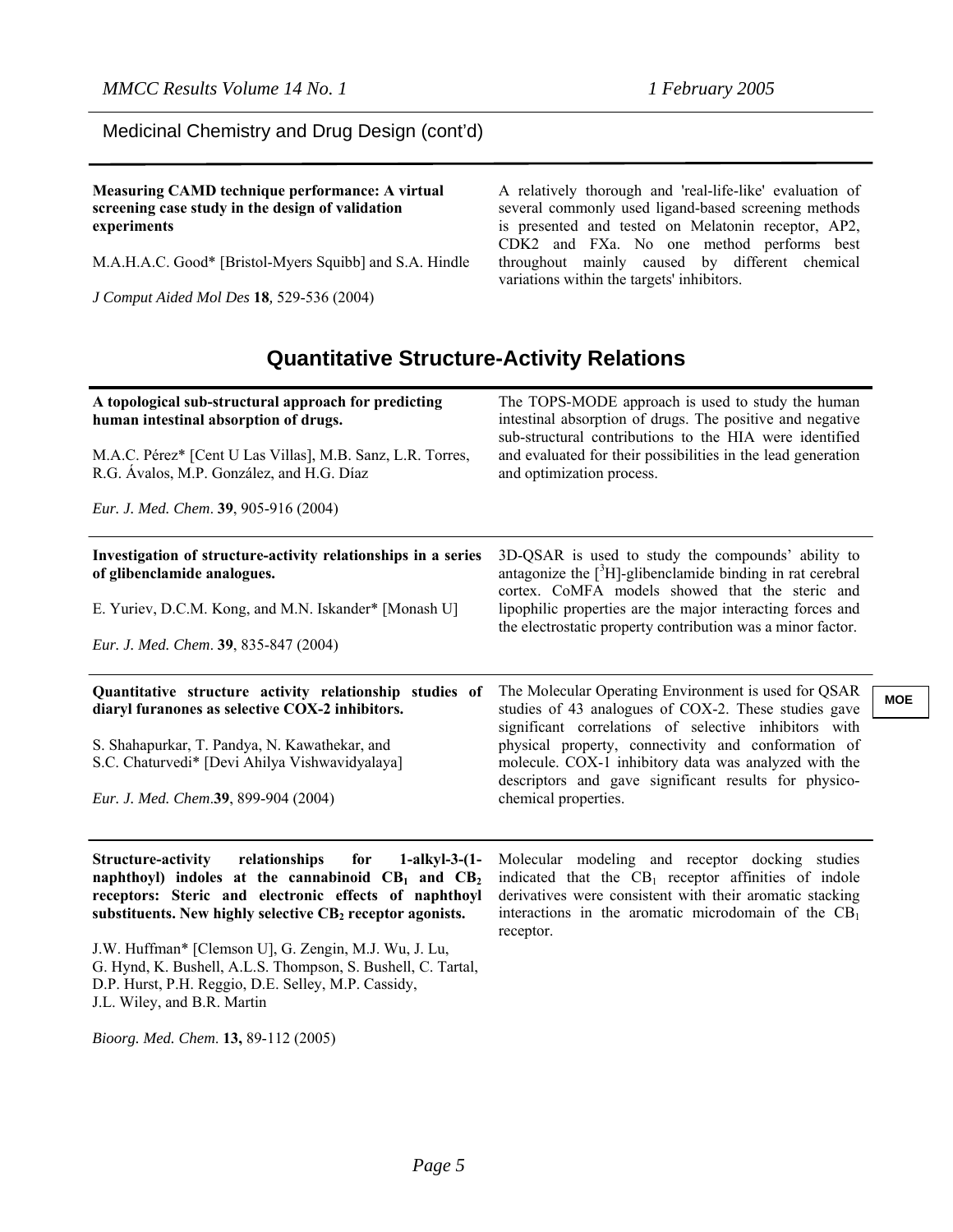Quantitative Structure-Activity Relationships (cont'd)

| On the role of polarizability in QSAR.<br>R.P. Verma, A. Kurup, and C. Hansch* [Pomona Coll]<br>Bioorg. Med. Chem. 13, 237-255 (2005                                                                                                                              | The polarizability effects on ligand-substrate interactions<br>are described in terms of NVE (number of valence<br>electrons) using additive values for valence electrons.<br>The QSAR model is illustrated by the equation<br>$log1/C=a(NVE) \pm constant.$                                                                                                                                                                                                                                                                                                          |
|-------------------------------------------------------------------------------------------------------------------------------------------------------------------------------------------------------------------------------------------------------------------|-----------------------------------------------------------------------------------------------------------------------------------------------------------------------------------------------------------------------------------------------------------------------------------------------------------------------------------------------------------------------------------------------------------------------------------------------------------------------------------------------------------------------------------------------------------------------|
| QSAR analyses on ginkgolides and their analogues using<br>CoMFA, CoMSIA, and HQSAR<br>W. Zhu, G. Chen, L. Hu, X. Luo, C. Gui, C. Luo,<br>C Mok Puah, K. Chen, and H. Jiang* [Chinese Acad Sci]<br>Bioorg. Med. Chem. 13, 313-322 (2005)                           | CoMFA, CoMSIA, and HQSAR methods are used to<br>investigate the relationship between 117 ginkgolide<br>analogues with great structural diversity and their<br>bioactivities against PAF receptor. These models showed<br>how steric, electrostatic, hydrophobicity, and individual<br>atom type affected molecular bioactivity as antagonists of<br>PAF. The results are useful for discovering new drugs as<br>PAF antagonists in fighting against various diseases<br>related to PAF and PAF receptor.                                                              |
| Application of QSAR analysis to organic anion<br>transporting polypeptide 1a5 (Oatp1a5) substrates.<br>M. Yarim* [ETH Zurich], S. Moro, R. Huber,<br>P.J. Meier, C. Kaseda, T. Kashima, B. Hagenbuch,<br>and G. Folkers<br>Bioorg. Med. Chem. 13, 333-341 (2005). | 3D-QSAR is used to obtain topological information on<br>the substrate binding-site of the protein. The Genetic<br>Algorithm Similarity Program and CoMFA were used for<br>structural alignment of the heterogeneous data set of 18<br>Oatp1a5 substrates. The results of this model identified<br>new potential Oatp1a5 substrates and their predicted<br>apparent affinity values were confirmed experimentally.                                                                                                                                                     |
| Predicting anti-HIV activity of 2,3-diaryl-1,3-thiazolidin-<br>4-ones: computational approach using reformed eccentric<br>connectivity index.<br>V. Kumar, S. Satish, and M.A. Kumar* [MD U]<br>J. Mol. Mod. 10, 399 -407 (2004)                                  | The relationship was investigated between the eccentric<br>connectivity topochemical index, eccentric connectivity<br>index and Wieners's index with respect to the anti-HIV<br>activity of 2, 3-diaryl-1, 3-thiazolidin-4-one derivatives.<br>An in-house program was used for the data set analysis.<br>The biological activity for each derivative was compared<br>with the reported anti-HIV activity. The proposed index<br>offers a vast potential for virtual screening of<br>combinatorial libraries, structure property/activity studies<br>and drug design. |
| Antileishmanial activity, cytotoxicity and QSAR analysis<br>of synthetic dihydrobenzofuran lignans and related<br>benzofurans.                                                                                                                                    | Quasar receptor surface modeling is used to generate<br>QSAR models for the cytotoxic and antileishmanial<br>activity.                                                                                                                                                                                                                                                                                                                                                                                                                                                |
| S.V. Miert, S.V. Dyck, T.J. Schmidt, R. Brun, A. Vlietinck,<br>G. Lemière and L. Pieters* [U Antwerp]                                                                                                                                                             |                                                                                                                                                                                                                                                                                                                                                                                                                                                                                                                                                                       |
| Bioorg. Med. Chem. 14, 661-669 (2005)                                                                                                                                                                                                                             |                                                                                                                                                                                                                                                                                                                                                                                                                                                                                                                                                                       |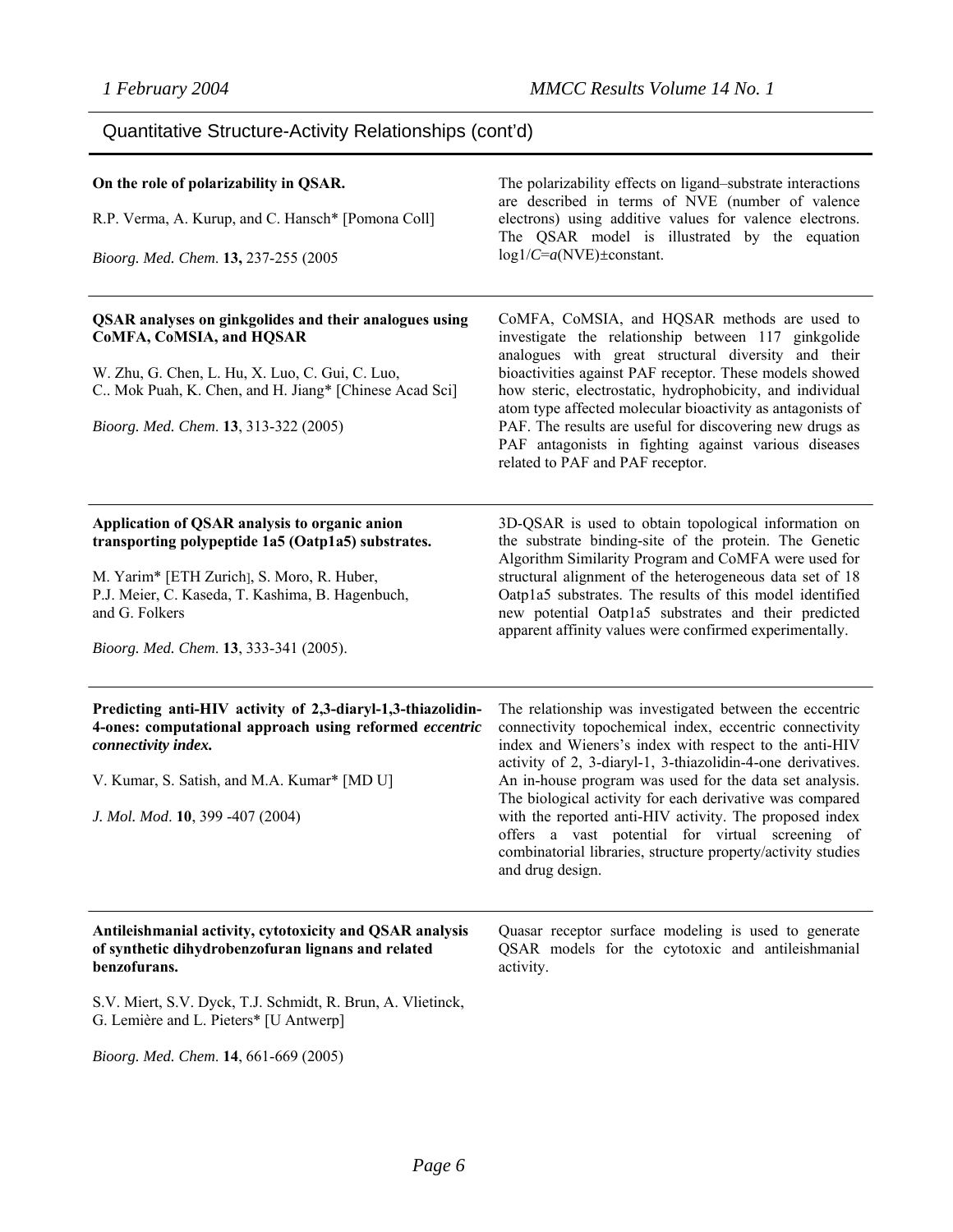#### Quantitative Structure-Activity Relationships (cont'd)

#### **3D-QSAR illusions.**

M.D. Arthur\* [Bristol-Myers Squibb]

*J Comput Aided Mol Des* **18***,* 587-596 (2004)

A thorough evaluation of a 'random' sample of published 3D-QSAR models is presented. In spite of aiming for predictivity, most models are retrospective (even a  $q^2$  of 0.9 can give predictions with  $r^2$ 's ranging from 0 (sic!) to 1) and significance of interaction regions derived from aligned compounds is questionable at best. Alignment based on receptor structure (e.g., docked compounds) can yield much more meaningful results.

## **Carbon Adsorbent**

#### **An effective potential for adsorption of polar molecules on graphite.**

X. Zhao\* [U Pittsburgh] and J.K. Johnson

*Mol. Sim.* **31**, 1-10 (2005)

An approximate method is proposed for accounting for the change in the solid-fluid potential energy due to polar interactions with graphite. The potential function is integrated over the graphite surface using a truncated Fourier series with dipole-induced dipole, dipolequadrupole, and quadrupole-quadrupole interactions. This potential is used for fluid molecules with dipole and/or quadrupole moments.

## **Zeolites**

#### **Diffusivity of CH4 in model silica nanopores: Molecular dynamics and quasichemical mean field theory.**

G.K. Papadopoulos\* [Nat Tech U Athens]

*Mol. Sim.* **31**, 57-66 (2005)

Equilibrium MD and grand canonical MD simulations were applied to investigate the dependence of transport diffusivity upon the adsorbent pore size and sorbate concentration of  $CH<sub>4</sub>$  in cylindrical silica nanopores. Sorbate-sorbate energetics emerge as the physical reason for the variation of corrected transport diffusivity with respect to pore size and sorbed phase fractional occupancy.

## **Carbon Nanoparticles**

| Molecular simulation for nanotechnologies: Application to<br>industry. | The electrodeposition in nano-scales and martensite<br>transformation are studied to solve real problems existing                                                      |
|------------------------------------------------------------------------|------------------------------------------------------------------------------------------------------------------------------------------------------------------------|
| Y. Hiwatari* [Kanazawa U], Y. Kaneko, and H. Ishida                    | in industries. Firstly, a coarse-grained, or smart, model<br>was developed to study the electrodeposition. Secondly,<br>how the atomistic model can be predictable the |
| <i>Mol. Sim.</i> <b>30</b> , 819-826 (2004)                            | martensite transformation in bulk was discussed.                                                                                                                       |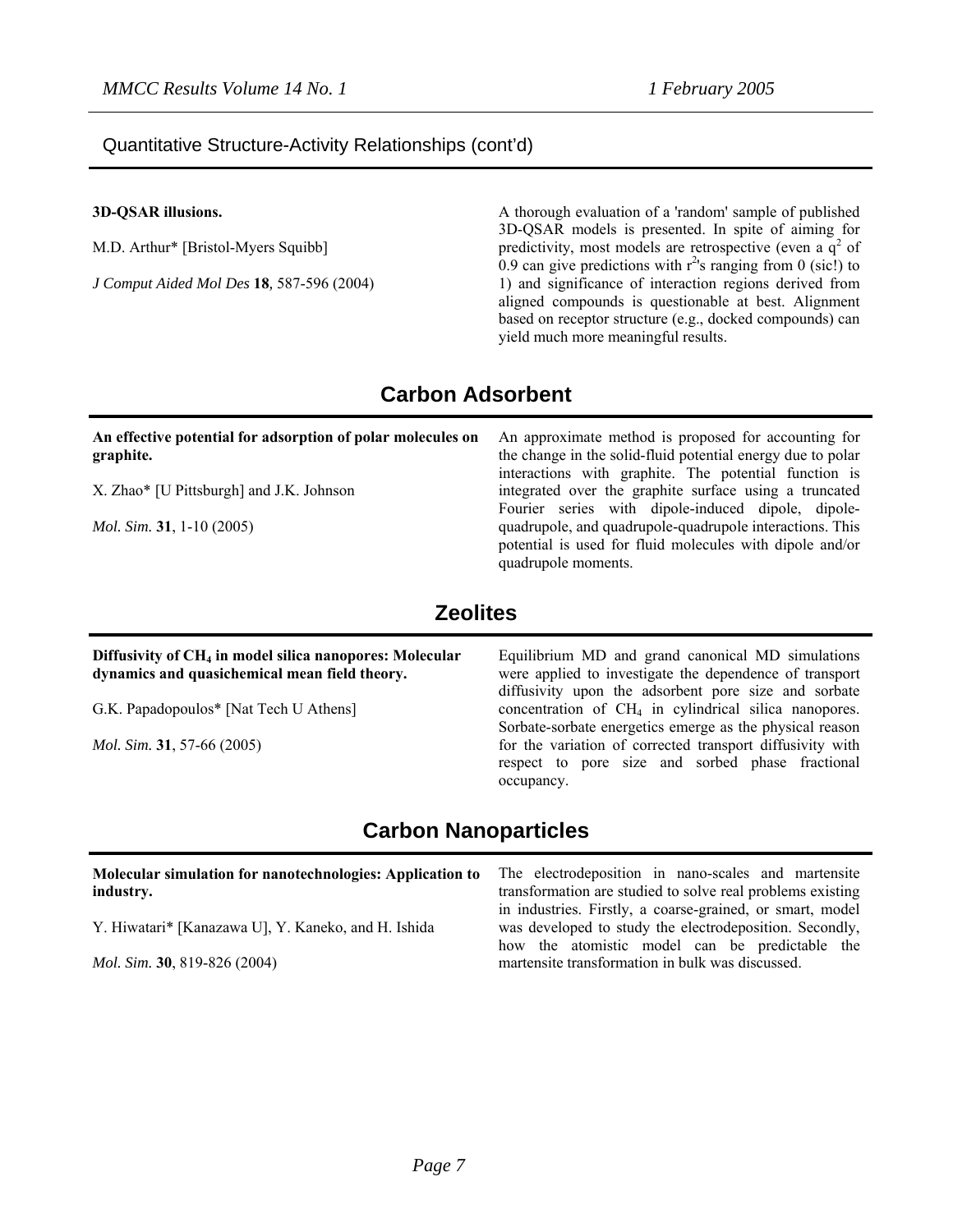1.2. *Biopolymers* 

# **Bioinformatics**

| Implications of structural genomics target selection<br>strategies: Pfam5000, whole genome, and random<br>approaches<br>J.M. Chandonia and S.E. Brenner* [U Calif Berkeley]<br><i>Proteins</i> 58, 166-179 (2005) | A thorough comparison in overall efficiency of different<br>structural genomics target selection schemes, with respect<br>to covering protein-family or -fold space, is presented.<br>Pfam5000 and random selection would result in roughly<br>similar coverage, while a whole genome approach would<br>be much less efficient. |
|-------------------------------------------------------------------------------------------------------------------------------------------------------------------------------------------------------------------|---------------------------------------------------------------------------------------------------------------------------------------------------------------------------------------------------------------------------------------------------------------------------------------------------------------------------------|
| PhosphaBase: an ontology-driven database resource for<br>protein phosphatases<br>K.J. Wolstencroft* [U Manchester], R. Stevens, L. Tabernero,<br>and A. Brass                                                     | The setup and building of a database for the protein<br>phosphatase family, drawing from automated and expert<br>data acquisition based on gene ontologies, is described.<br>Data extraction and possible future use are discussed.                                                                                             |
| <i>Proteins</i> 58, 290-294 (2005)                                                                                                                                                                                |                                                                                                                                                                                                                                                                                                                                 |
| Predicting protein functional sites with phylogenetic<br>motifs                                                                                                                                                   | Phylogenetic motifs, derived from phylogenetic trees, are<br>used to identify functional sites in 15 protein families<br>$(\sim 1000$ sequences) and shown to perform rather well in                                                                                                                                            |
| D. La, B. Sutch, and D.R. Livesay* [Calif State Polytech U]                                                                                                                                                       | spite of absence of sequence homology in several cases.                                                                                                                                                                                                                                                                         |
| <i>Proteins</i> 58, 309-320 (2005)                                                                                                                                                                                |                                                                                                                                                                                                                                                                                                                                 |
| <b>Classification of a large anticancer data set by Adaptive</b><br><b>Fuzzy Partition</b>                                                                                                                        | Ambitious application of AFP is used to classify<br>automatically anticancer drugs in a virtual screening<br>setup. The model was trained on 640 compounds,                                                                                                                                                                     |
| N. Piclin, M. Pintore, C. Wechman,<br>and J.R. Chrétien* [U Orleans]                                                                                                                                              | validated on 280 and tested on 374. On average 70-90%<br>are classified correctly.                                                                                                                                                                                                                                              |

*J Comput Aided Mol Des* **18***,* 577-586 (2004)

# **Protein Sequence Analysis and Alignment**

| Principal eigenvector of contact matrices and<br>hydrophobicity profiles in proteins<br>U. Bastolla* [INTACSIC Madrid], M. Porto, H.E. Roman,<br>and M. Vendruscolo<br><i>Proteins</i> 58, 22-30 (2005) | The principal Eigenvector of the contact matrix and the<br>hydrophobicity profile are shown to correlate<br>significantly for many sequences in seven protein<br>families, and even stronger for the family average profile.<br>Chain-length dependent effects and evolutionary<br>implications are discussed. |
|---------------------------------------------------------------------------------------------------------------------------------------------------------------------------------------------------------|----------------------------------------------------------------------------------------------------------------------------------------------------------------------------------------------------------------------------------------------------------------------------------------------------------------|
| A generalized affine gap model significantly improves<br>protein sequence alignment accuracy<br>M.A. Zachariah, G.E. Crooks, S.R. Holbrook,<br>and S.E. Brenner* [U Berkeley]                           | A systematic evaluation of affine gap penalties on remote<br>homology detection is presented. At the cost of fewer<br>total aligned residue-pairs, per-residue accuracy can be<br>increased.                                                                                                                   |
| <i>Proteins</i> 58, 329-338 (2005)                                                                                                                                                                      |                                                                                                                                                                                                                                                                                                                |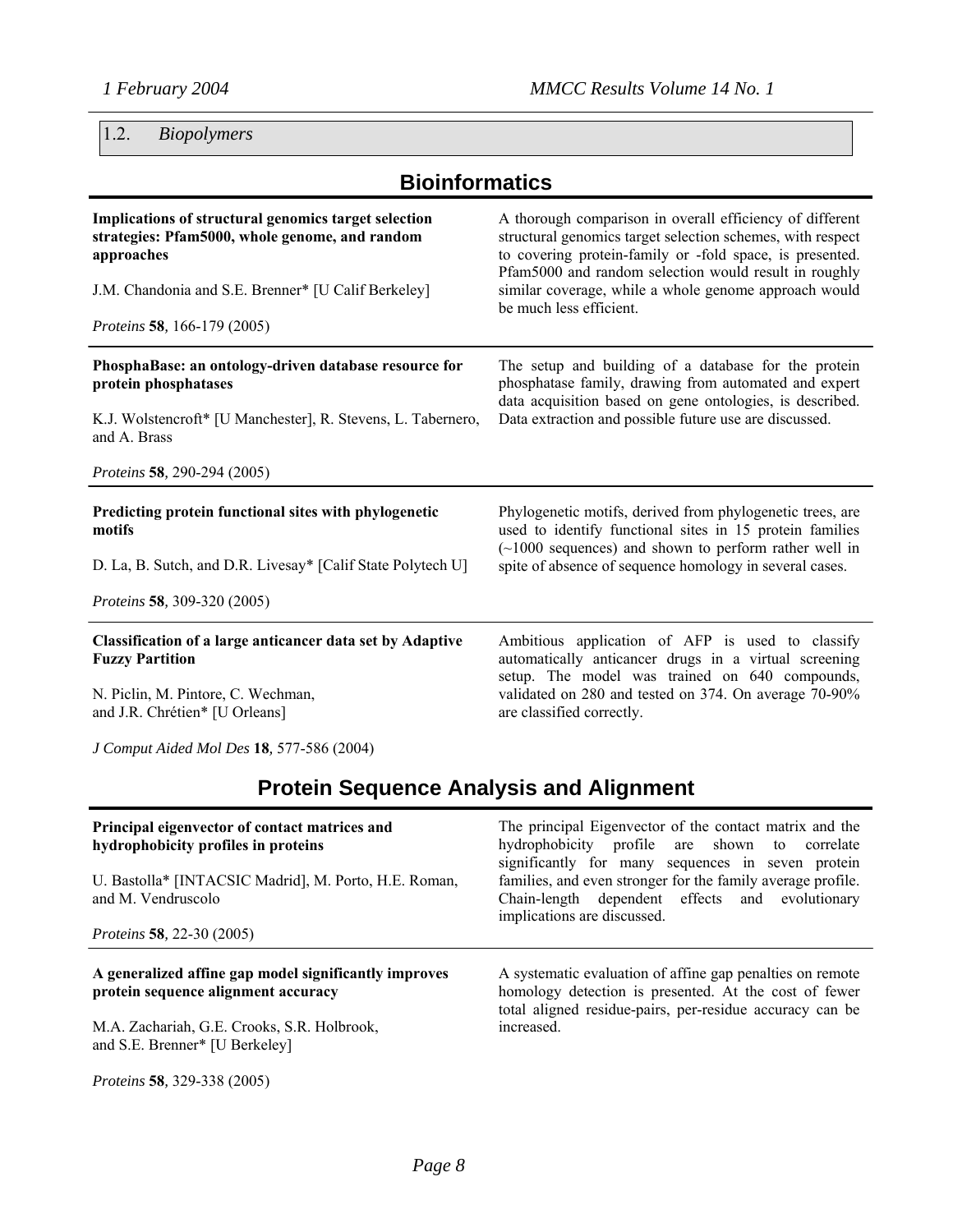## **Protein Structure Prediction**

| Sequence patterns associated with disordered regions in<br>proteins | A rather straightforward statistical analysis of globular<br>and disordered proteins reveals several significant<br>patterns of amino acid types as well as amino acid |
|---------------------------------------------------------------------|------------------------------------------------------------------------------------------------------------------------------------------------------------------------|
| S. Lise* [U Coll London] and D.T. Jones                             | property types.                                                                                                                                                        |
| <i>Proteins</i> 58, 144-150 (2005)                                  |                                                                                                                                                                        |
| Predictive in silico all-atom folding of a four-helix protein       | Monte Carlo and simulated annealing of various lengths                                                                                                                 |

**with a free-energy model.**

A. Schug and W. Wenzel\* [Forsch Karlsruhe]

*J. Amer. Chem. Soc.* **126**, 16736-16737 (2004)

of the sequence in an all-atom model were performed using a simple, distributed, evolutionary strategy as a means to predict protein structure. The protein studied is a 60-amino acid fource helix protein, one of the largest predicted to-date at the all-atom level.

## **Comparative or Homology Modeling**

| Homology modelling and binding site mapping of the<br>human histamine H1 receptor.                                                                                                                                            | The high-resolution structure of bovine rhodopsin is used<br>to develop the 3D-model of the human histamine H1<br>receptor. Genetic algorithm based docking calculations                                                                                                                                                                  |
|-------------------------------------------------------------------------------------------------------------------------------------------------------------------------------------------------------------------------------|-------------------------------------------------------------------------------------------------------------------------------------------------------------------------------------------------------------------------------------------------------------------------------------------------------------------------------------------|
| R. Kiss, Z. Kovári, and G.M. Keserű* [Gedeon Richter Ltd.]                                                                                                                                                                    | were used to identify the role of several amino acids<br>having an effect on agonist or antagonist binding.                                                                                                                                                                                                                               |
| Eur. J. Med. Chem. 39, 959-967 (2004)                                                                                                                                                                                         |                                                                                                                                                                                                                                                                                                                                           |
| Modeling the E. coli 4-hydroxybenzoic acid oligoprenyl-<br>transferase (ubiA transferase) and characterization of<br>potential active sites.<br>L. Bräuer, W. Brandt,<br>and L.A. Wessjohann* [Leibniz Inst of Plant Biochem] | Homology modeling techniques are used to develop a<br>model with two putative active sites. Semiempirical<br>quantum mechanical PM3 calculations are used to<br>investigate the thermodynamics and kinetics of the<br>catalysis mechanism. The results suggested a near $S_N$ 1<br>mechanism for the cleavage of the diphosphate ion from |
| J. Mol. Mod. 10, 317-327 (2004)                                                                                                                                                                                               | the isoprenyl unit.                                                                                                                                                                                                                                                                                                                       |
| Homology models of the cannabinoid CB1 and CB2<br>receptors. A docking analysis study.                                                                                                                                        | The cannabinoid system was studied by docking<br>techniques, using the 3D models of both CB1 and CB2<br>and well-known reference inverse agonist/antagonist                                                                                                                                                                               |
| C. Montero, N.E. Campillo, P. Goya,<br>and J.A. Páez* [CSIC]                                                                                                                                                                  | compounds. The structural effects of ligand binding were<br>studied and analyzed on the basis of hydrogen bond<br>interactions, and binding energy calculations.                                                                                                                                                                          |
| Eur. J. Med. Chem. 40, 75-83 (2005)                                                                                                                                                                                           |                                                                                                                                                                                                                                                                                                                                           |
| Issues in high-throughput comparative modelling: a case<br>study using the ubiquitin E2 conjugating enzymes                                                                                                                   | An automated homology modeling 'pipeline' for UBC<br>enzymes is presented. The use of multiple templates was<br>discarded for lack of detectable improvement, reverting                                                                                                                                                                   |
| PJ Winn* [EMBL], J.N. Battey, K. Schleinkofer,<br>A. Banerjee, and R.C. Wade                                                                                                                                                  | to the single highest-homologues template. Rotamer and<br>H-bond network optimization are discussed.                                                                                                                                                                                                                                      |
| <i>Proteins</i> 58, 367-375 (2005)                                                                                                                                                                                            |                                                                                                                                                                                                                                                                                                                                           |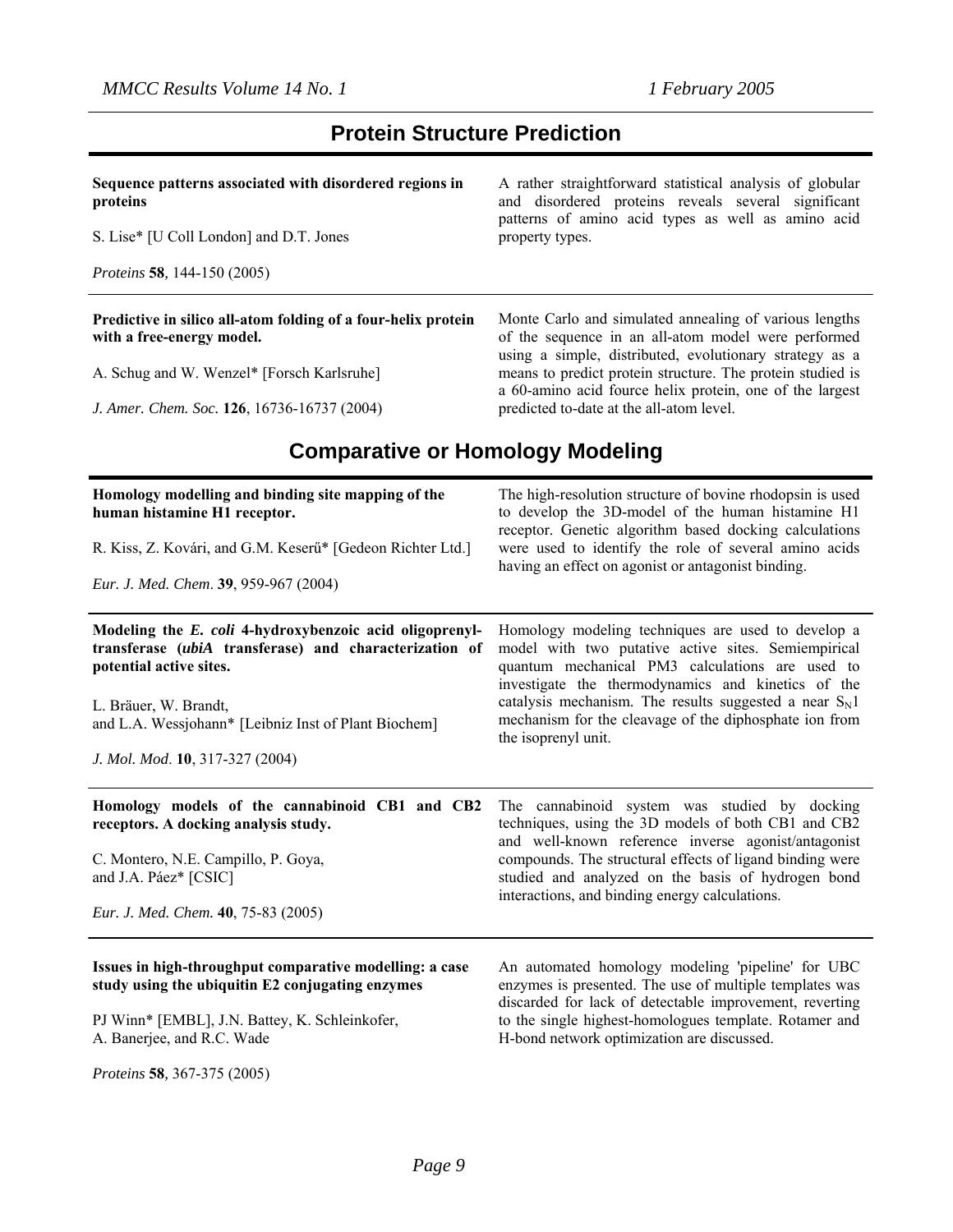**!** 

# **Peptide Conformational Analysis**

| Equilibrium structure and folding of a helix-forming<br>peptide: Circular dichroism measurements and replica-<br>exchange molecular dynamics simulations.<br>G.S. Jas* [U Kansas] and K. Kuczera* [U Kansas]<br>Biophys. J. 87, 3786-3798 (2004)                                                                       | MD simulations of a 21-residue peptide that forms<br>helices at temperatures just below room temperature<br>show that, from the extended state, the peptide becomes<br>helical after about 2 ns and reaches equilibrium after<br>about 10 ns. Folding involves increasing the number of<br>backbone hydrogen bonds. The computed enthalpy and<br>entropy of folding are $-10$ kcal/mol and entropy of $-30$<br>cal/(mol K), similar to the measured values of $-11.6$<br>kcal/mol and $-39.6$ cal/(mol K). |
|------------------------------------------------------------------------------------------------------------------------------------------------------------------------------------------------------------------------------------------------------------------------------------------------------------------------|------------------------------------------------------------------------------------------------------------------------------------------------------------------------------------------------------------------------------------------------------------------------------------------------------------------------------------------------------------------------------------------------------------------------------------------------------------------------------------------------------------|
| Energy landscape of a small peptide revealed by dihedral<br>angle principal component analysis<br>Y. Mu* [Nanyang Techn U], P.H. Nguyen,<br>and G. Stock* [Goethe U]<br><i>Proteins</i> 58, 45-52 (2005)                                                                                                               | Analysis of PC in dihedral space reveals a rugged free<br>energy landscape with many well-defined minima, in<br>contrast to the smooth funnel-shaped free energy<br>landscape in Cartesian space. Implications for protein<br>folding are discussed.                                                                                                                                                                                                                                                       |
| Early events in protein aggregation: molecular flexibility<br>and hydrophobicity/charge interaction in amyloid<br>peptides as studied by molecular dynamics simulations<br>M. Valerio, A. Colosimo, F. Conti, A. Giuliani, A. Grottesi,<br>C. Manetti, and J.P. Zbilut* [Rush Med Coll]<br>Proteins 58, 110-118 (2005) | Differences in conformational flexibility of two peptides,<br>$A\beta(1-28)$ and $A\beta(1-40)$ , from simulations at their<br>isoelectric points where they are neutral and most<br>flexible, explain differences in aggregation propensity.                                                                                                                                                                                                                                                              |
| Long-time conformational transitions of alanine dipeptide<br>in aqueous solution: continuous and discrete-state kinetic<br>models.<br>D.S. Chekmarev, T. Ishida, and R.M. Levy* [Rutgers U]<br>J. Phys. Chem. B 108, 19487-19495 (2004)                                                                                | Long time scale GB simulations of the alanine dipeptide<br>in the context of the OPLS force field investigate the<br>dynamics and time scales for conformational interchange.<br>A detailed presentation is provided with ample discussion<br>of the kinetic models and implications for the study of<br>larger peptides.                                                                                                                                                                                  |
| <b>Folding Trp-Cage to NMR resolution native structure</b><br>using a coarse-grained protein model.<br>F. Ding* [U N Carolina Chapel Hill], S.V. Buldyrev, and<br>N.V. Dokholyan* [U N Carolina Chapel Hill]                                                                                                           | A simplified force field based on residue-residue<br>interaction energies is sufficient to produce consistent<br>folding of the 20-residue Trp cage protein to within 2 $\AA$<br>of the NMR structure.                                                                                                                                                                                                                                                                                                     |

*Biophys. J.* **88,** 147-155 (2005)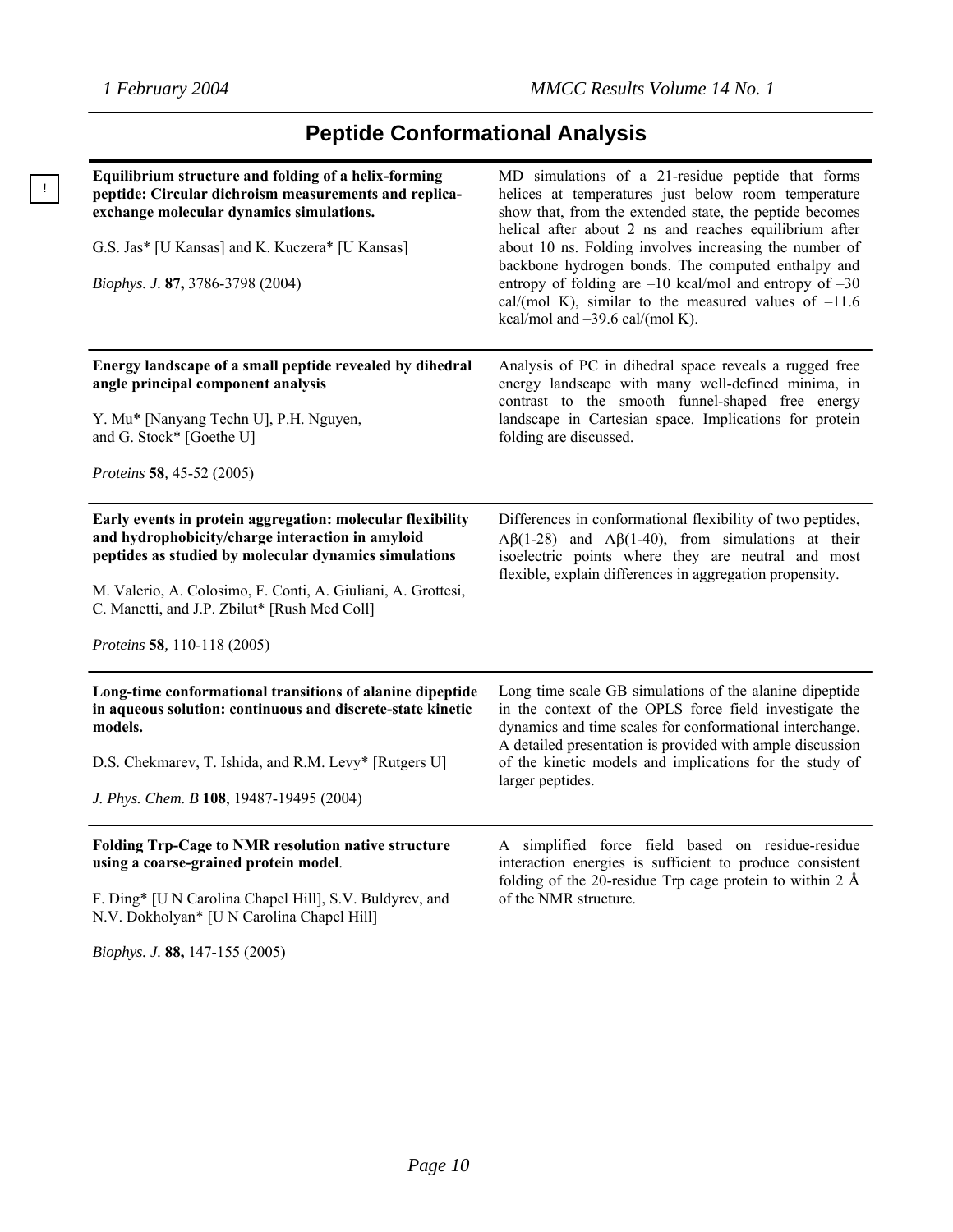## **Protein Structure Analysis**

| Structural classification of thioredoxin-like fold proteins                                                                          | 723 protein domains with thioredoxin-fold (including<br>circular permutations) are identified from the PDB, and                                                                                                                         |
|--------------------------------------------------------------------------------------------------------------------------------------|-----------------------------------------------------------------------------------------------------------------------------------------------------------------------------------------------------------------------------------------|
| Y. Qi and N.V. Grishin* [U Texas]                                                                                                    | classified into 11 families, which unifies 5 SCOP, 5<br>CATH and 7 DALI classes. Some folds identified by the                                                                                                                           |
| Proteins 58, 376-388 (2005)                                                                                                          | database search, were rejected based on more stringent<br>topological considerations.                                                                                                                                                   |
| Analysis of pH-dependent elements in proteins: geometry<br>and properties of pairs of hydrogen-bonded carboxylic<br>acid side-chains | Combining analysis of carboxylic acid pairs in x-ray<br>structures and QM calculations of these pairs in dielectric<br>medium, show consistent trends and indicate involvement<br>in low-pH and high(er) temperature protein stability. |
| G. Wohlfahrt* [Orion Pharma]                                                                                                         | Possible implications for (rational) protein design are<br>discussed.                                                                                                                                                                   |
| <i>Proteins</i> 58, 396-406 (2005)                                                                                                   |                                                                                                                                                                                                                                         |
| Molego-based definition of the architecture and specificity<br>of metal-binding sites                                                | An automated method to define structural-chemical<br>motifs is applied to identify metal binding sites in<br>dimetallic phosphatases, DNAse 1 homologues and                                                                            |
| C.H. Schein* [U Texas], B. Zhou, N. Oezguen, V.S. Mathura,<br>and W. Braun                                                           | dioxygenases. Motifs obtained were able to filter similar<br>sites from the ASTRAL40 database. The functional<br>significance of these motifs is discussed.                                                                             |
| <i>Proteins</i> 58, 200-210 (2005)                                                                                                   |                                                                                                                                                                                                                                         |
| Existence of specific "folds" in polyproline II ensembles of<br>an "unfolded" alanine peptide detected by molecular<br>dynamics.     | MD simulations of octa-alanine peptides with the<br>GROMOS96 force field display a strong polyproline II<br>helix tendency. The tendency is claimed to relate to<br>residue level preferences, however no experimental data             |
| V. Ramakrishnan, R. Ranbhor, and S. Durani* [ITT Bombay]                                                                             | is provided to justify that the simulation results are in fact<br>"real".                                                                                                                                                               |
| J. Amer. Chem. Soc. 126, 16332-16333 (2004)                                                                                          |                                                                                                                                                                                                                                         |
| Helical packing patterns in membrane and soluble<br>proteins.                                                                        | Membrane protein helices were compared to soluble<br>proteins. Most regular transmembrane helices have<br>decent homologs. Transmembrane proteins have close                                                                            |
| M. Gimpelev, L.R. Forrest, D. Murray,<br>and B. Honig* [Columbia U]                                                                  | contacts primarily because of GXXG and AXXA motifs.<br>Solubilization of membrane proteins by mutations with<br>polar peripheral residues should frequently be feasible.                                                                |
| Biophys. J. 87, 4075-4086 (2004)                                                                                                     |                                                                                                                                                                                                                                         |

## **Protein Folding**

**Checking the pH-induced conformational transition of prion protein by molecular dynamics simulations: Effect of protonation of histidine residues.**

Protonation of His residues in prion protein reduces helicity, increases beta character, helping to explain how H187R might be responsible for pathology.

E. Langella, R. Improta, and V. Barone\* [U Federico II]

*Biophys. J.* **87,** 3623-3632 (2004)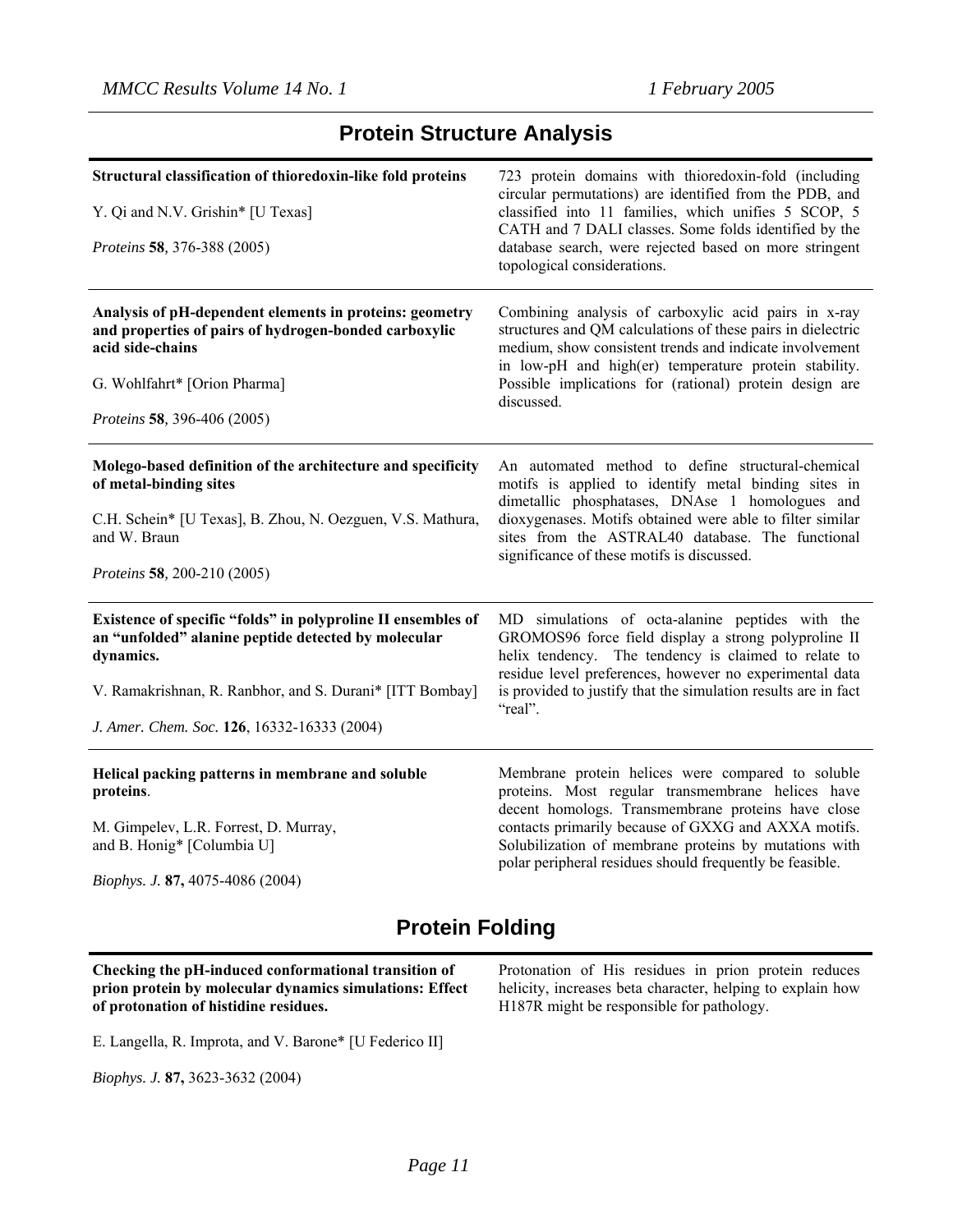## Protein Folding (cont'd)

| Probing the kinetics of single molecule protein folding.<br>V.B.P. Leite* [U Estadual Paulista], J.N. Onuchic, G. Stell,<br>and J. Wang* [SUNY, Chinese Acad Sci]<br>Biophys. J. 87, 3633-3641 (2004)                                                                             | Moments of the first passage time are proposed as a<br>helpful tool for analyzing folding trajectories. The<br>transition from exponentially distributed folding times at<br>high temperatures to more complex distributions at<br>intermediate temperatures (due to multiple rate-limiting<br>traps in the landscape) can be understoon in this context.                                    |
|-----------------------------------------------------------------------------------------------------------------------------------------------------------------------------------------------------------------------------------------------------------------------------------|----------------------------------------------------------------------------------------------------------------------------------------------------------------------------------------------------------------------------------------------------------------------------------------------------------------------------------------------------------------------------------------------|
| Kinetic pathways of $\beta$ -hairpin (un)folding in explicit<br>solvent.<br>P.G. Bolhuis* [U Amsterdam]<br><i>Biophys. J.</i> 88, 50-61 (2005)                                                                                                                                    | Folding of the C-terminal $\beta$ -hairpin in protein G-B1<br>always involves a layer or strip of water molecules<br>between the two strands. The transition state ensembles<br>are not always at saddle points in the free energy<br>landscape: folding is partially under kinetic control.<br>Calculated folding rates agree with experiment.                                              |
| Protein folding in high-dimensional spaces: Hypergutters<br>and the role of nonnative interactions.<br>T.C.B. McLeish* [U Leeds]<br>Biophys. J. 88, 172-183 (2005)                                                                                                                | The high dimensionality of protein folding begs the<br>application of concepts from high-dimension topology.<br>Some general conclusions are derived and illustrated with<br>folding of a three-helix bundle. The main point seems to<br>be that non-native contacts along the folding paths may<br>play key roles, and that hyper-gutters can be important as<br>well as the energy funnel. |
| Scaling of folding times with protein size.<br>A.N. Naganathan and W. Munoz* [U Maryland]<br>J. Amer. Chem. Soc. 127, 480-481 (2005)                                                                                                                                              | The folding of proteins occurs over time scales from<br>microseconds to hours—9 orders of magnitude! In this<br>communication, Munoz provides a simple scaling law<br>that relates folding time to protein size.                                                                                                                                                                             |
| Mapping long-range interactions in $\alpha$ -synuclein using<br>spin-label NMR and ensemble molecular dynamics<br>simulations.<br>M.M. Dedmon, K. Lindorff-Larsen, J. Christodoulou,<br>M. Vendruscolo, and C.M. Dobson* [U Cambridge]<br>J. Amer. Chem. Soc. 127, 476-477 (2005) | Ensemble MD simulations (with 20 replicas) incorporate<br>paramagnetic relaxation enchancement NMR derived<br>distance thresholds to study the unstructured protein $\alpha$ -<br>The results suggest a bimodal radius of<br>synuclein.<br>gyration distribution and outline the long-range contacts<br>between amino acids in the protein.                                                  |
| Characterization of the stereochemical selectivity of $\beta$ -<br>hairpin formation by molecular dynamic simulation.<br>P. Soto* [U Groningen], and R. Zangi<br>J. Phys. Chem. B 109, 1281-1288 (2005)                                                                           | MD simulations give insight into the structural effects of<br>stereochemistry on β-hairpin formation with the<br>GROMOS96 force field in explicit chloroform solvent<br>(applying a twin range cutoff).                                                                                                                                                                                      |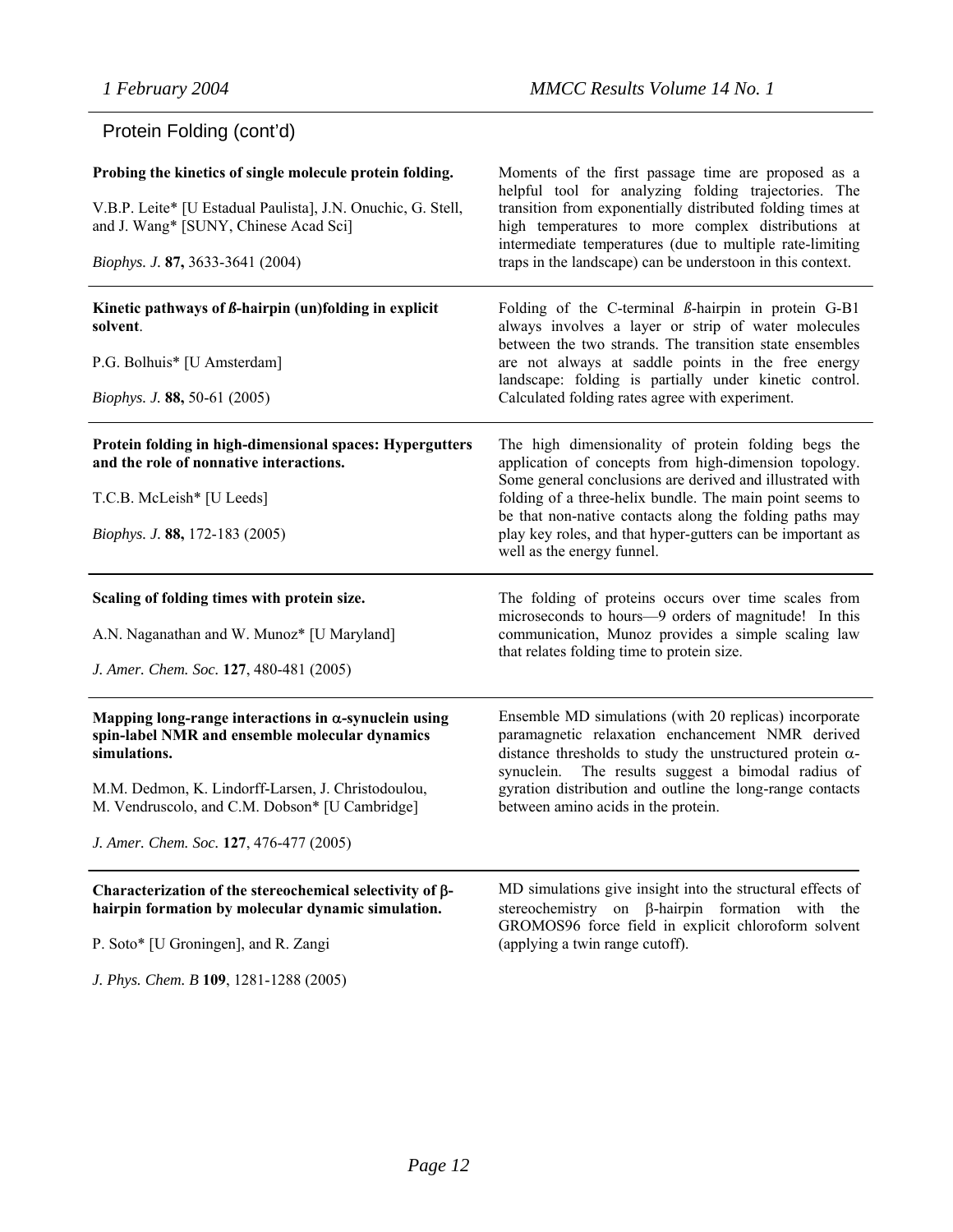## **Protein Design and Engineering**

**Computational protein design is a challenge for implicit solvation models**. A. Jaramillo and S.J. Wodak\* [U Libre de Bruxelles] *Biophys. J.* **88,** 156-171 (2005) Implicit solvent force fields (five were tested) do fairly well at discriminating native folds from non-native folds, but they have a harder time predicting residue burial. All but the crudest model yielded better burial of polar residues than nonpolar residues, leading to poor performance in protein design tasks. **Protein Hydration Partition of protein solvation into group contributions from molecular dynamics simulations** A. Morreale, X. de la Cruz\*, T. Meyer, J.L. Gelpi, F.J. Luque, and M. Orozco\* [U Barcelona] *Proteins* **58***,* 101-109 (2005) Based on MD simulations with explicit water, from linear response and a novel partitioning scheme with physical basis, fractional solvation terms for residues are derived. Results compare favorably with explicit MD simulations, and describe solvation effects in different parts of the protein. A comparison with a variety of existing methods is made. **Characterization of the denaturation of human alphalactalbumin in urea by molecular dynamics simulations** LJ Smith\* [U Oxford], R.M. Jones, and W.F. van Gunsteren *Proteins* **58***,* 439-449 (2005) A detailed analysis of denaturation events and changes in H-bonding occurring during MD simulations of  $\alpha$ lactalbumin in explicit solvent of 6M urea in water at temperatures from 300-400 K is presented. Results match well with NMR-derived distance restraints at corresponding conditions. A complex mixture of different causes, including urea-induced inter-protein H-bonding, is observed. **Solvation influences flap collapse in HIV-1 protease** K.L. Meagher and H.A. Carlson\* [U Michigan] *Proteins* **58***,* 119-125 (2005) Careful analysis of equilibration and solvation method effects during MD simulations shows reported HIV-flap closure dependent on system setup and equilibration method, the most carefully performed equilibration showing no flap closure and corresponding to NMR order parameters. **The effect of water displacement on binding thermodynamics: Concanavalin A.** Z. Li and T. Lazaridis\* [CUNY] *J. Phys. Chem. B* **109**, 662-670 (2005) MD simulation probes the influence of a single water at the interface of a carbohydrate and the protein concanavalin A. Estimates of the entropy and enthalpy of this water agree well with experiment. **Intermolecular potentials of mean force of amino acid side chain interactions in aqueous medium.** S.A. Hassan\* [NIH] *J. Phys. Chem. B* **108**, 19501-19509 (2004) MD simulations and PMF calculations of side chains in water show a set of 42 classes of representative hydrogen bonding interactions. The results have implications for development of implicit solvent models.

```
!
```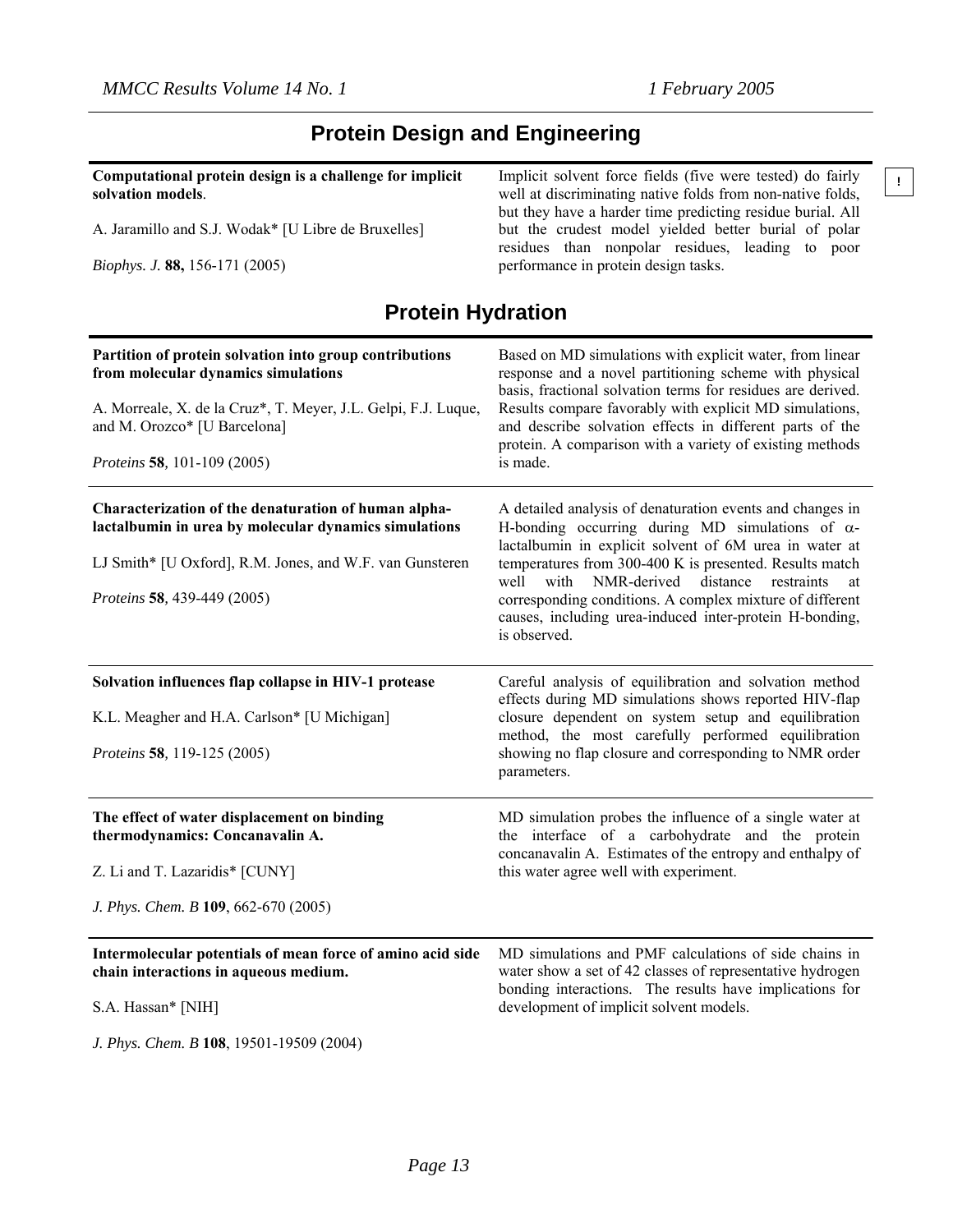Protein Hydration (cont'd)

**An application of coupled reference interaction site model/molecular dynamics to the conformational analysis of the alanine dipeptide.**

H. Freedman\* [U Utah] and T.N. Truong

*J. Chem. Phys.* **26,** 12447-12456 (2004)

For the RISM expression for solvation energy, a radial density function computed beforehand from an MD simulation is utilized with no iterations. The successful identification of the correct minimum energy conformation for alanine dipeptide suggests that the method may be useful in RISM applications to protein conformational search.

## **Protein Electrostatics and Titration**

**A molecular dynamics study of the structural stability of HIV-1 protease under physiological conditions: the role of Na+ ions in stabilizing the active site**

D. Kovalskyy\* [Inst Mol Biol & Gen Kiev], V. Dubyna, A.E. Mark, and A. Kornelyuk

*Proteins* **58***,* 450-458 (2005)

The effects of Asp protonation, ion binding and water insertion on the HIV-1 protease dimerization are studied with MD and ab-initio QM calculations. The singleprotonated (1 Asp only) situation was most stable, with an additional Na+ bound. Stability is expected to decrease at low ionic strength.

## **Protein Dynamics**

| Origin of mechanical strength of bovine carbonic<br>anhydrase studied by molecular dynamics simulation.<br>S. Ohta, M.T. Alam, H. Arakawa,<br>and A. Ikai* [Tokyo Inst Tech]<br><i>Biophys. J.</i> 87, 4007-4020 (2004)                          | Steered MD indicates that the final peak in the force<br>spectroscopy curve for CA unfolding is probably<br>destruction of the zinc-coordinating core $\beta$ -sheet.                                                                                                                                                                                                             |
|--------------------------------------------------------------------------------------------------------------------------------------------------------------------------------------------------------------------------------------------------|-----------------------------------------------------------------------------------------------------------------------------------------------------------------------------------------------------------------------------------------------------------------------------------------------------------------------------------------------------------------------------------|
| Simultaneous determination of protein structure and<br>dynamics.<br>K. Lindorff-Larsen, R.B. Best, M.A. Depristo,<br>C.M. Dobson*[U Cambridge],<br>and M. Vendruscolo* [U Cambridge]<br>Nature 433, 128-132 (2005)                               | A new method of determining protein structure<br>ensembles called DER (dynamic ensemble refinement)<br>involves use of molecular dynamics as well as data from<br>NMR relaxation experiments. Application of DER to<br>ubiquitin finds that many side chains, including those in<br>the core of the protein, have multiple rotameric states and<br>"liquid-like" characteristics. |
| Efficient simulation method for polarizable protein force<br>fields: Application to the simulation of BPTI in liquid<br>water.<br>E. Harder, B. Kim, R.A. Friesner,<br>and B.J. Berne* [Columbia U]<br>J. Chem. Theory Comput. 1, 169-180 (2005) | An MD simulation of BPTI using a polarizable force<br>field based on a combination of fluctuating charges and<br>polarizable dipoles is only slightly slower than a similar<br>simulation using a nonpolarizable force<br>field.<br>Differences in the results from the two types of MD<br>simulations are highlighted.                                                           |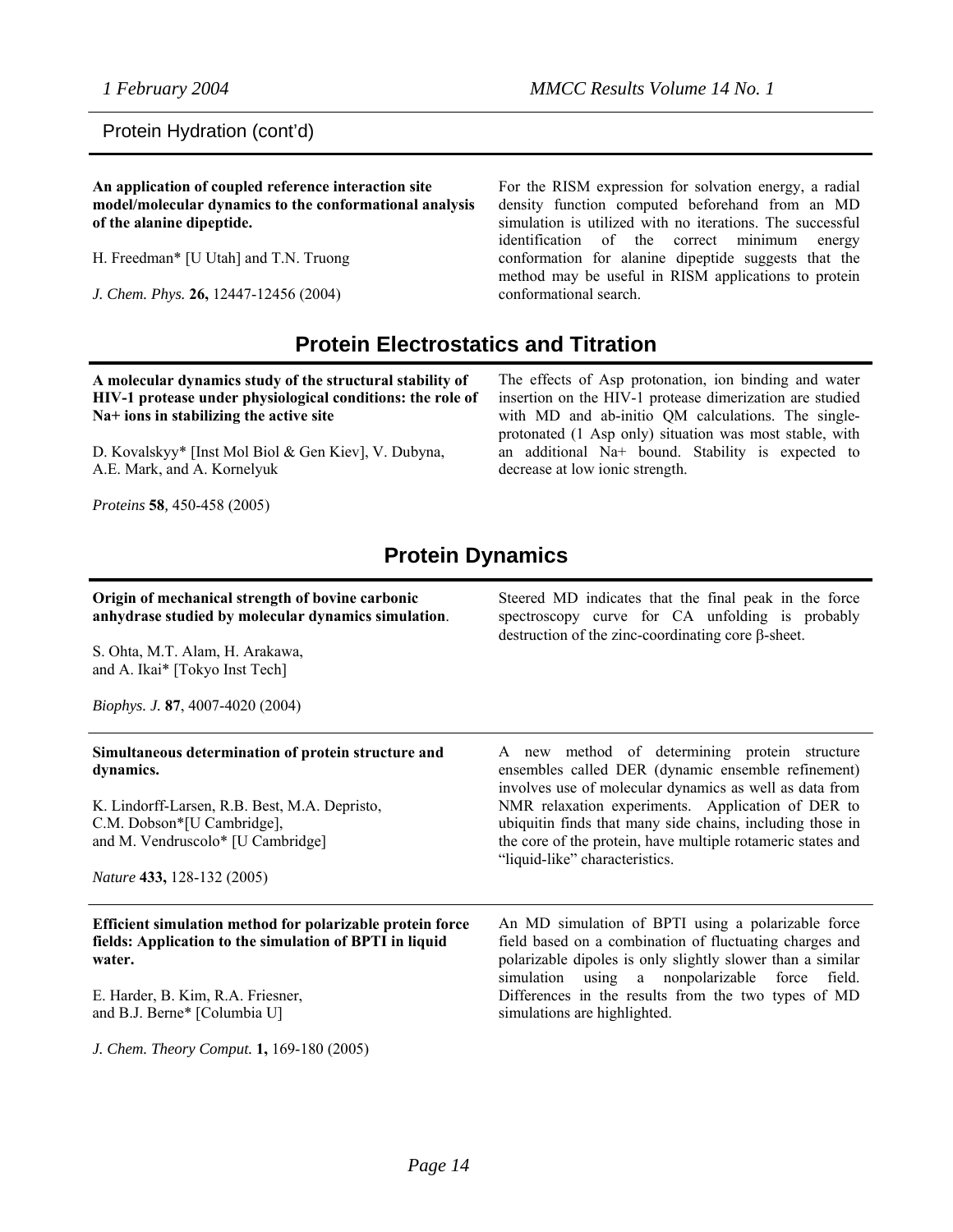Protein Dynamics (cont'd)

| Changes in calmodulin main-chain dynamics upon ligand<br>binding revealed by cross-correlated NMR relaxation<br>measurements.<br>T. Wang, K.K. Frederick, T.I. Igumenova,<br>A.J. Wand* [U Penn], and E.R.P. Zuiderweg* [U Mich]<br>J. Amer. Chem. Soc. 127, 828-829 (2005) | Very interesting NMR experiments, coupled with a<br>simple harmonic model, definitively demonstrate changes<br>in protein dynamics upon ligand binding. These sub-<br>nanosecond motions could easily be investigated with<br>modern MD simulation protocols as a means to aid in<br>verification of the reliability of the current methods and<br>force fields. |
|-----------------------------------------------------------------------------------------------------------------------------------------------------------------------------------------------------------------------------------------------------------------------------|------------------------------------------------------------------------------------------------------------------------------------------------------------------------------------------------------------------------------------------------------------------------------------------------------------------------------------------------------------------|
| Methyl group dynamics as a probe of the protein<br>dynamical transition.                                                                                                                                                                                                    | MD simulations of RNase under various hydrating<br>conditions (ranging from a dry powder to free in solution)<br>$\mathbf{1}$ , and $\mathbf{1}$ , and $\mathbf{1}$ , and $\mathbf{1}$ , and $\mathbf{1}$ , and $\mathbf{1}$ , and $\mathbf{1}$                                                                                                                  |

J.E. Curtis, M. Tarek, and D.J. Tobias\* [UCI]

*J. Amer. Chem. Soc.* **126**, 15928-15929 (2004)

at multiple temperature probes the influence of the methyl group dynamics above and below the glass transition state.

## **Ligand Binding**

| Searching for new allosteric sites in enzymes<br>J.A. Hardy and J.A. Wells* [Sunesis Pharm]<br>Curr. Opi. Str. Biol. 31, 706-715 (2005)                                                                                                                                                        | New allosteric sites in enzymes were discovered both<br>incidentally and by directed means and their mechanisms<br>investigated. Structurally well-characterized examples<br>yielded trends for binding modes and mechanisms of<br>inhibition.                                                                                                                                                                             |
|------------------------------------------------------------------------------------------------------------------------------------------------------------------------------------------------------------------------------------------------------------------------------------------------|----------------------------------------------------------------------------------------------------------------------------------------------------------------------------------------------------------------------------------------------------------------------------------------------------------------------------------------------------------------------------------------------------------------------------|
| Structure-based discovery of human L-xylulose reductase<br>inhibitors from database screening and molecular<br>docking.<br>V. Carbone, S. Ishikura, A. Hara,<br>and O. El-Kabbani* [Monash U]<br>Bioorg. Med. Chem. 13, 301-312 (2005)                                                         | DOCK is used to analyse the 249,071 compounds of the<br>database and retrieved these compounds with high<br>predicted affinity for L-xylulose reductase (XR). To<br>optimise the interaction between the inhibitor and the<br>holoenzyme, the GRID program was used to design de<br>novo compounds based on the inhibitor benzoic acid. The<br>resultant compounds produce inhibitors with improved<br>specificity for XR. |
| A combined QM/MM approach to protein-ligand<br>interactions: Polarization effects of the HIV-1 protease on<br>selected high affinity inhibitors.<br>C Hensen, J.C. Hermann, K. Nam, S. Ma,<br>J. Gao* [U Minnesota], and H.-D. Höltje* [Henrich-Heine U]<br>J. Med. Chem. 47, 6673-6680 (2004) | A QM/MM simulation of HIV-1 protease reveals that<br>polarization contributes up to one-third of the<br>electrostatic energy, and thus is important to explicitly<br>treat polarization when analyzing the protease inhibitors.                                                                                                                                                                                            |
| Computational studies and peptidomimetic design for the<br>human p53-MDM2 complex<br>H. Zhong and H.A. Carlson* [U Michigan]<br><i>Proteins</i> 58, 222-234 (2005)                                                                                                                             | Extensive GBSA free energy calculations for the binding<br>to MDM2 of $p53$ , a $\beta$ -peptide $p53$ mimetic, a different<br>class of MDM2 inhibitors called nutlins, and many<br>alanine-scanning mutants, agree well with a variety of<br>experimental binding data, and help explain observed<br>differences.                                                                                                         |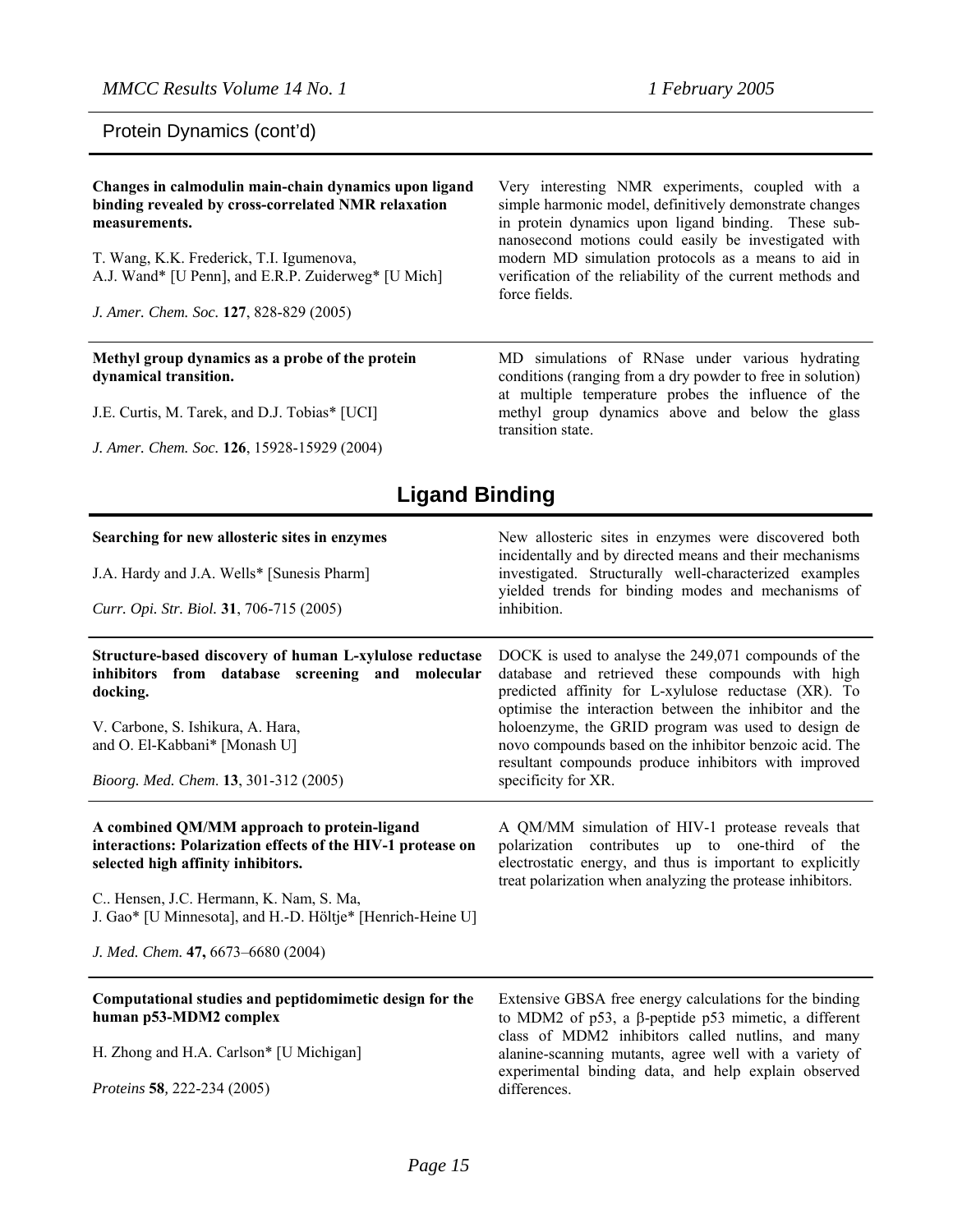**T** 

## Ligand Binding (cont'd)

| Receptor rigidity and ligand mobility in trypsin-ligand<br>complexes<br>O. Guvench, D.J. Price, and C.L. Brooks, 3 <sup>rd</sup> * [TSRI]<br>Proteins 58, 407-417 (2005)                                                           | Thorough simulation and analysis of Bovine Trypsin<br>reveals no differences in sidechain mobility from ligand<br>binding, and several distinct and significant ligand-<br>binding orientations not seen directly in crystal structures.<br>Re-evaluation of the electron densities indicates some<br>alternative explanations not consistent with the published<br>crystal structure atomic coordinates. |
|------------------------------------------------------------------------------------------------------------------------------------------------------------------------------------------------------------------------------------|-----------------------------------------------------------------------------------------------------------------------------------------------------------------------------------------------------------------------------------------------------------------------------------------------------------------------------------------------------------------------------------------------------------|
| Theoretical investigations of prostatic acid phosphatase<br>S. Sharma, P. Pirila, H. Kaija, K. Porvari, P. Vihko,<br>and A.H. Juffer* [U Oulu]<br>Proteins 58, 295-308 (2005)                                                      | Docking, incremental growth with MD simulations and<br>minimization, and affinity prediction by ICM from<br>mimized MD frames and by LIE, including various active<br>site protonation states, is performed on EGFR and ErbB-<br>2 peptides to PAP. The importance of protonation states,<br>ways to predict these a priori, and a possible of PAP in<br>growth factor receptor regulation are discussed. |
| Homology modeling, force field design, and free energy<br>simulation studies to optimize the activities of histone<br>deacetylase inhibitors<br>H. Park and S. Lee * [Seoul U]<br><i>J Comput Aided Mol Des</i> 18, 375-388 (2004) | Zinc and histone deacetylase inhibitor forcefield<br>parameters for Amber are assigned using standard<br>protocols, and used for FEP calculations of relative<br>binding affinities which are explained qualitatively. De-<br>solvation effects are found to be crucial, and implications<br>for inhibitor design and optimization are discussed.                                                         |
| A free energy calculation study of the effect of HF<br>substitution on binding affinity in ligand-antibody<br>interactions.<br>M. Saito* [Hirosaki U], I. Okazaki, M. Oda, and I. Fujii                                            | trifluoro-acetyl<br>analog<br>of<br>chloramphenicol<br>A<br>phosphonate binds more tightly to catalytic antibody 6D9<br>than the trihydro version because the fluorinated ligand<br>higher hydration energy due to unfavorable<br>has<br>interactions of the fluorines with the water.                                                                                                                    |

*J. Comput. Chem.* **26,** 272-282 (2005)

## **Enzyme Catalysis**

#### **Structural bases of hydrogen tunneling in enzymes: progress and puzzles.**

Z.X. Liang and J.P. Klinman\* [U Calif Berkely]

*Curr. Opi. Str. Biol.* **31**, 648-655 (2005)

Soybean lipoxygenase-1, thermophilic alcohol dehydrogenase and dihydrofolate reductase are considered to study the enzyme catalysis involving proton, hydride or hydrogen atom transfer reactions. Special attention is afforded on how the protein dynamics modulate hydrogen-tunneling probability and whether the tunneling process contributes to the catalytic power of enzymes.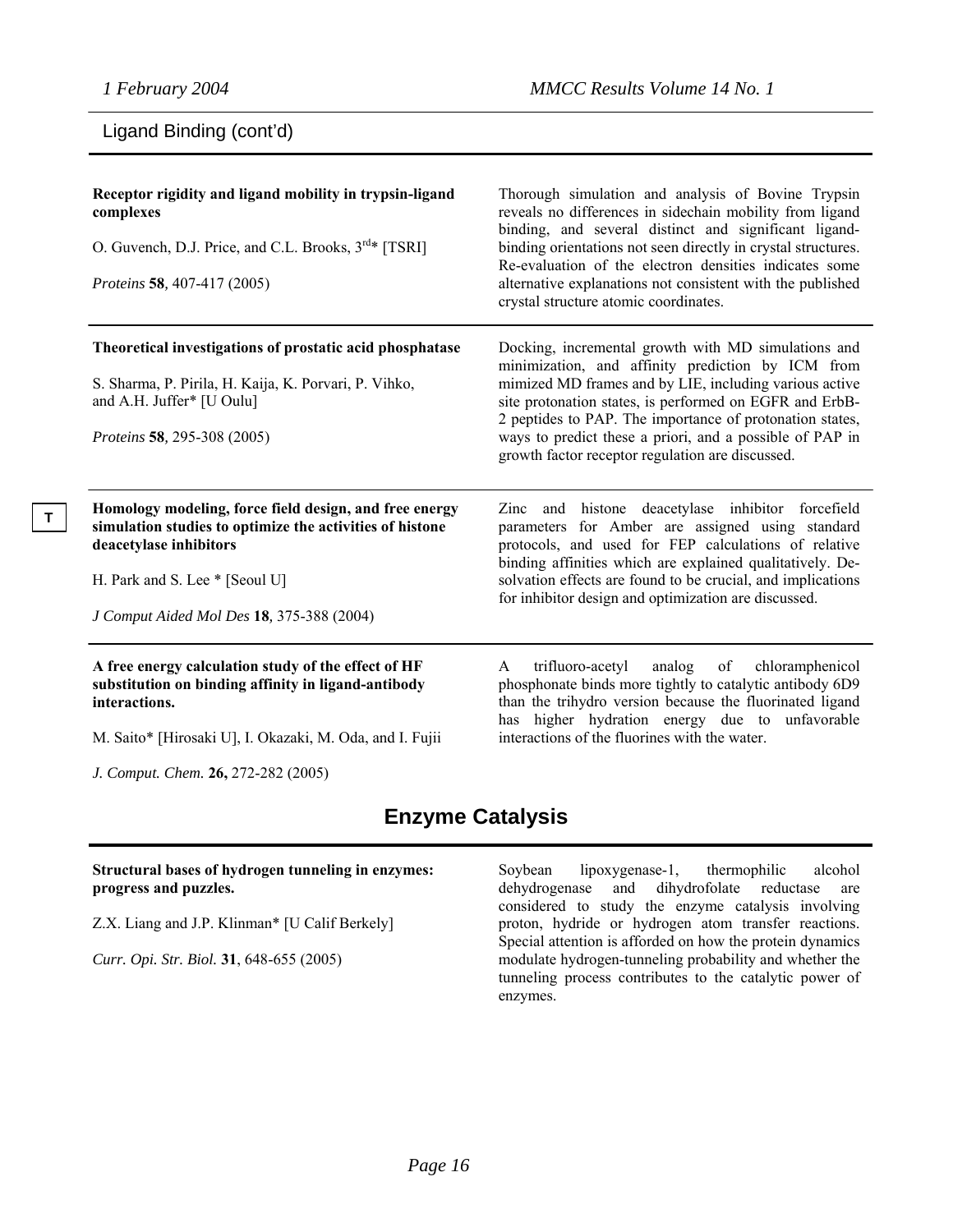Enzyme Catalysis (cont'd)

| Structure and dynamics of <i>Candida rugosa</i> lipase: The<br>role of organic solvent.<br>B.A. Tejo, A.B. Salleh and J. Pleiss* [U Stuttgart]<br>J. Mol. Mod. 10, 358-366 (2004)                                                                                 | MD simulations are used to study the effect of organic<br>solvent on the structure and dynamics of Candida rugosa<br>lipase in water and in carbon tetrachloride. Solvent<br>changed the dynamics of the lid, a mobile element<br>involved in activation of the lipase, which fluctuated as a<br>rigid body about its average position. Organic solvents<br>stabilize the lid but render the side chains in the<br>hydrophobic substrate-binding site more mobile.                                                      |
|-------------------------------------------------------------------------------------------------------------------------------------------------------------------------------------------------------------------------------------------------------------------|-------------------------------------------------------------------------------------------------------------------------------------------------------------------------------------------------------------------------------------------------------------------------------------------------------------------------------------------------------------------------------------------------------------------------------------------------------------------------------------------------------------------------|
| Cyclic sulfamide HIV-1 protease inhibitors, with<br>sidechains spanning from P2/P2' to P1/P1'<br>A. Ax, W. Schaal, L. Vrang, B. Samuelsson, A. Hallberg,<br>and A .Karlén* [Uppsala U]<br>Bioorg. Med. Chem. 14, 755-764 (2005)                                   | Molecular modeling suggested that the design of<br>inhibitors reaching between the S1/S1' and S2/S2'<br>binding sites is achieved with appropriate <i>ortho</i> -<br>substitution of the P2/P2' benzyl groups in cyclic<br>sulfamide inhibitors.                                                                                                                                                                                                                                                                        |
|                                                                                                                                                                                                                                                                   |                                                                                                                                                                                                                                                                                                                                                                                                                                                                                                                         |
| Substrate hydroxylation in methane monooxygenase:<br>quantitative modeling via mixed quantum mechanics /<br>molecular mechanics techniques.<br>B.F. Gherman, S.J. Lippard* [MIT],<br>and R.A. Friesner* [Columbia U]<br>J. Amer. Chem. Soc. 127, 1025-1037 (2005) | B3LYP DFT / OPLS-AA calculations with the Qsite<br>program coupling Jaguar and IMPACT in investigate<br>atoms within 35 Å of the active site of one of the<br>monomers of methane monooxygenase. Results are in<br>agreement with experiment regarding the observed<br>kinetic isotope effects variously substituted methane<br>The calculations also point out<br>hydroxylation.<br>deficiencies in the free energy of binding estimates likely<br>related to sampling or inaccurate harmonic estimates of<br>entropy. |
|                                                                                                                                                                                                                                                                   |                                                                                                                                                                                                                                                                                                                                                                                                                                                                                                                         |
| Oxidation of methionine residues in aqueous solutions:<br>Free methionine and methionine in granulocyte colony-<br>stimulating factor.                                                                                                                            | QM/MM, constrained MD and committor probability<br>calculations are applied to compute free energy barriers<br>for free and protein-constrained methionine.<br>The<br>calculations show a strong effect of the protein                                                                                                                                                                                                                                                                                                  |
| J.-W. Chu, B.R. Brooks, and B.L. Trout* [MIT]                                                                                                                                                                                                                     | environment (granulocyte colony stimulating factor) on                                                                                                                                                                                                                                                                                                                                                                                                                                                                  |

*J. Amer. Chem. Soc.* **126**, 16601-16607 (2004)

## **Protein-Protein Interactions**

#### **Sampling the self-assembly pathways of KFFE hexamers**.

G. Wei, N. Mousseau\* [U Montreal], and P. Derreumaux

*Biophys. J.* **87,** 3648-3656 (2004)

MC simulations of a box of 6 KFFE peptides show they aggregate in sheet and barrel-like curved structures. The force field is simple, with side chains being represented by single atoms. Solvation seems to be implicit.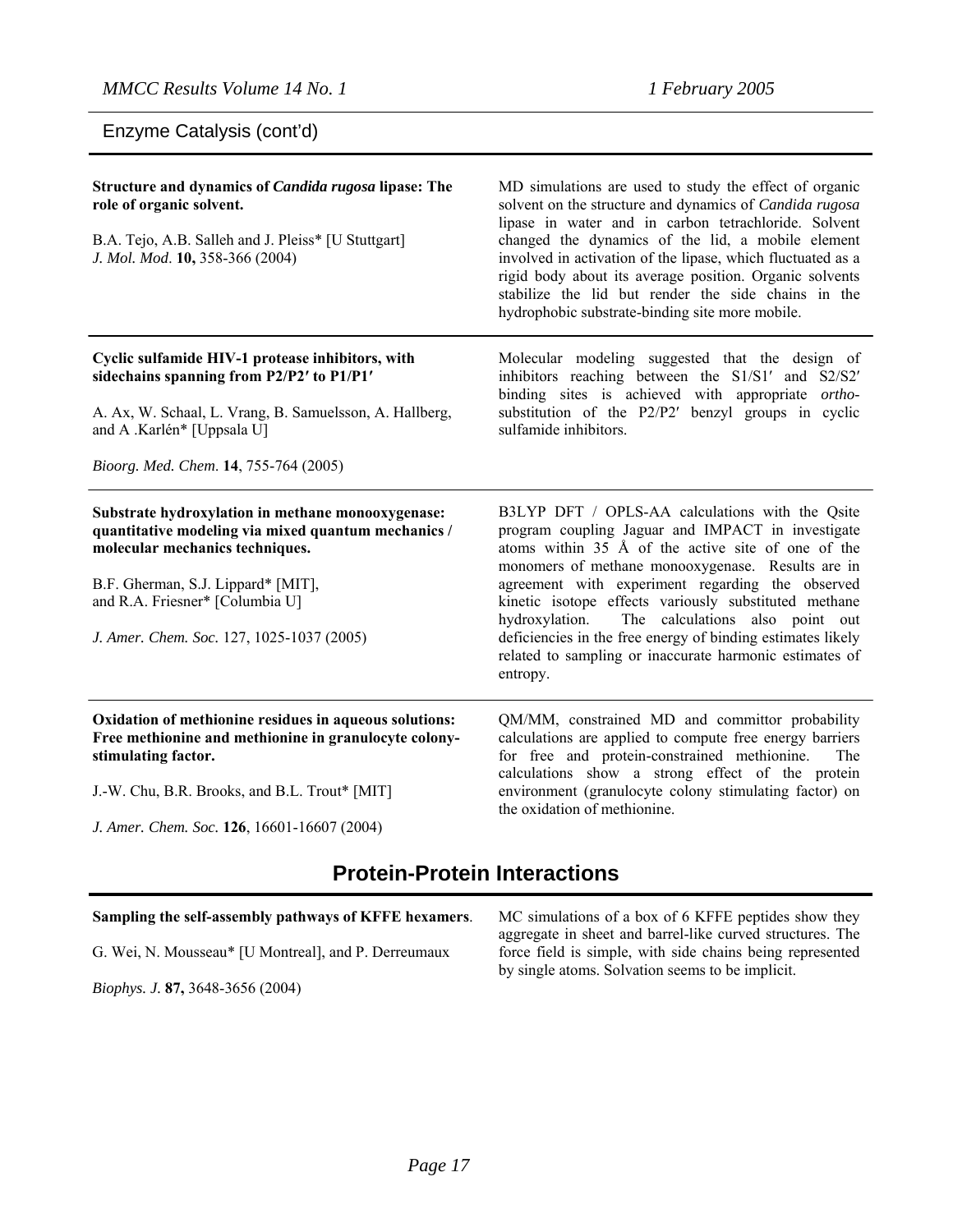| Protein-Protein Interactions (cont'd) |  |  |
|---------------------------------------|--|--|
|---------------------------------------|--|--|

| Oligomerization of amyloid $\mathbf{A}\beta_{16-22}$ peptides using<br>hydrogen bonds and hydrophobicity forces.<br>G. Favrin, A. Irbäck* [Lund U], and S. Mohanty<br>Biophys. J. 87, 3657-3664 (2004)                                                                                  | MC simulations of 1, 3, and 6 peptides in a box with a<br>simplified force field shows that the single 7-mer lacks<br>secondary structure, whereas 3- and 6-peptide systems<br>form $\beta$ -sheet aggregates.                                                                                                                                 |
|-----------------------------------------------------------------------------------------------------------------------------------------------------------------------------------------------------------------------------------------------------------------------------------------|------------------------------------------------------------------------------------------------------------------------------------------------------------------------------------------------------------------------------------------------------------------------------------------------------------------------------------------------|
| Kinetics of filament bundling with attractive interactions.<br>X. Yu* [Washington U] and A.E. Carlsson<br><i>Biophys. J.</i> 87, 3679-3689 (2004)                                                                                                                                       | BD simulations of rigid filaments with simplified<br>interactions and differential translational and rotational<br>diffusion coefficients show that fibers tend to collide<br>repeatedly, align, and then optimize contact area by<br>sliding. Fiber length effects cancel out.                                                                |
| Phase diagrams describing fibrillization by polyalanine<br>peptides.<br>H.D. Nguyen and C.K. Hall* [N Carolina State U]<br>Biophys. J. 87, 4122-4134 (2004)                                                                                                                             | Amylloid formation was studied using replica exchange<br>MD with a simplified force field (PRIME). Systerms<br>were comprised of 96 Ac- $KA_{14}K-NH_2$ peptides.                                                                                                                                                                              |
| Entropy calculation of HIV-1 Env gp120, its receptor<br>CD4, and their complex: An analysis of configurational<br>entropy changes upon complexation.<br>S.-T.D. Hsu, C. Peter, W.F. van Gunsteren,<br>and A.M.J.J. Bonvin* [Utrecht U]<br><i>Biophys. J.</i> 88, 15-24 (2005)           | Sufficient conformational sampling was achieved in 10<br>ns of simulation to adequately predict the large entropy-<br>enthalpy compensation seen when gp120 binds to the<br>membrane protein, CD4. Orientational entropy was<br>computed with a heuristic formula based on the<br>covariance matrix of atom-position fluctuations.             |
| Anchor profiles of HLA-specific peptides: analysis by a<br>novel affinity scoring method and experimental validation<br>J. Desmet* [AlgoNomics], G. Meersseman, N. Boutonnet,<br>J. Pletinckx, K. De Clercq, M. Debulpaep, T. Braeckman,<br>and I. Lasters<br>Proteins 58, 53-69 (2005) | A novel scoring function for protein-peptide interactions<br>is presented, based on CHARMM, and tested on HLA-<br>A1, -A2, -A24, and -B7 receptors. Implications for<br>specificity of binding profiles are discussed.                                                                                                                         |
| The impact of protein flexibility on protein-protein<br>docking<br>L.P. Ehrlich, M. Nilges, and R.C. Wade* [EML Res]<br>Proteins 58, 126-133 (2005)                                                                                                                                     | From testing of schemes for local protein flexibility with<br>torsion angle dynamics simulation in protein-protein<br>docking on barnase and barnstar, and comparing with<br>rigid docking, it is concluded that sidechain and<br>backbone flexibility must be treated properly and<br>simultaneously in order for the proper contacts to form |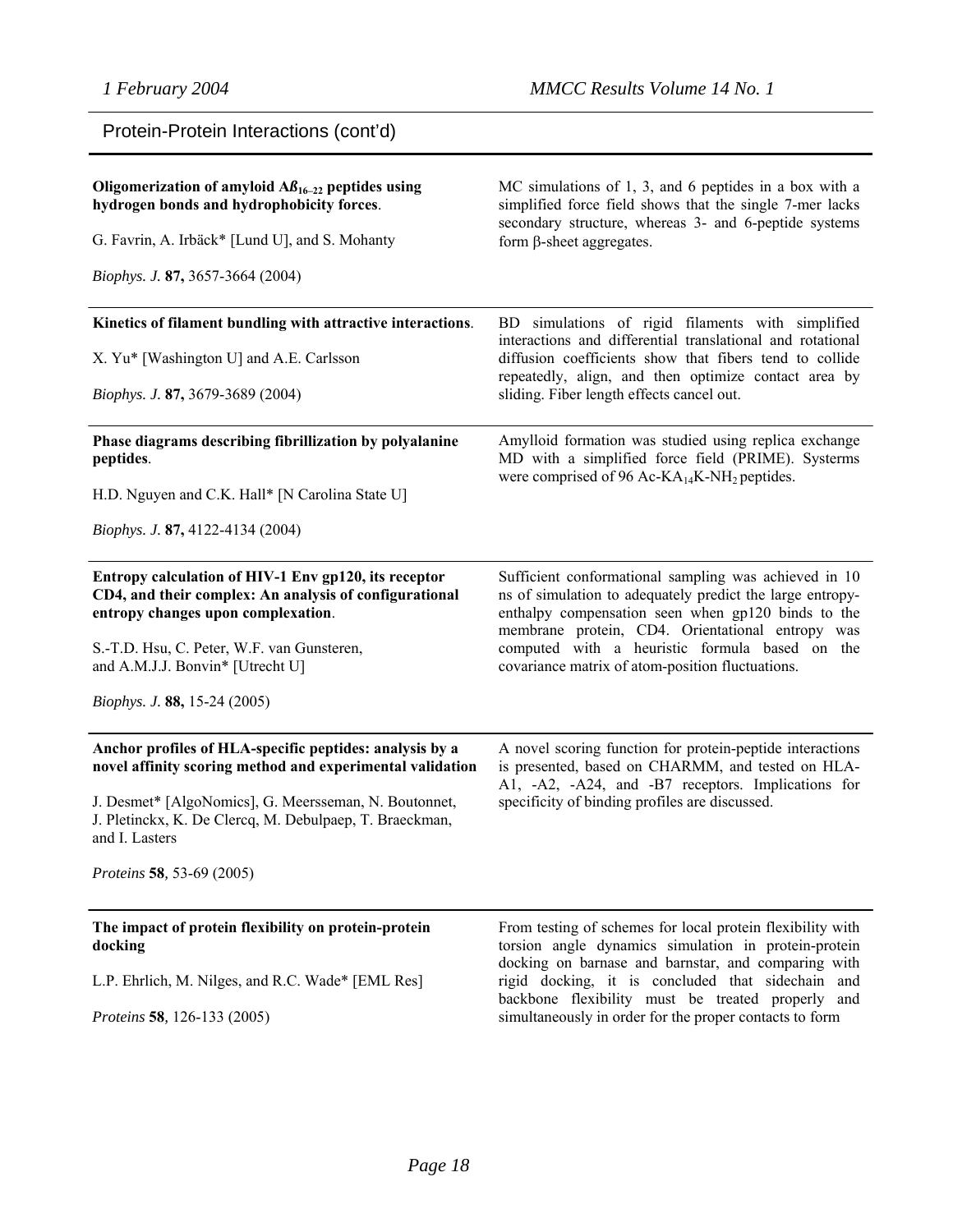Protein-Protein Interactions (cont'd)

| Optimal docking area: a new method for predicting<br>protein-protein interaction sites | Atomic solvation parameters for protein-protein docking<br>are used to identify surface patches on proteins that are<br>favorable to burial, for about 50% of 66 complexes no    |
|----------------------------------------------------------------------------------------|----------------------------------------------------------------------------------------------------------------------------------------------------------------------------------|
| J. Fernandez-Recio, M. Totrov, C. Skorodumov,<br>and R. Abagyan* [TSRI]                | interface could be predicted, and 80% of predicted<br>interfaces were correct. The better prediction of X-ray<br>versus NMR complexes is discussed, as are possible              |
| <i>Proteins</i> 58, 134-143 (2005)                                                     | applications of the method in general protein structure<br>analysis.                                                                                                             |
|                                                                                        |                                                                                                                                                                                  |
| Extent of protein-protein interactions and quasi-<br>equivalence in viral capsids      | The fraction of buried protein surface in a viral capsid is<br>determined from $\sim$ 74 high-resolution X-ray structures.<br>Capsids of different symmetry show different or no |
| C.M. Shepherd and V.S. Reddy* [TSRI]                                                   | dependence of this fraction on the subunit weight and<br>capsid size, indicating differences in interaction strength                                                             |

# **Membrane Proteins and Lipid-Peptide Interactions**

| Water and ion permeation in bAQP1 and GlpF channels:<br>A kinetic Monte Carlo study.<br>G.V. Miloshevsky and P.C. Jordan* [Brandeis U]     | MC with explicit waters and rigid channels shows that<br>selectivity is primarily electrostatic, with large<br>electrostatic energy barriers to anions and cations in each<br>end of the pore. A single-file bipolar water column          |
|--------------------------------------------------------------------------------------------------------------------------------------------|--------------------------------------------------------------------------------------------------------------------------------------------------------------------------------------------------------------------------------------------|
|                                                                                                                                            | interrupted with a multiply coordinated water molecule in                                                                                                                                                                                  |
| Biophys. J. 87, 3690-3702 (2004)                                                                                                           | the selectivity filter, forms in bAQP1 and may contribute<br>to proton block, but the GlpF pore is too large for this<br>mechanism.                                                                                                        |
| Nucleotide-dependent conformational changes in HisP:<br>Molecular dynamics simulations of an ABC transporter<br>nucleotide-binding domain. | Modeling of the NBD from a bacterial ATP-binding<br>cassette histidine transporter shows that ATP-Mg binding<br>results in rotation of three $\alpha$ -helices in the subdomain.<br>These are expected to cause the conformational changes |
| J.D. Campbell, S.S. Deol, F. M. Ashcroft, I.D. Kerr,<br>and M.S.P. Sansom* [U Oxford]                                                      | needed for transport.                                                                                                                                                                                                                      |
| Biophys. J. 87, 3703-3715 (2004)                                                                                                           |                                                                                                                                                                                                                                            |
| Relating microscopic charge movement to macroscopic<br>currents: The Ramo-Shockley theorem applied to ion<br>channels.                     | The Ramo-Shockley theorem, a generalization of<br>Kirchoff's current law that takes displacement currents in<br>the voltage-clamp electrodes into account, allows the<br>computation of gating currents for voltage-gated ion              |
| W. Nonner* [U Miami], A. Peyser, D. Gillespie,<br>and B. Eisenberg                                                                         | channels in cell membranes for each time step of an MD<br>simulation.                                                                                                                                                                      |
| <i>Biophys. J.</i> 87, 3716-3722 (2004)                                                                                                    |                                                                                                                                                                                                                                            |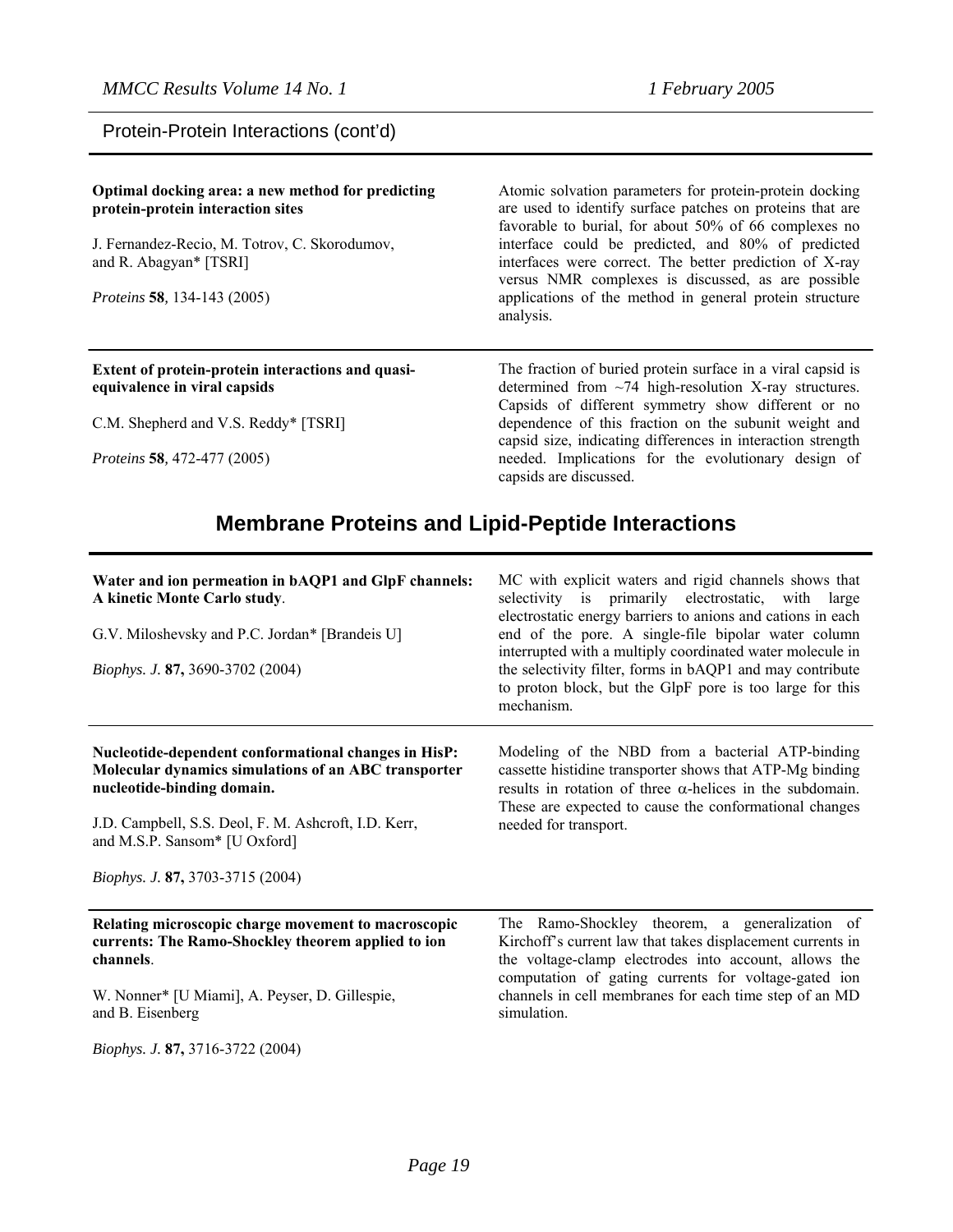**!** 

## Membrane Proteins and Lipid-Peptide Interactions (cont'd)

| Lipid-protein interactions of integral membrane proteins:<br>A comparative simulation study.<br>S.S. Deol, P.J. Bond, C. Domene,<br>and M.S.P. Sansom* [U Oxford]<br>Biophys. J. 87, 3737-3749 (2004)                                                              | Boundary lipids around KcsA or OmpA diffuse at about<br>half the bulk rate due to interactions from Trp, Tyr, Arg,<br>or Lys in a 1 nm band on each side of the proteins. The<br>basic residues interact strongly with lipid phosphates.<br>Specific and non-specific interactions typically have<br>durations of 1-5 ns.                                                                                                                                                                                                                                |
|--------------------------------------------------------------------------------------------------------------------------------------------------------------------------------------------------------------------------------------------------------------------|----------------------------------------------------------------------------------------------------------------------------------------------------------------------------------------------------------------------------------------------------------------------------------------------------------------------------------------------------------------------------------------------------------------------------------------------------------------------------------------------------------------------------------------------------------|
| Plasticity of Influenza haemagglutinin fusion peptides and<br>their interaction with lipid bilayers.<br>L. Vaccaro, K.J. Cross, J. Kleinjung, S.K. Straus,<br>D.J. Thomas, S.A. Wharton, J.J. Skehel,<br>and F. Fraternali* [NIMR]<br>Biophys. J. 88, 25-36 (2005) | The first 20 residues of hemaglutinnin insert into a lipid<br>membrane at an angle of 30°, disordering the lipid<br>molecules according to MD simulations, explaining<br>fusogenicity. Mutations that remove fusogenicity cause<br>the peptide to lie on the bilayer surface instead.<br>Homologous sequences are found in prion, porin, and<br>amyloid $\alpha\beta$ , consistent with environment-dependent<br>functional plasticity.                                                                                                                  |
| Molecular dynamics simulation of transmembrane<br>polypeptide orientational fluctuations.<br>D.J. Goodyear, S. Sharpe, C.W.M. Grant,<br>and M.R. Morrow* [Memorial U Newfoundland]<br><i>Biophys. J.</i> 88, 105-117 (2005)                                        | MD.<br>with acetyl-KK- $(LA)_{11}$ -KK-amide<br><b>POPC</b><br>in<br>confirmed the NMR observation that the helix tilt and<br>azimuthal angle about the helix axis remain constant<br>while the peptide precesses in the membrane.                                                                                                                                                                                                                                                                                                                       |
| Modeling P-Loops domain of sodium channel: Homology<br>with potassium channels and interaction with ligands.<br>D.B. Tikhonov and B.S. Zhorov* [McMaster U]<br><i>Biophys. J.</i> 88, 184-197 (2005)                                                               | The P-loops of the sodium channel were modeled about<br>the known saxitoxin and tetrodotoxin complexation<br>determinants in the context of the MthK pore helix<br>structure. The result turned out to be more similar to<br>potassium channel structure than expected, while<br>successfully explaining known $\mu$ -conotoxin binding<br>contacts, tetramethylammonium permeation in the DEAA<br>but not the AAAA mutants of the DEKA selectivity filter,<br>and Na:Ca selectivity in the DEKA sodium channel and<br>the EEEE calcium channel homolog. |
| Molecular dynamics simulations of discoidal bilayers<br>assembled from truncated human lipoproteins.<br>A.Y. Shih, I.G. Denisov, J.C. Phillips, S.G. Sligar,<br>and K. Schulten* [U Illinois Urbana-Champaign]<br>Biophys. J. 88, 548-556 (2005)                   | Nanodiscs can be formed with polymers of the high<br>density lipoprotein component Apo-A1. Comparison of<br>computational and experimental results suggests that the<br>first 17 residues do not participate in the protein scaffold.<br>The lipid bilayer within the scaffolding is planar and can<br>nicely accommodate bacteriorhodopsin.                                                                                                                                                                                                             |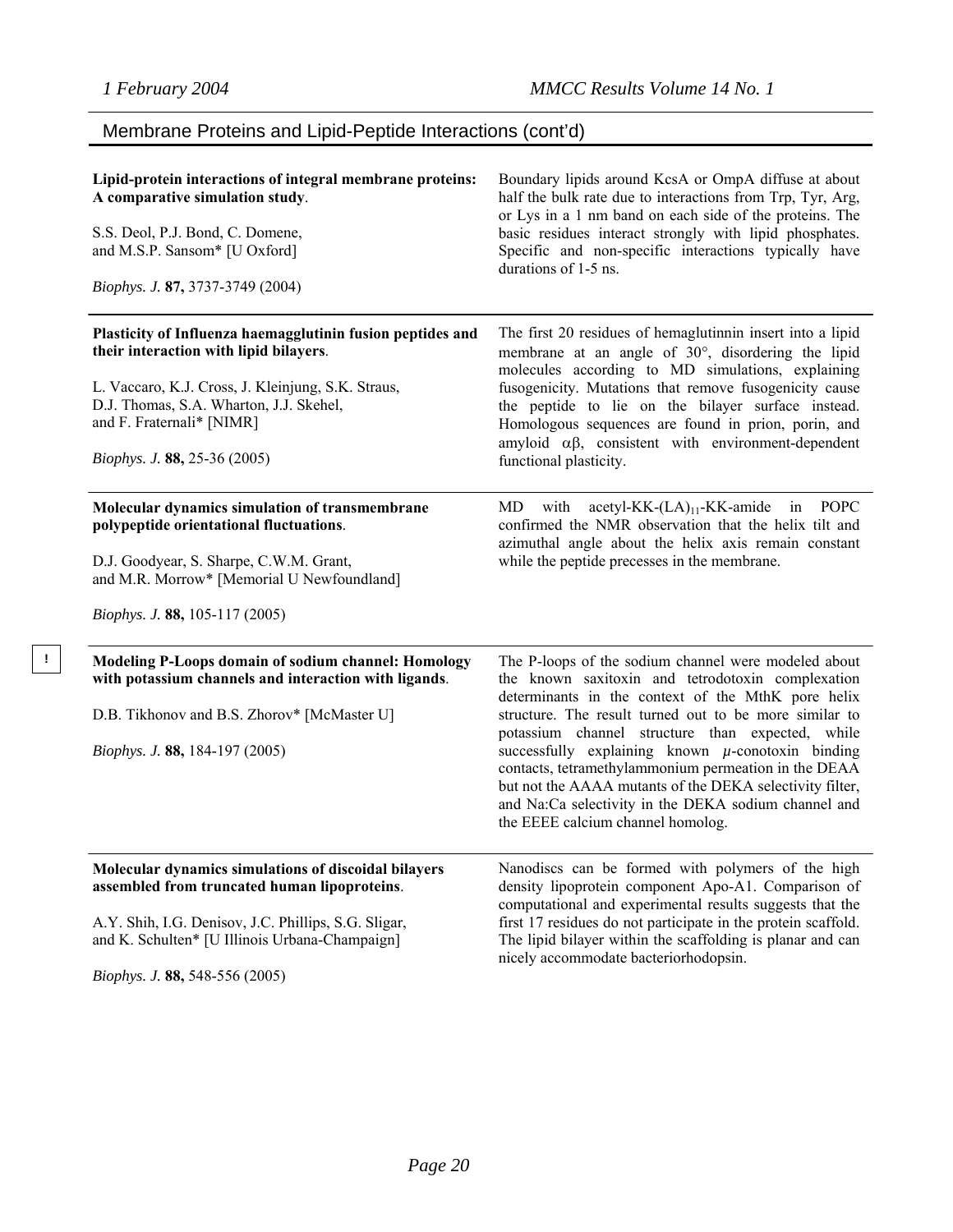#### Membrane Proteins and Lipid-Peptide Interactions (cont'd)

| Conformational dynamics of the nicotinic acetylcholine<br>receptor channel: A 35-ns molecular dynamics simulation<br>study.<br>Y. Xu, F.J. Barrantes, X. Luo, K. Chen, J. Shen*<br>[Chinese Acad Sci], and H. Jiang* [Chinese Acad Sci]<br>J. Amer. Chem. Soc. 127, 1291-1299 (2005) | MD simulation with the GROMOS87 force field (an<br>interesting choice) and a PME treatment investigate the<br>nicotinic ACh receptor in a full DPPC bilayer<br>environment. The protein simulated includes the entire<br>membrane spanning region including the central ion<br>channel pore. A closed to open shift was observed<br>(despite the lack of activation) and both symmetric and<br>asymmetric motions of the helices illuminated. |
|--------------------------------------------------------------------------------------------------------------------------------------------------------------------------------------------------------------------------------------------------------------------------------------|-----------------------------------------------------------------------------------------------------------------------------------------------------------------------------------------------------------------------------------------------------------------------------------------------------------------------------------------------------------------------------------------------------------------------------------------------|
| Molecular dynamics simulations of GlpF in a micelle vs. in                                                                                                                                                                                                                           | MD simulation look at the differences in structure and                                                                                                                                                                                                                                                                                                                                                                                        |
| a bilayer: Conformational dynamics of a membrane                                                                                                                                                                                                                                     | dynamics of the a-helical membrane protein GlpF in octyl                                                                                                                                                                                                                                                                                                                                                                                      |
| protein as a function of environment.                                                                                                                                                                                                                                                | glucoside micelles compared to DMPC bilayers.                                                                                                                                                                                                                                                                                                                                                                                                 |

G. Patargias, P.J. Bond, S.S. Deol, and M.S.P. Sansom\* [U Oxford]

*J. Phys. Chem. B* **109**, 575-582 (2005)

## **Protein-Nucleic Acid Interactions**

**Role of the linker domain and the 203–214 N-terminal residues in the human topoisomerase I DNA complex dynamics**.

G. Chillemi, M. Redinbo, A. Bruselles, and A. Desideri\* [U Rome Tor Vergata]

*Biophys. J.* **87**, 4087-4097 (2004)

#### If the N-terminus and linker domains are removed from topoisomerase, the dynamics of the crystal structure are more extensive and many components of a complex hydrogen-bonded network in the active site important for relaxing DNA are lost. The network involves many important water molecules, including one that is poised to accept a proton from a catalytic Tyr side-chain.

## **Nucleic Acids**

#### **Molecular dynamics simulations of the 136 unique tetranucleotide sequences of DNA oligonucleotides. I. Research design and results on**  $d(C_pG)$  **steps.**

D.L. Beveridge\* [Wesleyan U], G. Barreiro, K.S. Byun, D.A. Case, T.E. Cheatham, III, S.B. Dixit, E. Giudice, F. Lankas, R. Lavery, J.H. Maddocks, R. Osman, E. Seibert, H. Sklenar, G. Stoll, K.M. Thayer, P. Varnai, and M.A. Young

*Biophys. J.* **87,** 3799-3813 (2004)

#### **The triplex-hairpin transition in cytosine-rich DNA**.

A.S. Petrov, G. Lamm, and G.R. Pack\* [U Louisville]

*Biophys. J.* **87,** 3954-3973 (2004)

This is the first report from a large-scale simulation of 15-pair simulations for each of the possible tetranucleotide sequences. The AMBER force field with parm94 is being used.

The self-complementary single-stranded 30-mer, *d*(TC\*TTC\*C\*TTTTCCTTCTC\*CCGAGAAGGTTTT), folds back on itself twice when the C\* are protonated allowing Hoogsteen triple helix hydrogen bonds with the guanine of a GC pair. MD with PB-dependent titration of the C\* show that formation of the triple helix configuration is indeed dependent on the protonation of the cytosines.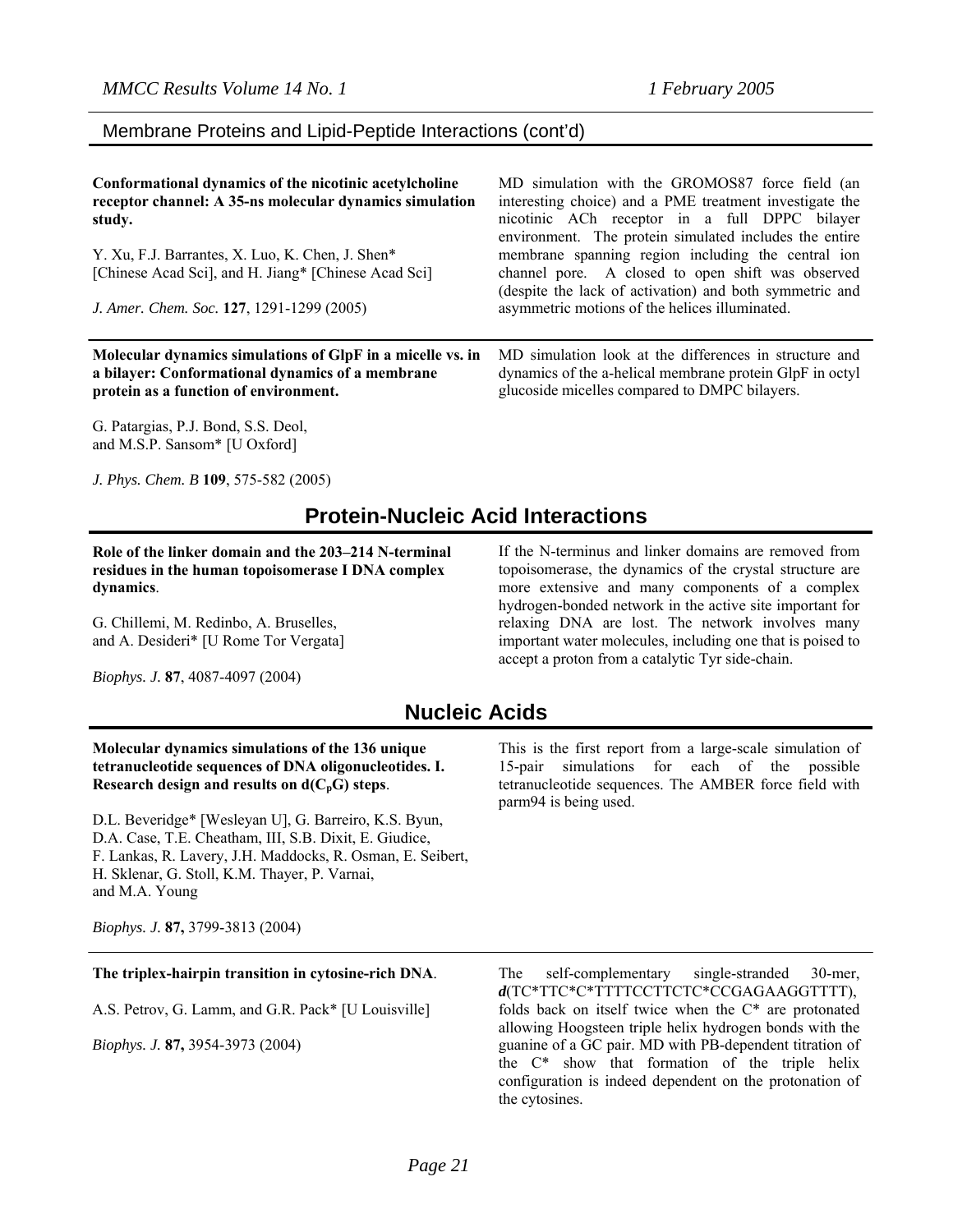#### Nucleic Acids (cont'd)

**Monte Carlo simulation for single RNA unfolding by force.** 

F. Liu\* [Tsinghua U] and Z. Ou-Yang

*Biophys. J.* **88,** 76-84 (2005)

**!**

#### **Loop-length-dependent folding of G-quadruplexes.**

P. Hazel, J. Huppert, S. Balasubramanian, and S. Neidle\* [U London]

*J. Amer. Chem. Soc.* **126**, 16405-16415 (2004)

Steered MC simulations were used to simulate the forceextension curves for P5ab, P5abcA, and P5abc molecules using a simple force field. Length-tension curves, folding rate constants, and end-end distance distributions are consistent with experimental results.

CD, UV melting data and MD simulation combine to give insight into G-quadruplex formation.

#### **Molecular view of hexagonal phase formation in phospholipid membranes**. S.-J. Marrink\* [U Groningen] and A.E. Mark *Biophys. J.* **87,** 3894-3900 (2004) A course-grained model was used to simulate the transition, via stalk formation, between the multilammelar bilayer stage and inverted hexagonal phase lipid. Stalk elongation at a rate of 1 Å/ns leads eventually to rhombohedral phase. **Molecular dynamics simulation of a rising bubble.**  M. Matsumoto\*[Kyoto U] and T. Matsuura *Mol. Sim.* **30**, 853-859 (2004) MD simulations are used to investigate the effects of surface adsorption on a bubble moving in a uniform force field. No flow is observed on the bubble surface when sufficient amount of surfactants are adsorbed on the bubble surface, and the terminal velocity drastically decreases. **MD simulations of spontaneous membrane protein/detergent micelle formation.** P.J. Bond, J.M. Cuthbertson, S.S. Deol, and M.S.P. Sansom\* [Oxford U] *J. Amer. Chem. Soc.* **126**, 15948-15949 (2004) Two 50-ns MD simulations display spontaneous association of a protein/detergent micelle of DPC lipids with OmpA and GpA membrane proteins. **Molecular modeling and simulations of AOT-water reverse micelles in isooctane: Structural and dynamic properties.** S. Abel, F. Sterpone, S. Bandyopadhyay, and M. Marchi\* [CNRS] *J. Phys. Chem. B* **108**, 19458-19466 (2004) The reverse micelle composed of water and sodium di-2 ethylhexylsolfoccinate (AOT) in isooctane, corresponding to the L2 ternary phase, is investigated in MD simulation. Ion solvation is facilitated in larger micelles, as well as water diffusion (which is less than bulk in smaller micelles).

## **Lipids and Surfactants**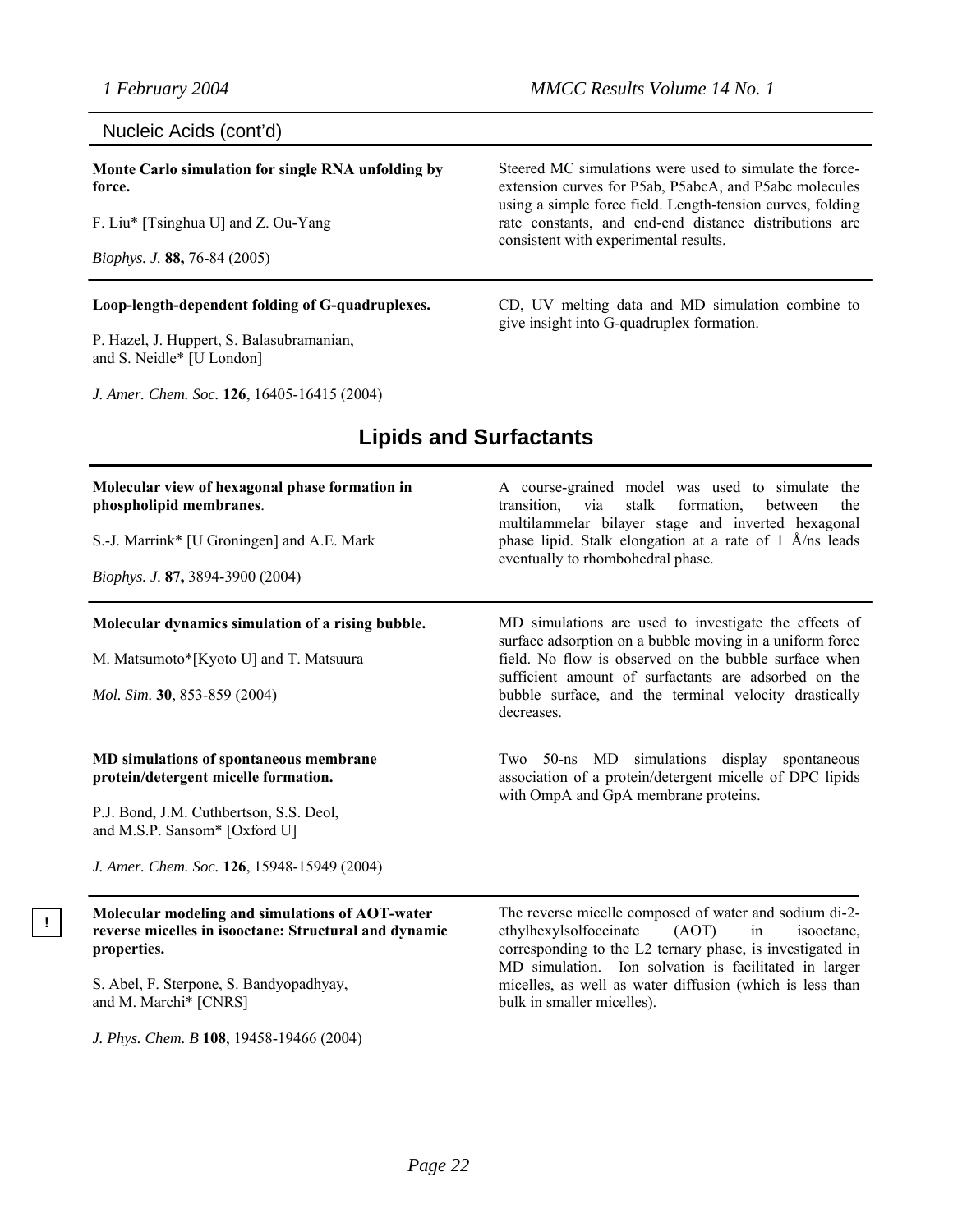Lipids and Surfactants (cont'd)

| Molecular dynamics simulation of a GM3 ganglioside<br>bilayer.<br>M. Sega, R. Vallauri* [U Trento], P. Brocca,<br>and S. Melchionna<br>J. Phys. Chem. B 108, 20322-20330 (2004)                                  | The first simulations of the GM3 bilayer (containing<br>glucose, galatose and sialic acid as the headgroups and<br>sphingoside as the fatty acid) in the context of the<br>GROMOS87 force field are described. It is claimed that<br>full equilibration is attained by 30 ns of simulation<br>(although the energy of the system seems to continue to<br>be relaxing at $\sim$ 45 ns). |
|------------------------------------------------------------------------------------------------------------------------------------------------------------------------------------------------------------------|----------------------------------------------------------------------------------------------------------------------------------------------------------------------------------------------------------------------------------------------------------------------------------------------------------------------------------------------------------------------------------------|
| Impact of cholesterol on voids in phospholipid<br>membranes.<br>E. Falck* [Helsinki U Tech], M. Patra, M. Karttunen,<br>M.T. Hyvönen, and I. Vattulainen<br>J. Chem. Phys. 26, 12676-12689 (2004)                | Voids in DPPC bilayers are reduced with the addition of<br>cholesterol (up to 30% mole fraction) according to MD<br>simulations. Residual voids are oriented along the normal<br>and are located near the cholesterol molecules.                                                                                                                                                       |
| Simulation studies of pore and domain formation in a<br>phospholipid monolayer.<br>V. Knecht* [U Groningen], M. Müller, M. Bonn,<br>S.-J. Marrink, and A.E. Mark<br>J. Chem. Phys. 122, 02470401-02470409 (2005) | MD simulations of a DPPC monolayer on a water surface<br>show that when stretched to 1.0 nm2/headgroup pores<br>form and order is restored to the tails, consistent with<br>vibrational sum-frequency generation spectra that show a<br>sharp transition at 1.1 nm2. Between 0.6 and 1.0 nm2<br>liquid ordered and disordered states coexist.                                          |

#### *1.3. Polymers*

#### **Polymer nanodroplets forming liquid bridges in chemically structured slit pores: A computer simulation.**

J. Yaneva\* [Bulgarian Acad Sci], A. Milchev, and K. Binder

*J. Chem. Phys.* **26,** 12632-12639 (2004)

The dynamics and forces of liquid polymer droplets on lyophilic spots in a lyophobic wall, and of pairs of droplets on opposite walls as a function of wall separation were used to estimate droplet aggregation, bridge formation, and gluing forces.

## *1.4. Surfaces, Catalysts, and Material Subjects*

#### **Dynamics of driven systems from Newtonian to athermal limits.**

D.J. Lacks\* [Case Western Reserve U]

*Mol. Sim.* **30**, 831-834 (2004)

NMED simulations are applied to investigate the dynamics and properties of driven flowing systems. The aim of this work is to link the properties of flowing thermal system like liquids and colloids to flowing athermal systems like foams and granular materials.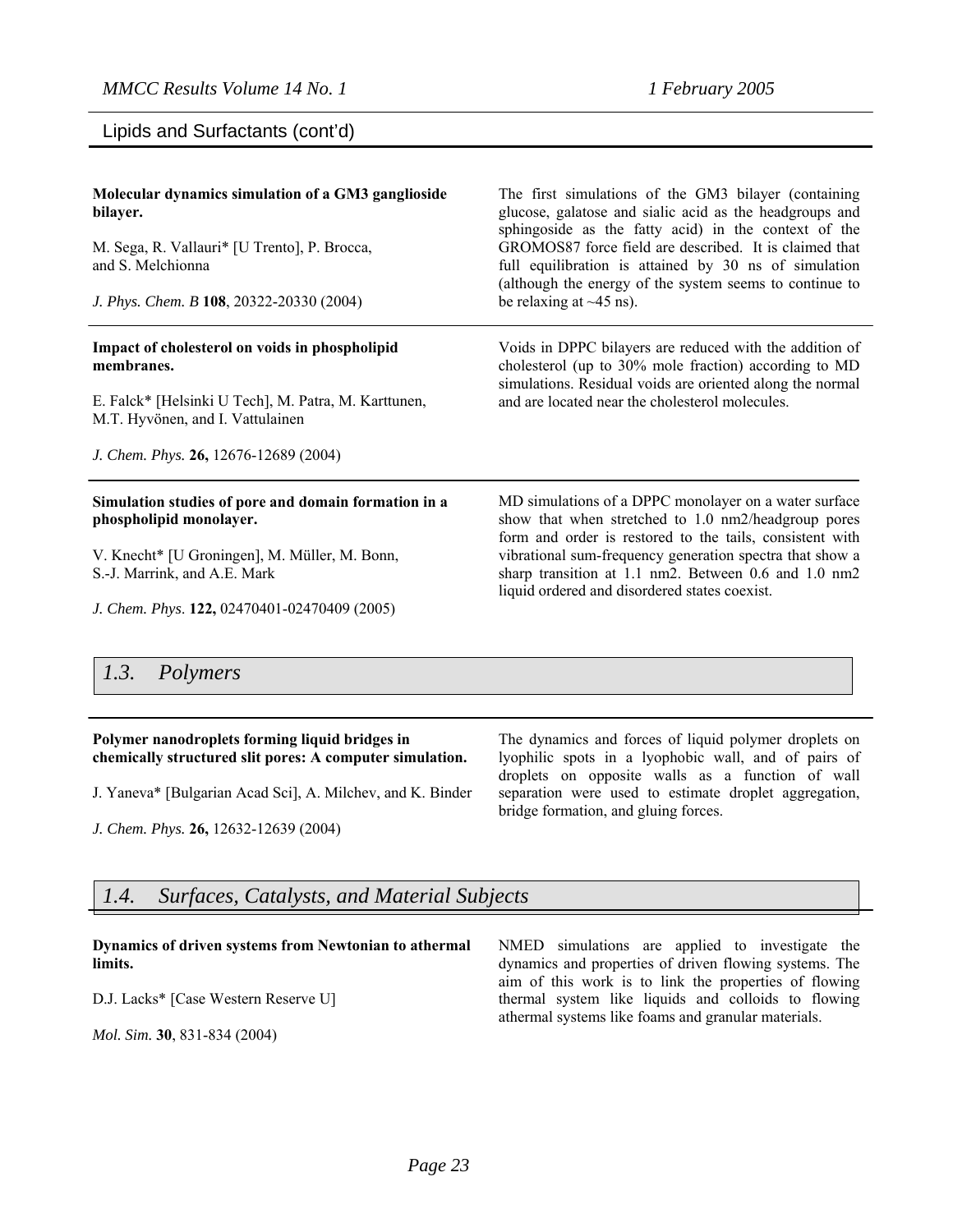#### Surfaces, Catalysts and Materials Subjects (cont'd)

**Contact forces at the sliding interface: Mixed versus pure model alkane monolayers.** 

P.T. Mikulski\* [US Naval Acad], G. Gao, G.M. Chateauneuf, and J.A. Harrison

*J. Chem. Phys.* **122,** 02470101-02470109 (2005)

Tightly packed 14-carbon alkane chains give less resistance to a simulated AFM tip than do random mixtures of 12- and 16-carbon chains. Force distributions are analyzed in detail. Probe motions produce a cant; resistance with the cant is lower than perpendicular to the cant.

# **2. METHODOLOGY**

## **Bioinformatics**

#### **MSDsite: a database search and retrieval system for the analysis and viewing of bound ligands and active sites**

A. Golovin, D. Dimitropoulos, T. Oldfield, A. Rachedi, and K. Henrick\* [Welcome Trust Genome Campus]

*Proteins* **58***,* 190-199 (2005)

Ligand active site interactions (from PDB structures) were classified in ionic, Van der Waals, rings, planar groups, metal coordination and sequence patterns, and stored in a database server. A graphical search and retrieval option is developed.

## **Quantitative Structure-Activity Relations**

| An automated PLS search for biologically relevant QSAR<br>descriptors<br>M. Olah, C. Bologa, and T.I. Oprea* [U New Mexico]<br>J Comput Aided Mol Des 18, 437-450 (2004)                                                                                             | The relevance of various 2D, MDL320, SMARTS Q504<br>and F504 descriptors is evaluated on 1600 N $\ge$ =25 series<br>from the WOMBAT database. The SMARTS-Q504<br>perform best, the 2D descriptors worst. Several of the<br>most relevant descriptors are discussed in detail. |
|----------------------------------------------------------------------------------------------------------------------------------------------------------------------------------------------------------------------------------------------------------------------|-------------------------------------------------------------------------------------------------------------------------------------------------------------------------------------------------------------------------------------------------------------------------------|
| Variable selection and model validation of 2D and 3D<br>molecular descriptors<br>A. Nicholls* [OpenEye], N.E. MacCuish, and J.D. MacCuish<br>J Comput Aided Mol Des 18, 451-474 (2004)                                                                               | A extensive and thorough evaluation of a (3D) shape and<br>electrostatics comparison method is presented, used as<br>Tanimoto's' in a 3D QSAR method, and validated against<br>X-ray structures of Cox2, progesterone and calcium ion<br>channel protein-ligand complexes.    |
| Genetic algorithms and self-organizing maps: a powerful<br>combination for modeling complex QSAR and QSPR<br>problems<br>E. Bayram, P. Santago II, R. Harris, Y.D. Xiao, A.J. Clauset,<br>and J.D. Schmitt* [Targacept]<br>J Comput Aided Mol Des 18, 483-494 (2004) | GA and SOM combined are evaluated for automated<br>QSAR derivation and, although GA-SOM parameters<br>were not yet optimized, are found to outperform standard<br>PLS methods.                                                                                                |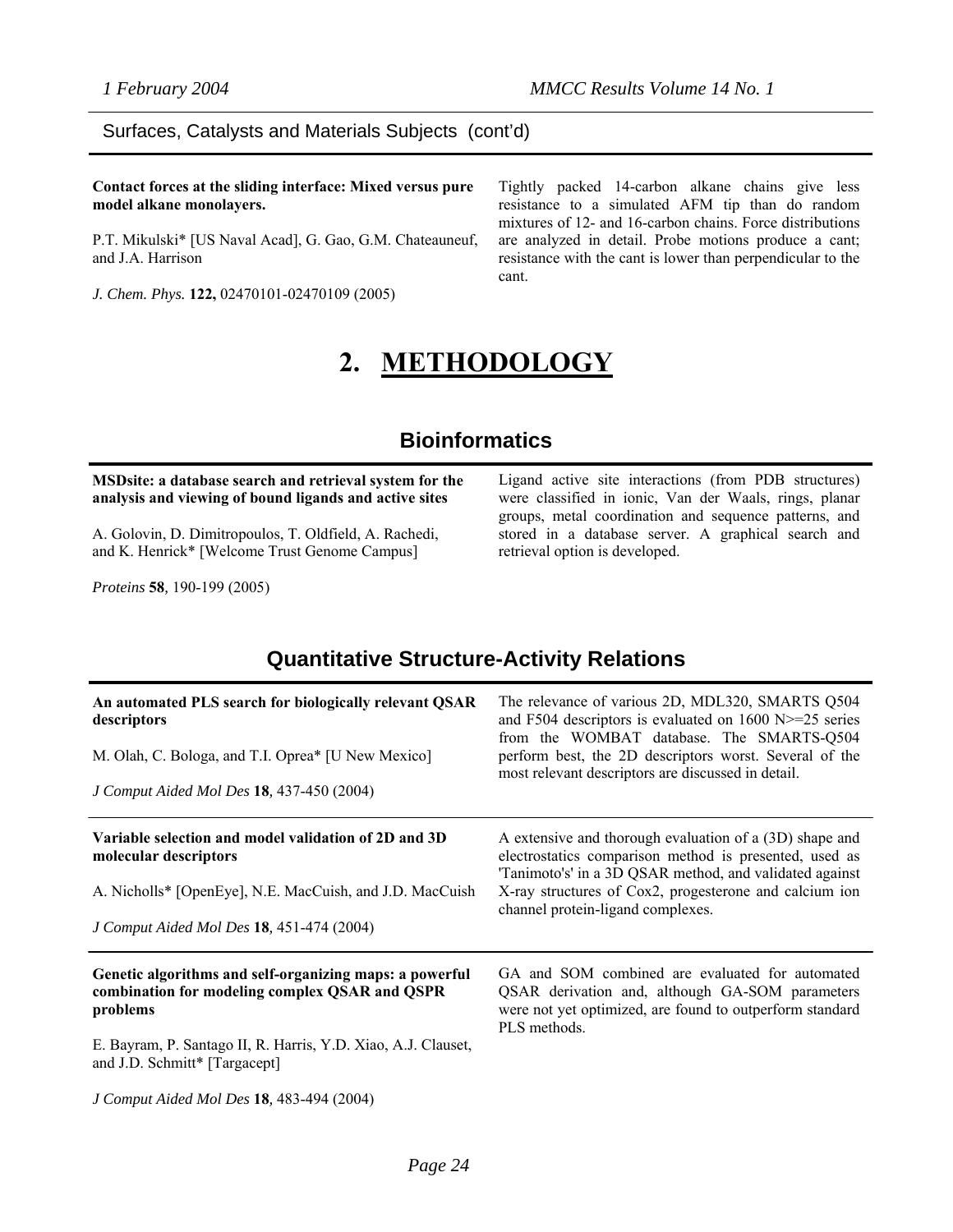**!**

| Descriptors you can count on? Normalized and filtered<br>pharmacophore descriptors for virtual screening<br>A.C. Good* [Bristol-Myers Squibb], S.J. Cho, and J.S. Mason<br>J Comput Aided Mol Des 18, 523-528 (2004) | An evaluation of the noise-eliminating capacity of<br>filtered, normalized and binary descriptors in QSAR is<br>presented. Normalization is found to give the highest<br>increase in enrichment, with some additional gain by<br>filtering, and binary descriptors perform much worse. |
|----------------------------------------------------------------------------------------------------------------------------------------------------------------------------------------------------------------------|----------------------------------------------------------------------------------------------------------------------------------------------------------------------------------------------------------------------------------------------------------------------------------------|
| Statistical variation in progressive scrambling                                                                                                                                                                      | A thorough statistical analysis of methods for QSAR<br>model predictivity and robustness evaluation is presented.                                                                                                                                                                      |
| R.D. Clark* [Tripos] and P.C. Fox                                                                                                                                                                                    | The commonly used cross-validation (leave one or some<br>out) are shown to be ill suited for (semi-)redundant                                                                                                                                                                          |
| J Comput Aided Mol Des 18, 563-576 (2004)                                                                                                                                                                            | datasets, which is common in (chemical) databases.<br>Advantages and limitations of a 'progressive scrambling'                                                                                                                                                                         |

#### Quantitative Structure-Activity Relationships

## **Conformational Search and Analysis**

| Conformational sampling of the botulinum neurotoxin<br>serotype A light chain: Implications for inhibitor binding<br>J.C. Burnett, J.J. Schmidt, C.F. McGrath, T.L. Nguyen,<br>A.R. Hermone, G.P. Rekha, J.L. Vennerstrom, K. Krishna,<br>D.W. Zaharevitz, R. Gussio, and S. Bavari* [NCI Frederick]<br>Bioorg. Med. Chem. 13, 333-341 (2005) | 3BTA and 1E1H structures were analyzed to study the<br>influence of the dynamic movement of amino acid<br>residues in and surrounding the substrate binding-cleft of<br>the BoNT/A LC inhibitor binding modes. Conformational<br>flexibility was observed in surface loops bordering the<br>substrate binding clefts in both structures. The results<br>aided in the subsequent identification of more potent<br>inhibitors taking advantage of new binding contacts. |  |
|-----------------------------------------------------------------------------------------------------------------------------------------------------------------------------------------------------------------------------------------------------------------------------------------------------------------------------------------------|-----------------------------------------------------------------------------------------------------------------------------------------------------------------------------------------------------------------------------------------------------------------------------------------------------------------------------------------------------------------------------------------------------------------------------------------------------------------------|--|
| Use of block Hessians for the optimization of molecular<br>geometries.<br>J. Pu and D.G. Truhlar* [U Minnesota]                                                                                                                                                                                                                               | To speed up geometry optimization, a block Hessian<br>approach is developed where a small critical block is<br>computed at a high level, and less critical blocks are<br>computed at a lower level.                                                                                                                                                                                                                                                                   |  |
| J. Chem. Theory Comput. 1, 54-60 (2005)                                                                                                                                                                                                                                                                                                       |                                                                                                                                                                                                                                                                                                                                                                                                                                                                       |  |
| <b>Potentials and Parameters</b>                                                                                                                                                                                                                                                                                                              |                                                                                                                                                                                                                                                                                                                                                                                                                                                                       |  |
| DommiMOE: An implementation of ligand field<br>molecular mechanics in the molecular operating<br>environment.                                                                                                                                                                                                                                 | Automatically determine new force field parameters for<br><b>MOE</b><br>novel ligands. The software was implemented in MOE<br>using MOE's scientific vector language.                                                                                                                                                                                                                                                                                                 |  |
| R.J. Deeth* [U Warwick], N. Fey, and B. Williams-Hubbard                                                                                                                                                                                                                                                                                      |                                                                                                                                                                                                                                                                                                                                                                                                                                                                       |  |

*J. Comput. Chem.* **26,** 123-130 (2005)

**Multibaric-multithermal ensemble simulation for simple liquids.** 

H. Okumura\* [Inst Mol Sci] and Y. Okamoto

*Mol. Sim.* **30**, 847-852 (2004)

A generalized isobaric-isothermal ensemble Monte Carlo algorithm, referred to as the multibaric-multithermal algorithm is presented. The effectiveness of this algorithm is applied to Lennard-Jones 12-6 potential system.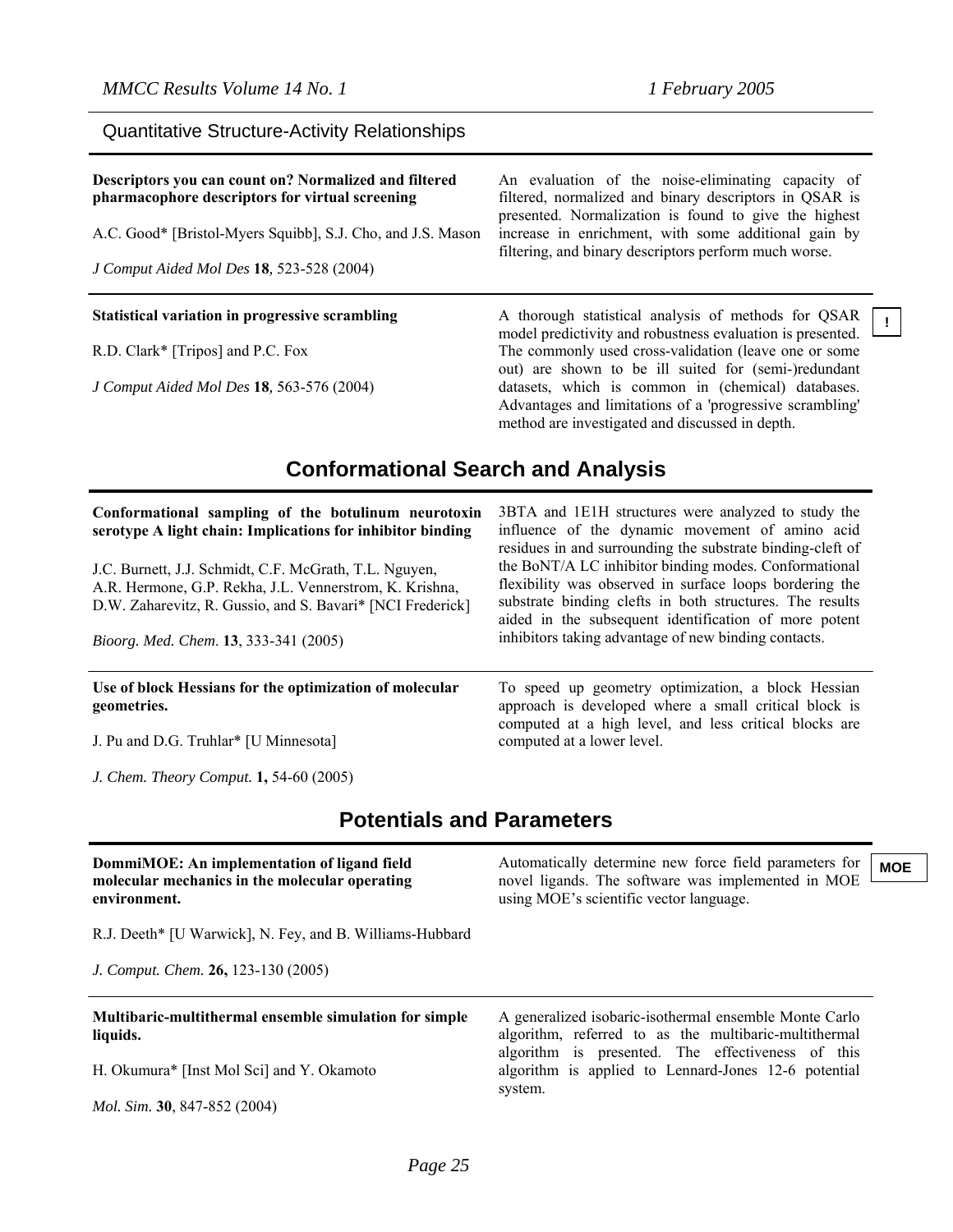**!**

**!**

**!**

| Potentials and Parameters (cont'd)                                                                                                                                                                                                                                             |                                                                                                                                                                                                                                                                                                                                                                                                                                         |
|--------------------------------------------------------------------------------------------------------------------------------------------------------------------------------------------------------------------------------------------------------------------------------|-----------------------------------------------------------------------------------------------------------------------------------------------------------------------------------------------------------------------------------------------------------------------------------------------------------------------------------------------------------------------------------------------------------------------------------------|
| Interatomic potentials for simulating MnO <sub>2</sub> polymorphs.<br>S.D. Fleming* [Curtin U Tech], J.R. Morton, A.L. Rohl,<br>and C.B. Ward<br>Mol. Sim. 31, 25-32 (2005)                                                                                                    | The results suggested that tunnels larger than $2\times 3$ are not<br>stable without the presence of additional species within<br>them. The stabilities of the polymorphs were calculated<br>and it was found that the spinel-based structure is less<br>stable than the tunnel structures.                                                                                                                                             |
| Parameterization of reversible digitally filtered molecular<br>dynamics simulations.<br>A.P. Wiley, M.T. Swain, S.C. Phillips,<br>J.W. Essex* [U Southampton], and C.M. Edge<br>J. Chem. Theory Comput. 1, 24-35 (2005)                                                        | "Reversible Digitally Filtered Molecular Dynamics<br>(RDFMD) is a method of amplifying or suppressing<br>motions in a MD simulation through the application of a<br>digital filter to the simulation velocities." A new<br>parameter set for RDFMD is found through systematic<br>analysis, and then applied to generate a progressive<br>trajectory with maximal conformational change for a<br>pentapeptide and for the DHFR protein. |
| Benchmarking the conductor-like polarizable continuum<br>model (CPCM) for aqueous solvation free energies of<br>neutral and ionic organic molecules.<br>Y. Takano and K.N. Houk* [UCLA]<br>J. Chem. Theory Comput. 1, 70-77 (2005)                                             | CPCM approaches are benchmarked against each other as<br>well as other solvation models in their ability to<br>reproduce experimental solvation energies for 70<br>different neutral and ionic organic species. The best<br>results are seen using CPCM with UAKS cavities.                                                                                                                                                             |
| Determination of electrostatic parameters for a<br>polarizable force field based on the classical drude<br>oscillator.<br>V.M. Anisimov, G. Lamoureux, I.V. Vorobyov, N. Huang,<br>B. Roux, and A.D. MacKerell, Jr.* [U Maryland]<br>J. Chem. Theory Comput. 1, 153-168 (2005) | Restrained ESP charges and perturbed ESP maps are used<br>to derive parameters for a force field derived from<br>CHARMM27 that explicitly accounts for many-body<br>induced polarization effects using a classical Drude<br>oscillator model. The parameterized polarizable force<br>field gives reasonable results for a DNA octamer in a box<br>of water with sodium counterions.                                                     |
| Trimer based polarization as a multibody molecular<br>model. Application to hydrogen fluoride.<br>S.J. Wierzchowski and D.A. Kofke* [SUNY Buffalo]<br>J. Amer. Chem. Soc. 127, 690-698 (2005)                                                                                  | A truly 3-body (over all timers within a given cutoff)<br>polarization potential is described in the context of Monte<br>Carlo simulation.<br>HF is a simple model that has<br>previously proved difficult.                                                                                                                                                                                                                             |
| Development of a multipoint model for sulfur in proteins:<br>A new parametrization scheme to reproduce high-level ab<br>initio interaction energies.<br>F. Wennmohs and M. Schindler* [Bayer CropScience AG]<br>J. Comput. Chem. 26, 282-293 (2005)                            | Weak hydrogen bonds to methionine sulfur require a<br>multipoint potential for accurate representation. A new<br>parameterization was incorporated into GROMACS and<br>tested favorably with two ligand-protein binding cases.                                                                                                                                                                                                          |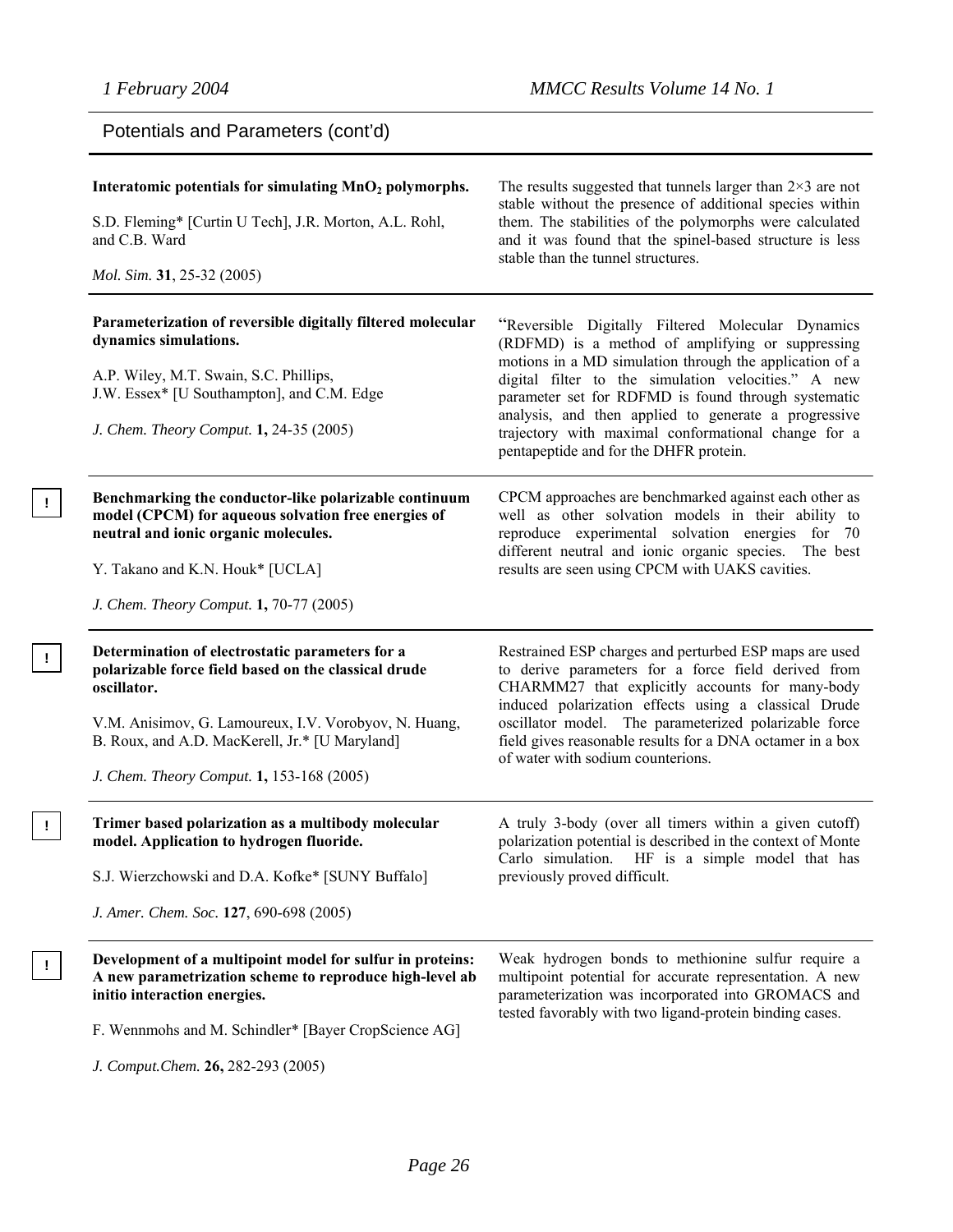Potentials and Parameters (cont'd)

| Monte Carlo versus molecular dynamics simulations in<br>heterogeneous systems: An application to the n-pentane<br>liquid-vapor interface.<br>F. Goujon* [U Blaise Pascal], P. Malfreyt, J.-M. Simon, | Nonbonded cutoffs distort interfacial structures. MC and<br>MD give similar results provided that the nonbonded<br>rolloff function produces the same first and second<br>derivative for the potential, but when this requirement is<br>imposed, the original parameters used in MD simulations |
|------------------------------------------------------------------------------------------------------------------------------------------------------------------------------------------------------|-------------------------------------------------------------------------------------------------------------------------------------------------------------------------------------------------------------------------------------------------------------------------------------------------|
| A. Boutin, B. Rousseau, and A.H. Fuchs                                                                                                                                                               | of homogenous solutions are not accurate.                                                                                                                                                                                                                                                       |
| J. Chem. Phys. 26, 12559-12571 (2004)                                                                                                                                                                |                                                                                                                                                                                                                                                                                                 |
| Coulomb potentials in two and three dimensions under<br>periodic boundary conditions.                                                                                                                | Potentials for homogeneous and slab geometries<br>generalized from Sperb's work [R. Sperb, Mol.<br>Simulation 22, 199 (1999)] converge rapidly in all areas                                                                                                                                     |
| S. Tyagi* [U Pittsburgh]                                                                                                                                                                             |                                                                                                                                                                                                                                                                                                 |
| J. Chem. Phys. 122, 01410101-01410112 (2005)                                                                                                                                                         |                                                                                                                                                                                                                                                                                                 |
| A nonadditive methanol force field: Bulk liquid and<br>liquid-vapor interfacial properties via molecular dynamics<br>simulations using a fluctuating charge model.                                   | Fluctuating charge methanol does as well or better than<br>fixed charge simulations, and reproduces DFT MD<br>coordination number prediction of 2. Liquid density,<br>enthalpy of vaporization, surface tension and triple point                                                                |
| S. Patel* [Scripps] and C.L. Brooks III                                                                                                                                                              | temperature and density were all used in the comparisons.                                                                                                                                                                                                                                       |
| J. Chem. Phys. 122, 02450801-02450810 (2005)                                                                                                                                                         |                                                                                                                                                                                                                                                                                                 |
| Gaussian split Ewald: A fast Ewald mesh method for<br>molecular simulation.                                                                                                                          | Gaussian split Ewald can be combined with k-space<br>Ewald in a Poisson solver to optimize accuracy and speed<br>for biomolecular simulations. The method performs                                                                                                                              |
| Y. Shan* [DE Shaw R&D], J.L. Klepeis, M.P. Eastwood,<br>R.O. Dror, and D.E. Shaw                                                                                                                     | comparably with smooth particle-mesh Ewald.                                                                                                                                                                                                                                                     |
| J. Chem. Phys. 122, 05410101-05410113 (2005)                                                                                                                                                         |                                                                                                                                                                                                                                                                                                 |

# **Solvation Energy**

| Incorporating the effect of ionic strength in free energy<br>calculations using explicit ions.<br>S. Donnini, A.E. Mark, A.H. Juffer,<br>and A. Villa* [U Groningen]<br>J. Comput. Chem. 26, 115-122 (2005) | How much difference does ionic strength make for ligand<br>binding? Ligands with strong partial charges in the<br>docking region can have significantly reduced affinity,<br>but it is difficult to get enough sampling to check low<br>ionic strength. Better to use high ionic strength or no ions<br>at all. |
|-------------------------------------------------------------------------------------------------------------------------------------------------------------------------------------------------------------|-----------------------------------------------------------------------------------------------------------------------------------------------------------------------------------------------------------------------------------------------------------------------------------------------------------------|
| New Born radii deriving method for generalized Born<br>model.                                                                                                                                               | A method for calculating Born radii based on atom types<br>defined by SMARTS queries is fast compared to integral                                                                                                                                                                                               |
| W. Zhang, T. Hou, and X. Xu* [Peking U]                                                                                                                                                                     | method approaches. A docking scoring application<br>suggests that this new approach provides a good<br>approximation of PB results.                                                                                                                                                                             |
| J. Chem. Inf. Model. 45, 88-93 (2005)                                                                                                                                                                       |                                                                                                                                                                                                                                                                                                                 |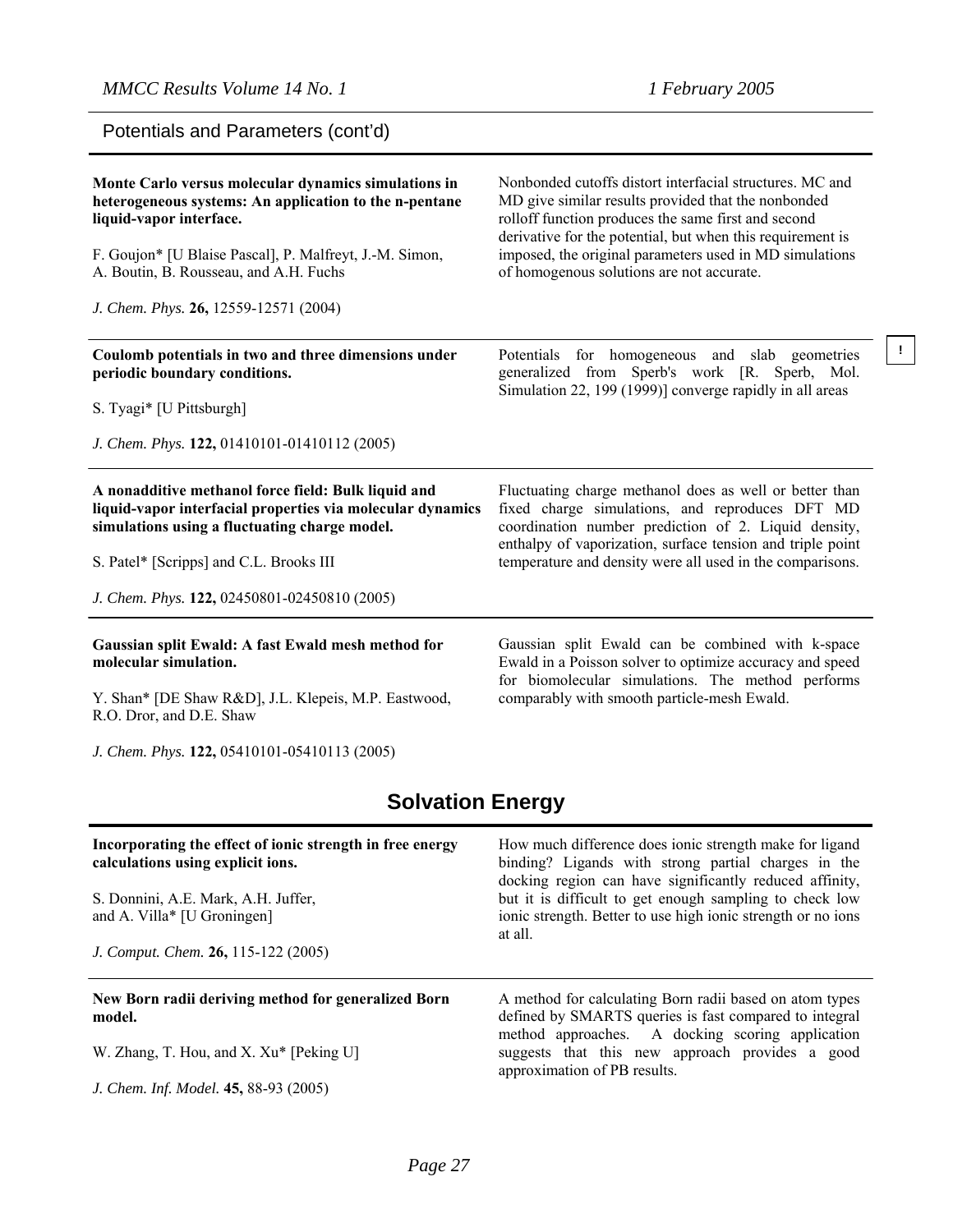#### Solvation Potential (cont'd)

**Rapid estimation of solvation energy for simulations of protein-protein association.**

D.S. Cerutti\* [UC San Diego], L.F. Ten Eyck, and J.A. McCammon

*J. Chem. Theory Comput.* **1,** 143-152 (2005)

A new empirically fitted PBSA approximation scheme based on a distance-dependent dielectric is useful in scoring of protein-protein docking poses.

## **Molecular Dynamics**

| Superposition state molecular dynamics.<br>A. Venkatnathan and G.A. Voth* [U Utah]<br>J. Chem. Theory Comput. 1, 36-40 (2005)               | A new method, called superposition state molecular<br>dynamics (SMMD), is a low cost computational method<br>that can be used to ergodically sample rough potential<br>energy surfaces. SSMD is shown to be successful in a<br>case where standard canonical MD and a NHC (Nose-<br>Hoover Chain) fail to sample ergodically |
|---------------------------------------------------------------------------------------------------------------------------------------------|------------------------------------------------------------------------------------------------------------------------------------------------------------------------------------------------------------------------------------------------------------------------------------------------------------------------------|
| OOPSE: An object-oriented parallel simulation engine for<br>molecular dynamics.<br>M.A. Meineke, C.F. Vardeman II, T. Lin, C.J. Fennell,    | OOPSE is designed to efficiently simulate orientation<br>dependent atoms (point dipoles and metal ions) and is<br>more effective than previous quaternion simulation<br>programs.                                                                                                                                            |
| and J.D. Gezelter* [U Notre Dame]<br>J. Comput. Chem. 26, 252-271 (2005)                                                                    |                                                                                                                                                                                                                                                                                                                              |
| <b>Functionally relevant protein motions: Extracting basin-</b><br>specific collective coordinates from molecular dynamics<br>trajectories. | Histogram filtering of inter-Ca distances is used to<br>identify collective coordinates for different<br>conformations. Secondary structures moving as a unit are<br>readily identified this way as well as mobile functional                                                                                                |
| P.W. Pan* [Brock U], R.J. Dickson, H.L. Gordon,<br>S.M. Rothstein, and S. Tanaka                                                            | regions.                                                                                                                                                                                                                                                                                                                     |
| J. Chem. Phys. 122, 03490401-03490410 (2005)                                                                                                |                                                                                                                                                                                                                                                                                                                              |

## **QM/MM**

**Theoretical study of the monomer reaction mechanism on Phillips CrO<sub>x</sub>/SiO<sub>2</sub> catalyst using density functional theory (DFT) and paired interacting orbitals (PIO) methods.**

B. Liu\*[AIST], Y. Fang, and M. Terano

*Mol. Sim.* **30**, 963-971 (2004)

Both DFT and paired interacting orbital (PIO) results showed that GO-2 orientation is the most preferential orientation for the reaction between ethylene monomers and monochromate species.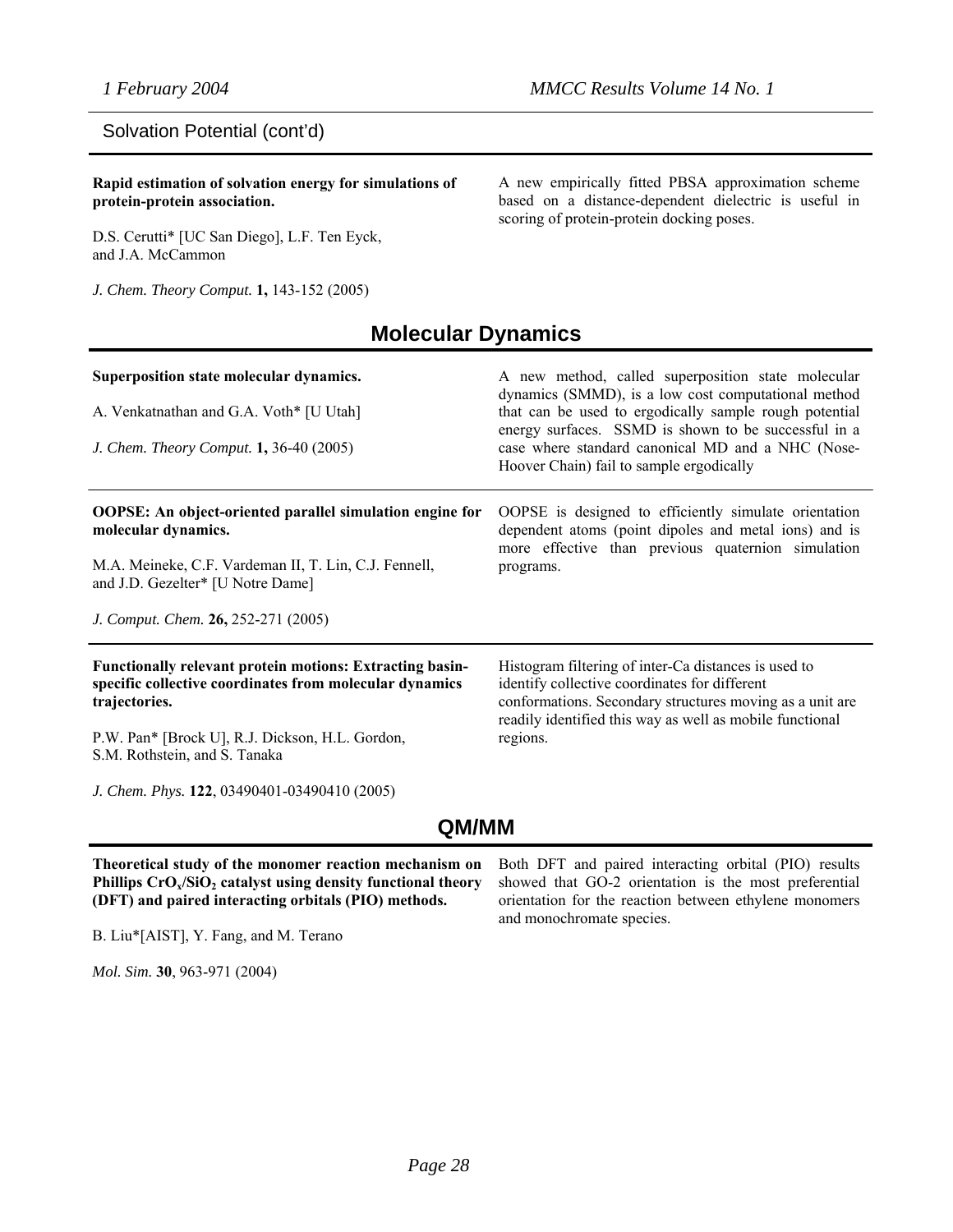QM/MM (cont'd)

| An efficient linear-scaling ewald method for long-range<br>electrostatic interactions in combined QM/MM<br>calculations.<br>K. Nam, J. Gao, and D.M. York* [U Minnesota]<br><i>J. Chem. Theory Comput.</i> <b>1,</b> 2-13 (2005)                                         | The Ewald sum method is implemented for QM/MM<br>simulations using CHARMM and MNDO97, and the<br>implementation is demonstrated in a simulation of ion<br>association and dissociation in phosphoryl transfer.                                                                                                   |
|--------------------------------------------------------------------------------------------------------------------------------------------------------------------------------------------------------------------------------------------------------------------------|------------------------------------------------------------------------------------------------------------------------------------------------------------------------------------------------------------------------------------------------------------------------------------------------------------------|
| Variational electrostatic projection (VEP) methods for<br>efficient modeling of the macromolecular electrostatic and<br>solvation environment in activated dynamics simulations.<br>B.A. Gregersen, and D.M. York* [U Minnesota]<br>J. Phys. Chem. B 109, 536-556 (2005) | The variational electrostatic projection method is<br>described in a QM/MM context and applied to two<br>catalytic RNA systems.<br>The method utilizes an<br>expansion in Gaussian surface elements and proves to be<br>promising.                                                                               |
| Microscopic and macroscopic polarization within a<br>combined quantum mechanics and molecular mechanics<br>model.<br>L. Jensen* [Rijksuniversiteit Groningen], M. Swart,<br>and P.Th. van Duijnen                                                                        | "By separating the discrete local field into two distinct<br>contributions," the authors "define two different<br>microscopic properties, the so-called solute and effective<br>properties." Refractive index and third harmonic<br>generation are well predicted by simulations with<br>acetonitrile and water. |

*J. Chem. Phys.* **122,** 03410301-03410314 (2005)

## **Comparative or Homology Modeling**

#### **Relationship between multiple sequence alignments and quality of protein comparative models**

D. Cozzetto and A. Tramontano\* [U "La Sapienza"]

*Proteins* **58***,* 151-157 (2005)

# **Peptide Conformational Analysis**

**Monte Carlo simulations of polyalanine using a reduced model and statistics-based interaction potentials.** 

A.E. van Giessen\* [Boston U] and J.E. Straub

*J. Chem. Phys.* **122,** 02490401-02490409 (2005)

main factor for improved quality of the final structural models, and not improved modeling methodology.

A thorough analysis of homology models compared between CASP4 (2001) and CASP5 (2003) targets, shows the increased number of homologous sequences available for the multiple sequence alignments as the

A course-grained structural model consisting of two sites per residue (one for the side chain and one for backbone hydrogen-bonding) performs as well at reproducing the thermodynamics of the coil-helix transition as all-atom and other reduced-atom MC approaches.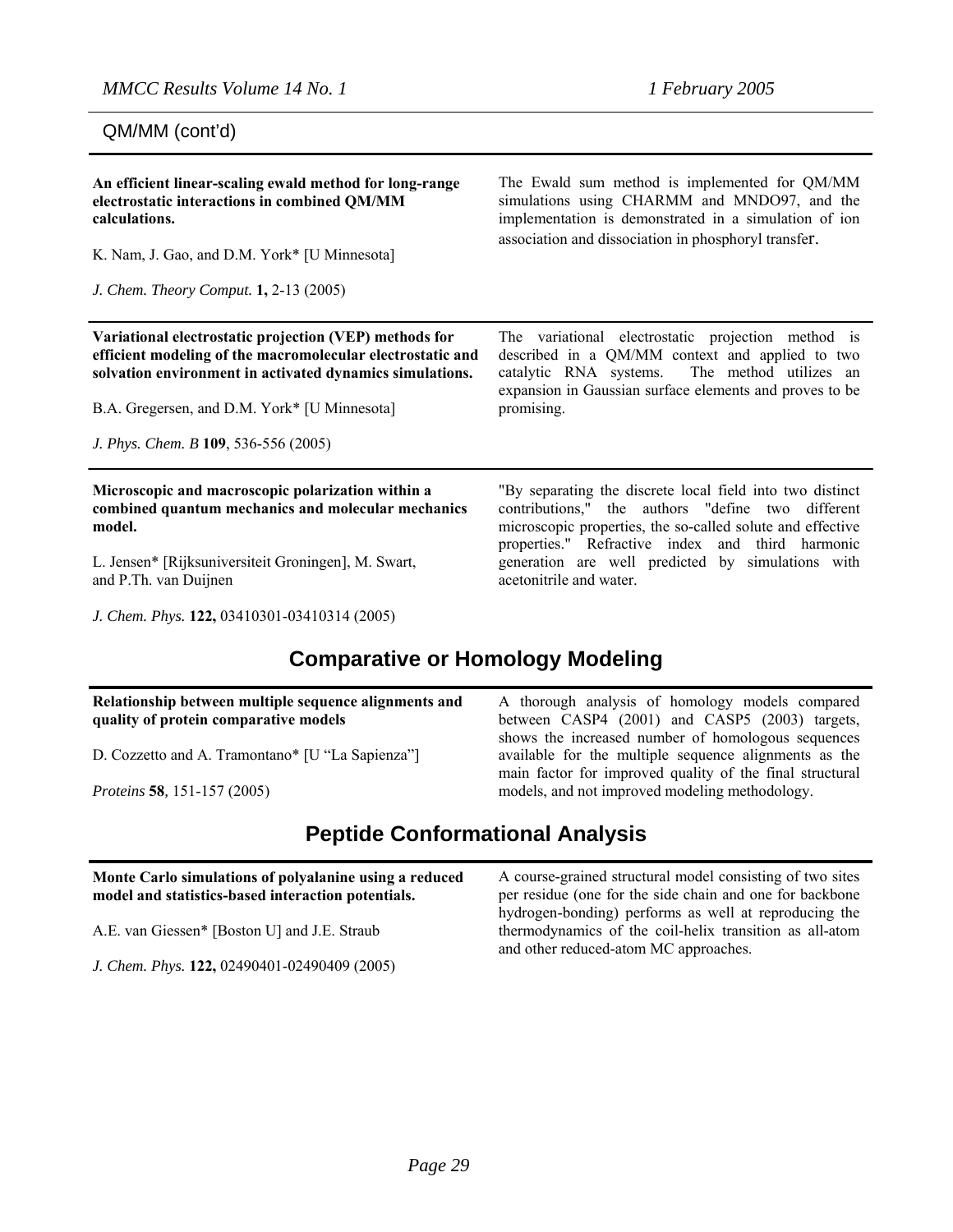## **Protein Structure Prediction**

| A method for structural analysis of $\alpha$ -helices of membrane<br>proteins.<br>P.K. Mohapatra, A. Khamari,<br>and M.K. Raval* [Govt College, Sundargarh]<br>J. Mol. Mod. 10, 393-398 (2004) | The axis of the helix is determined from the local<br>centroids of tetrapeptide units of the helix. This method<br>provides lower and upper cutoff values of the distance<br>between backbone atoms $C_i$ (carbonyl carbon) and $N_{i+4}$<br>for allocation of a hinge in a helix. The parameters are<br>useful in quantitative descriptions of structural features of<br>membrane proteins. |
|------------------------------------------------------------------------------------------------------------------------------------------------------------------------------------------------|----------------------------------------------------------------------------------------------------------------------------------------------------------------------------------------------------------------------------------------------------------------------------------------------------------------------------------------------------------------------------------------------|
| Predicting absolute contact numbers of native protein<br>structure from amino acid sequence                                                                                                    | A method for predicting contact number (number of $C\beta$ -<br>$C\beta$ neighbors) from sequence is presented. The use of<br>multiple sequence alignments (MSA) improves accuracy                                                                                                                                                                                                           |
| A.R. Kinjo* [Ntl Inst Gen], K. Horimoto, and K. Nishikawa                                                                                                                                      | of predictions, but use of MSA's during method training<br>does not. The use of contact number versus ASA in other                                                                                                                                                                                                                                                                           |
| <i>Proteins</i> 58, 158-165 (2005)                                                                                                                                                             | applications, e.g. fold or structure prediction, is<br>discussed.                                                                                                                                                                                                                                                                                                                            |

## **Threading or Fold Prediction**

**Fold recognition by combining sequence profiles derived from evolution and from depth-dependent structural alignment of fragments**

H. Zhou and Y. Zhou\* [U New York Buffalo]

*Proteins* **58***,* 321-328 (2005)

**How effective for fold recognition is a potential of mean force that includes relative orientations between contacting residues in proteins?** 

S. Miyazawa\* [Gunma U, Iowa State U] and R.L. Jernigan

*J. Chem. Phys.* **122,** 02490101- 02490118 (2005)

A fold prediction method is presented that is based mainly on sequence profiles, and shown to outperform other single-method severs and compete with the best consensus servers on accuracy and sensitivity.

Native folds can be recognized better by included a statistical potential based on orientations of neighboring residues in proteins. However, to obtain an adequate orientation potential with the limited examples in the PDB, a spherical harmonic expansion of delta functions, each representing on observed example, is utilized.

## **Protein Folding**

#### **Study of the Villin headpiece folding dynamics by combining coarse-grained Monte Carlo evolution and allatom molecular dynamics**

G.M. De Mori, G. Colombo\* [Inst Chim Ric Mol Milano], and C. Micheletti\* [SISSA]

*Proteins* **58***,* 459-471 (2005)

Initial course-grained MC combined with seven subsequent atomic, explicit solvent MD is used to derive insights into the sequence of events in villin headpiece folding. One MD simulation reaches 4 Å deviation from the NMR structure (2.4 in the core). The balance of localnonlocal interactions is discussed.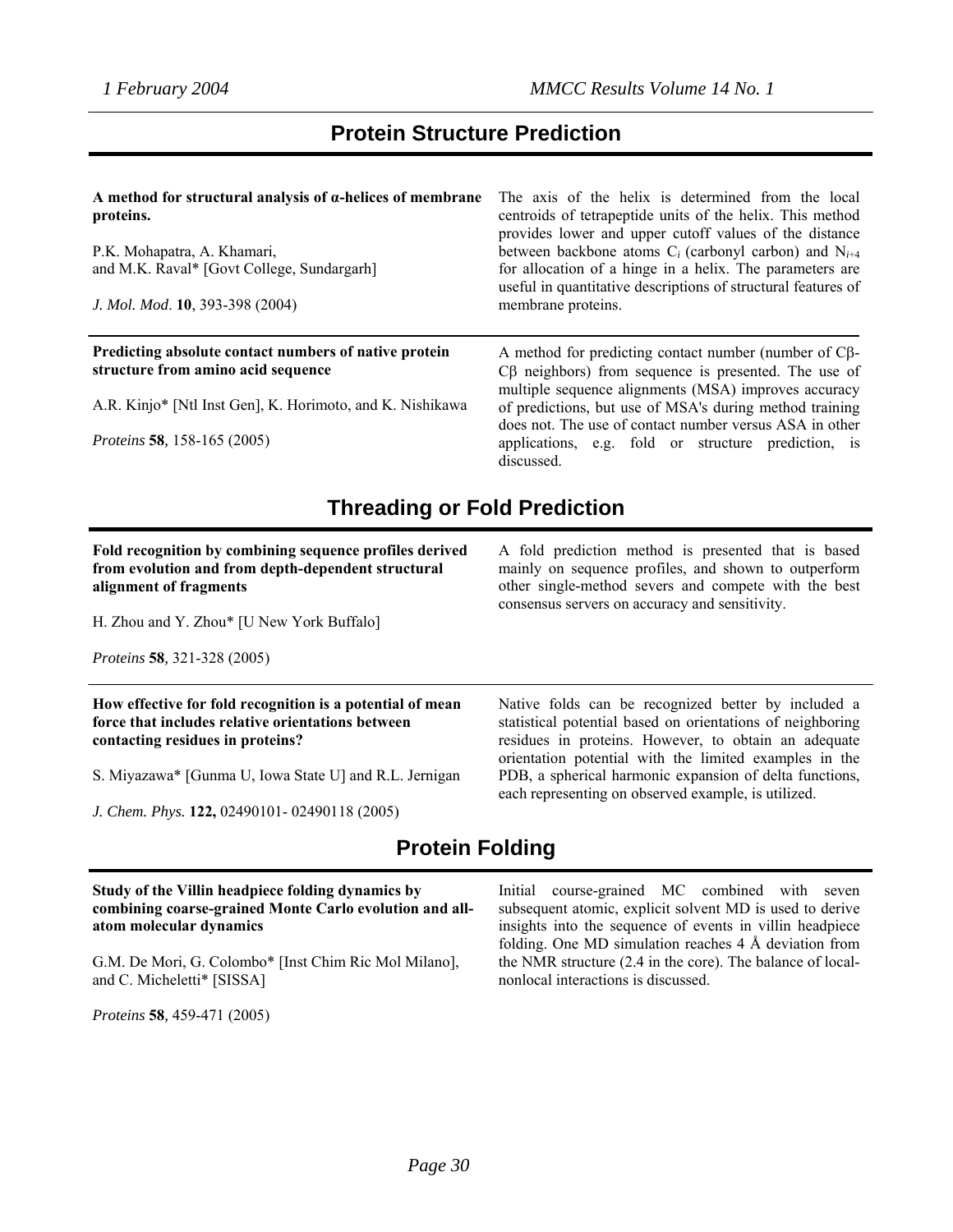#### Protein Folding (cont'd)

**Explicit-chain model of native-state hydrogen exchange: ! implications for event ordering and cooperativity in protein folding**

H. Kaya and H.S. Chan\* [U Toronto]

*Proteins* **58,** 31-44 (2005)

A thorough consideration of cooperativity and multistate thermodynamics, definitions of intermediate states, and shortcomings of the numerous previous model studies, is the basis for a more in-depth understanding of hydrogenexchange data of proteins. Interestingly, a statistical, not absolute, ordering of late-folding events is observed.

## **Ligand Docking**

| ProPose: A docking engine based on a fully configurable<br>protein-ligand interaction model.<br>M.H.J. Seifert* [Am Klopferspitz], F. Schmitt, T. Herz,<br>and B. Kramer<br>J. Mol. Mod. 10, 342-357 (2004) | ProPose, an advanced incremental construction docking<br>program, implements a fast and fully configurable<br>molecular interaction and scoring model. The integration<br>of pharmacophore-like interaction types into the docking<br>and scoring scheme implemented in ProPose opens new<br>opportunities for efficient, receptor-specific screening<br>protocols. |  |
|-------------------------------------------------------------------------------------------------------------------------------------------------------------------------------------------------------------|---------------------------------------------------------------------------------------------------------------------------------------------------------------------------------------------------------------------------------------------------------------------------------------------------------------------------------------------------------------------|--|
| Ph4Dock: Pharmacophore-based protein-ligand docking.<br>J. Goto, R. Kataoka, and N. Hirayama* [Tokai U]<br>J. Med. Chem. $47,6804 - 6811(2004)$                                                             | The Ph4Dock implementation of the docking approach<br>whereby explicit prealigned pharmacophore features<br>from known ligands are used is shown to be rapid and<br>effective when tested using a dataset of 43 co-complex<br>crystal structures.                                                                                                                   |  |
| Method for computing protein binding affinity.<br>C.F.F. Karney* [Sarnoff Corp], J.E. Ferrara, and S. Brunner<br>J. Comput. Chem. 26, 243-251 (2005)                                                        | A continuum solvent Monte Carlo algorithm uses a<br>configuration space variable indicating whether a ligand<br>is docked or not for MC moves. Used with known<br>complex structures, it provides a quantitative estimate of<br>ligand docking energy.                                                                                                              |  |

## **Molecular Graphics**

| Interactive essential dynamics            | An interactive graphical interface within VMD for        |
|-------------------------------------------|----------------------------------------------------------|
|                                           | Essential Dynamics (or Normal Modes) analysis,           |
| J. Mongan* [UCSD]                         | projection and filtering of MD simulations is presented. |
|                                           | The analysis itself can be performed in VMD, or          |
| J Comput Aided Mol Des 18, 433-436 (2004) | externally with Amber or Gromacs.                        |
|                                           |                                                          |

## **Structure Determination**

| Refinement of NMR structures using implicit solvent and | Replica-exchange and generalized Born methods                                                                                                     |  |  |  |  |  |
|---------------------------------------------------------|---------------------------------------------------------------------------------------------------------------------------------------------------|--|--|--|--|--|
| advanced sampling techniques.                           | combine as a tool for better NMR structure refinement.                                                                                            |  |  |  |  |  |
| J. Chen, W. Im, and C.L. Brooks, III* [Scripps]         | When the NMR data is limited, implicit solvent and<br>sampling become rather important and could prove useful<br>for early stage fold refinement. |  |  |  |  |  |
| J. Amer. Chem. Soc. 126, 16038-16047 (2004)             |                                                                                                                                                   |  |  |  |  |  |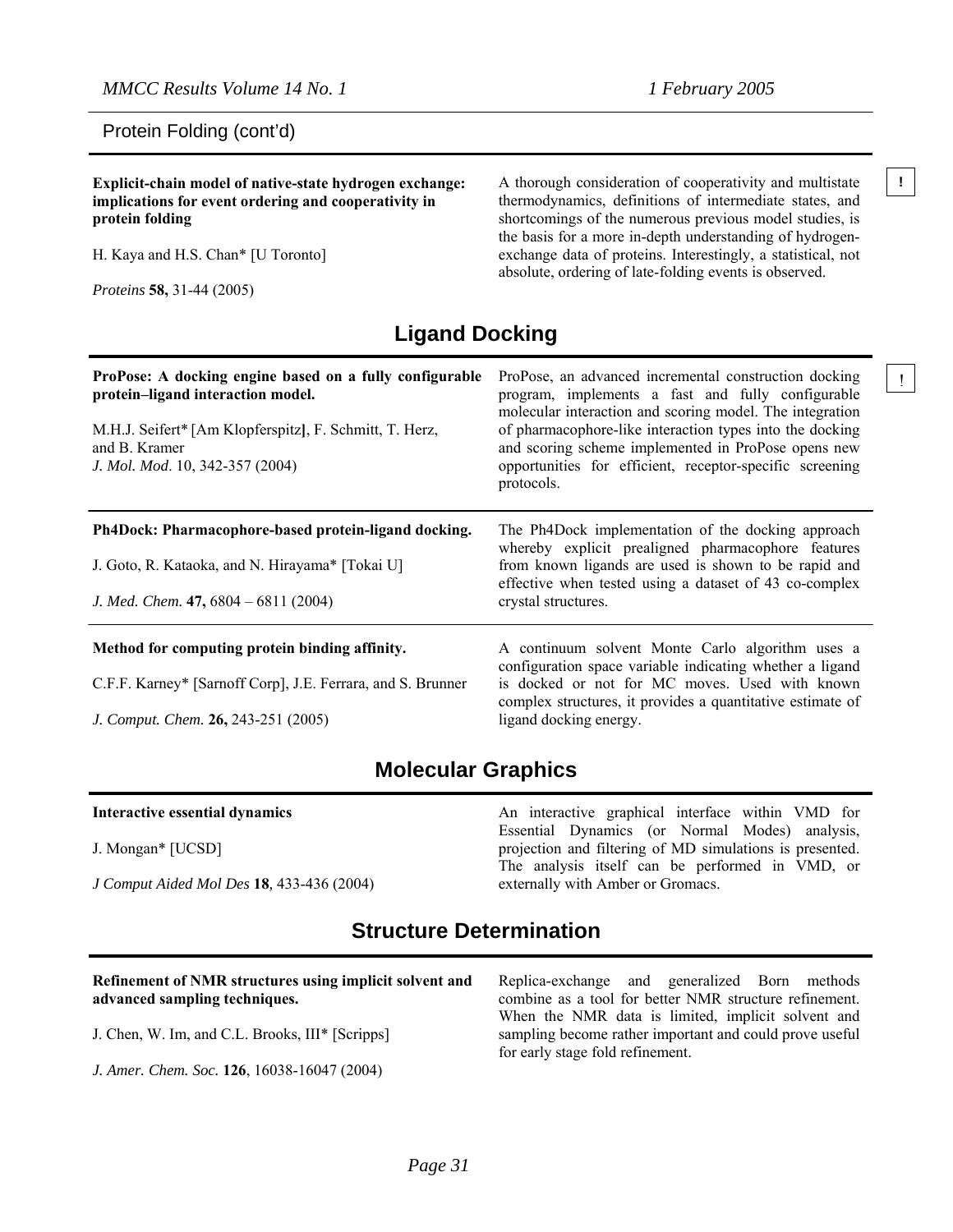# **3. J O U R N A L R E V I E W S**

#### **Journal of Computational Chemistry 26(2), January 30, 2005**

- 115-122 **Incorporating the effect of ionic strength in free energy calculations using explicit ions.** S. Donnini, A.E. Mark, A.H. Juffer, and A. Villa\* [U Groningen]. See **Methodology, Solvation Energy.**
- 123-130 **DommiMOE: An implementation of ligand field molecular mechanics in the molecular operating environment.** R.J. Deeth\* [U Warwick], N. Fey, and B. Williams-Hubbard. See **Methodology, Potentials and Parameters.**
- 131-141 **Evolutionary method for the assembly of rigid protein fragments.** D. De Sancho, L. Prieto, A.M. Rubio, and A. Rey\* [U Complutense]

Crossover between independently evolving substructures can speed the genetic algorithm.

142-144 **MoCalc: A new graphical user interface for molecular calculations.** D.B. Depizzol, M.H.M. Paiva, T.O. Dos Santos, and A.C. Gaudio\* [Fed U Espírito Santo]. .

A Visual Basic interface for GAMESS and MOPAC.

145-153 **Reduced-size polarized basis sets for calculations of molecular electric properties. I. The basis set generation.** Z. Benkova, A.J. Sadlej, R.E. Oakes, and S.E.J. Bell\* [Queen's U Belfast]

Improved basis sets for polarized molecules are dubbed Z*m*PolX.

154-159 **Reduced-size polarized basis sets for calculations of molecular electric properties. II. Simulation of the Raman spectra.** R.E. Oakes, S.E.J. Bell\* [Queen's U Belfast], Z. Benkova, and A.J. Sadlej

> Z*m*PolX basis sets are used for calculations of frequencies and intensities in the Raman spectra of large organic molecules. They are very fast and small.

160-168 **A quantum chemical method for rapid optimization of protein structures.** M. Wada and M. Sakurai\* [Tokyo Inst Tech]

Optimize the amino acids in their environments independently. Repeat until convergence.

169-174 **Urea: An** *ab initio* **and force field study of the gas and solid phases.** H. Sun\* [Shanghai Jiao Tong U] and P.W.-C. Kung

> Urea is nonplanar in the gas phase, but becomes planar in the crystal, according to *ab initio* computations, because the planar phase is more polar and increases electrostatic interactions. A force field for the condensed phase tests out in MD simulations.

175-184 **Newly developed basis sets for density functional calculations.** S. Chiodo, N. Russo\* [U della Calabria], and E. Sicilia

> Optimized contracted Gaussian basis sets of double-zeta valence polarized (DZVP) quality for firstrow transition metals are presented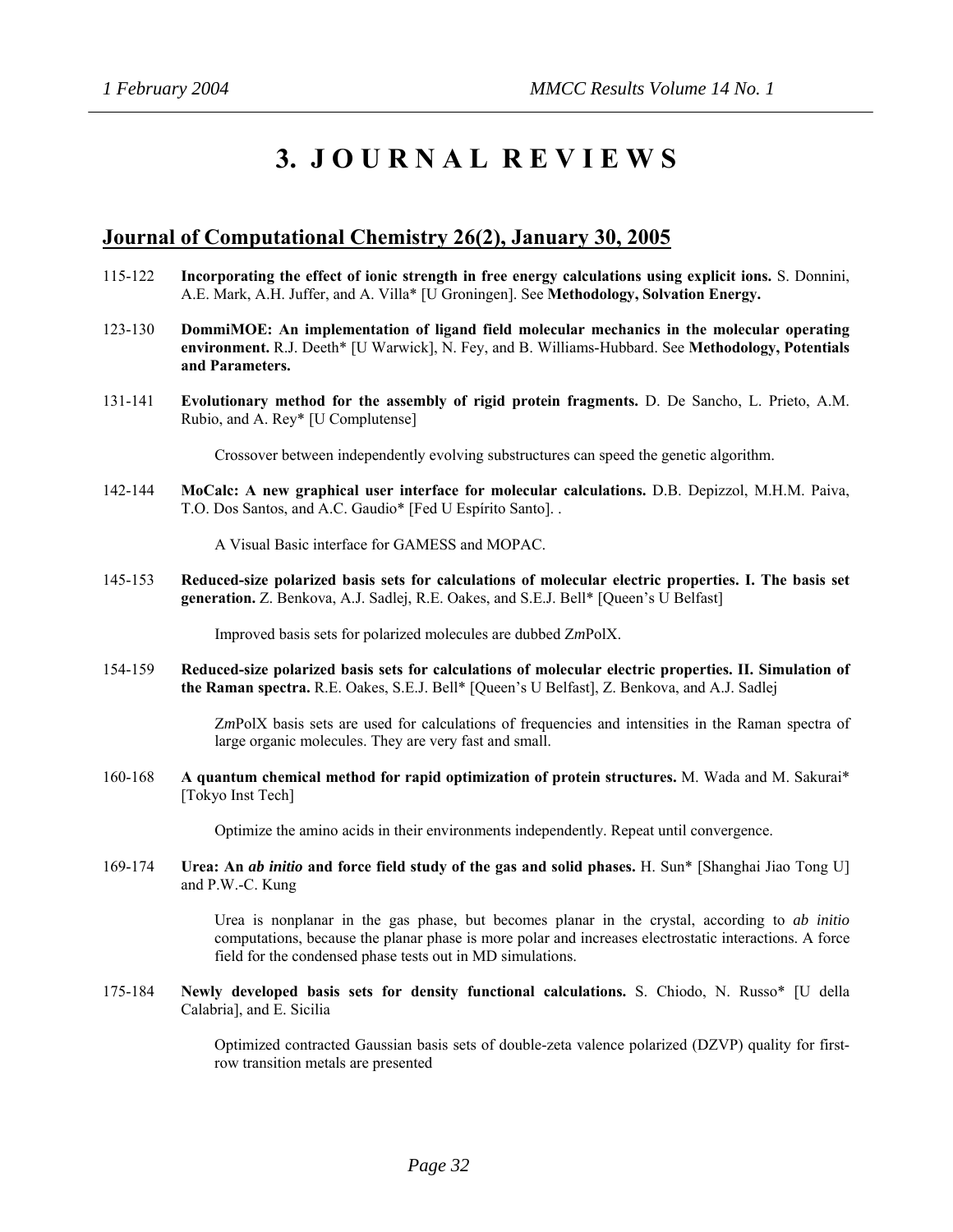184-193 **Theoretical study and rate constant calculation for the reactions of SH (SD) with Cl<sub>2</sub>, Br<sub>2</sub>, and BrCl.** L. Wang, J.-Y. Liu, Z.-S. Li\* [Jilin U], and C.-C. Sun

> $SH + Br<sub>2</sub>$  and  $SH + BrCl$  have negative activation energies and kinetic isotope effects are inverted according to *ab initio* calculations.

194-200 **Charge donation to and dearomatization of benzene attending complexation: DFT estimates of binding energies of TpMXO(L) with benzene, for Tp = hydridotris(pyrazolyl) borate, MXO = MoNO, ReCO, and WNO, and L = ammonia,** *N***-methylimidazole, pyridine, phosphine, methyl isocyanide, and carbon monoxide.** W.D. Harman and C. Trindle\* [U Virginia]

> Complexation of benzene causes dearomatization, with either charge being contributed to benzene (up to 0.5 e) for strong complexation, or taken from benzene for the weakest binding cases.

#### **Journal of Computational Chemistry 26(3), February, 2005**

201-213 **Simulations of the active transport of a neutral solute based on a kinase-channel-phosphatase topology.** K. Fiaty, C. Charcosset, B. Perrin, R. Couturier, and B. Maïsterrena\* [U Claude Bernard Lyon 1]

Flux equation analysis of transporter function. My cup of tea, but not yours...

214-225 **Registering the Amica electronic structure code in the Extensible Computational Chemistry Environment.** R.J. Gdanitz\* [North Carolina A&T State U], G.D. Black, C. S. Lansing, B.J. Palmer, and K.L. Schuchardt

> ECCE was incorporated as a graphical user interface for Amica (Atoms & Molecules In Chemical Accuracy).

226-234 **Electronic structure and stability of AlnPn (n = 2-4) clusters.** Y. Qu\* [Shandong U] and X. Bian

Cluster stability and dynamics was studied using DFT.

- 235-242 **Theoretical calculations of homoconjugation equilibrium constants in systems modeling acid-base interactions in side chains of biomolecules using the potential of mean force.** J. Makowska, M. Makowski\* [U Gdańsk], A. Liwo, and L. Chmurzyski. See **Applications, Model Systems.**
- 243-251 **Method for computing protein binding affinity.** C.F.F. Karney\* [Sarnoff Corp], J.E. Ferrara, and S. Brunner. See **Methodology, Ligand Docking.**
- 252-271 **OOPSE: An object-oriented parallel simulation engine for molecular dynamics.** M.A. Meineke, C.F. Vardeman II, T. Lin, C.J. Fennell, and J.D. Gezelter\* [U Notre Dame]. See **Methodology, Molecular Dynamics.**
- 272-282 **A free energy calculation study of the effect of HF substitution on binding affinity in ligand-antibody interactions.** M. Saito\* [Hirosaki U], I. Okazaki, M. Oda, and I. Fujii. See **Applications, Ligand Binding.**
- 283-293 **Development of a multipoint model for sulfur in proteins: A new parametrization scheme to reproduce high-level ab initio interaction energies.** F. Wennmohs and M. Schindler\* [Bayer CropScience AG]. See **Methodology, Potentials and Parameters.**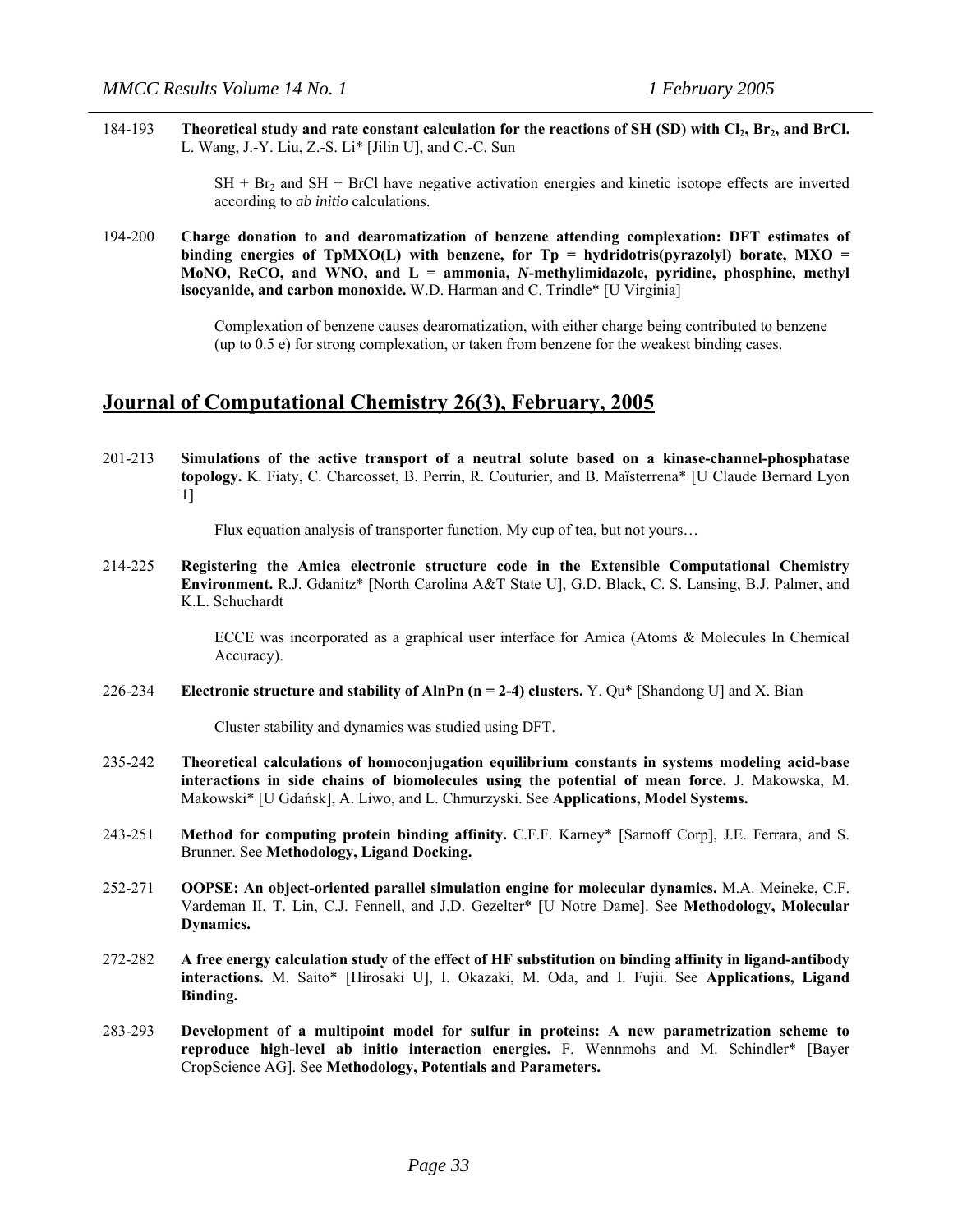294-303 **Study of electronic spectra of free-base porphin and Mg-porphin: Comprehensive comparison of variety of ab initio, DFT, and semiempirical methods.** J. Šeda, J.V. Burda\* [Charles U], and J. Leszczynski

> Rydberg molecular orbitals important in determination of the electronic spectra require diffusefunction basis sets.

304-324 **Ab initio crystal structure prediction - I. Rigid molecules.** P.G. Karamertzanis and C.C. Pantelides\* [Imperial College London]

> Lattice enthalpy is minimized using four stage global minimization with rigid molecules whose parameters are first computed *ab initio*.

#### **Journal of Molecular Modeling 10(5-6), December, 2004**

305-316 **Evolutionary trace analysis of ionotropic glutamate receptor sequences and modeling the interactions of agonists with different NMDA receptor subunits.** M.C.Blaise, R.Sowdhamini, M.R. Prasad Rao and N. Pradhan\* [NIMHANS]

> Evolutionary trace (ET) analysis is carriedout on forty ionotropic glutamate receptor (IGRs) sequences and model the ligand binding core (S1S2) of NMDA receptor subunits using the crystal structure of NR1 subunit ligand binding core.

- 317-327 **Modeling the E.coli 4-hydroxybenzoic acid oligoprenyltransferase (ubiA transferase) and characterization of potential active sites.** L. Bräuer, W. Brandt and L.A. Wessjohann\* [Leibniz Inst Plant Biochem.] See **Applications, Comparative or Homology Modeling**
- 328-334 **Quantitative structure–activity relationship study on some benzodiazepine derivatives as anti- Alzheimer agents.** B. Debnath, S. Gayen, A. Basu, K. Srikanth and T. Jha\* [Jadavpur U] See **Applications, Quantitative Structural Activity Relationship**
- 335-341 **Determination of fuzy logic membership functions using genetic algorithms: Application to structure–odor modeling.** M. Kissi, M. Ramdani\* [Sys Info Rea. Ingen des Sys], M. Tollabi and D. Zakarya

 Fuzzy logic has been used as a tool in structure–camphoraceous odor relationships and the genetic algorithms led to 84% correct discrimination between camphor and non-camphor molecules.

- 342-357 **Pose: A docking engine based on a fully configurable protein–ligand interaction model,** M.H.J. Seifert[Am Klopferspitz], F. Schmitt, T. Herz and B. Kramer. See **Methodology, Ligand Docking**
- 358-366 **Structure and dynamics of** *Candida rugosa* **lipase: The role of organic solvent.** B.A. Tejo, A.B. Salleh and J.Pleiss\* [U Stuttgart]. **See Applications, Enzyme Catalysis**
- 367-372 **The HF-SCF energy of HIV-1 MNgp120 V3 hairpin loop conformers**. J.K. Weltman, J.K. Weltman\* [Brown U], G. Skowron and G.B. Loriot

 Hartree–Fock-self-consistent field method and the GROMOS96 force field is used to determine the energy of the V3-loop-peptide conformers.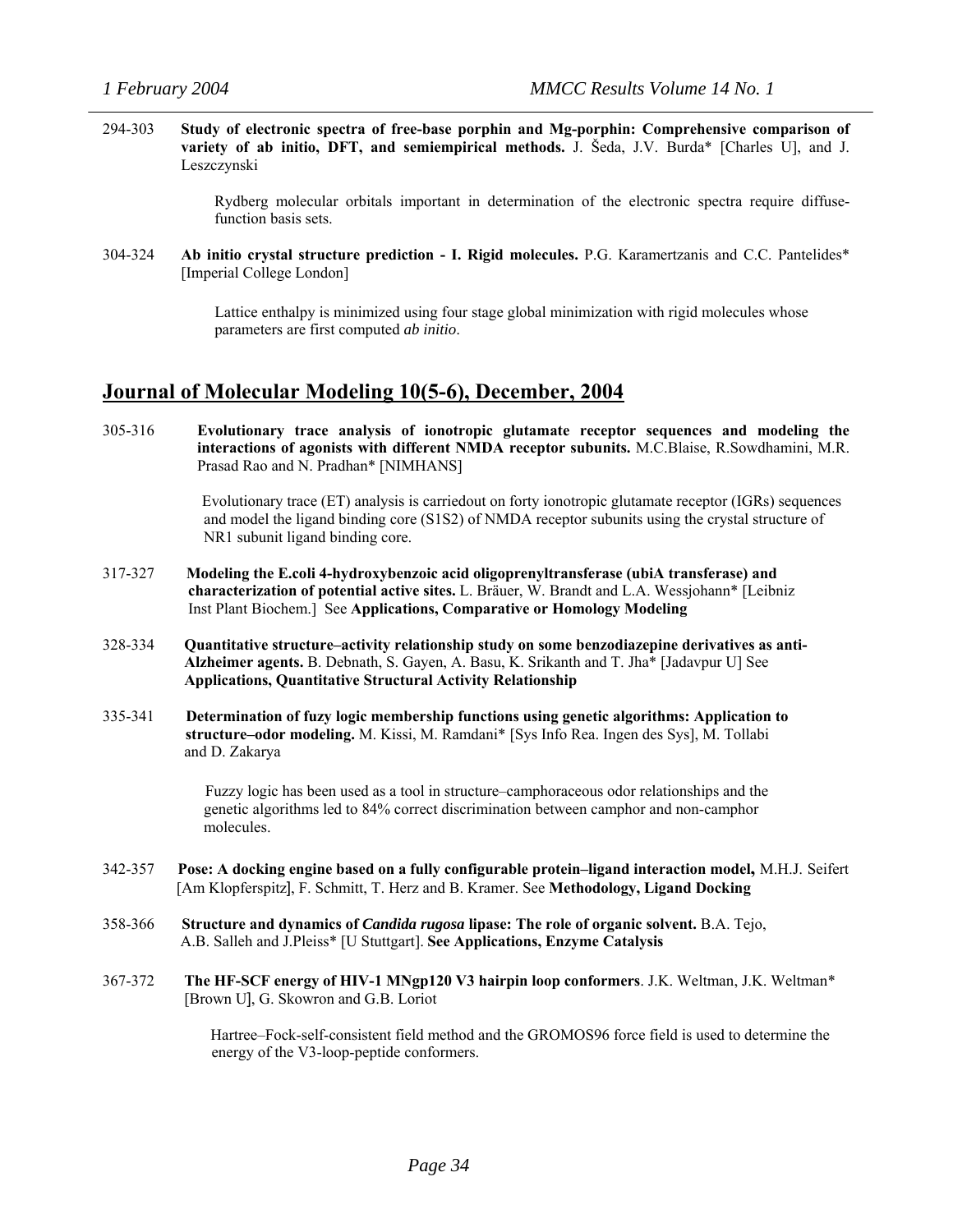- 373-381 **Molecular dynamics simulations of 14 HIV protease mutants in complexes with indinavir.** X. Chen, I.T. Weber\* [Georgia State U] and R.W. Harrison. **See Applications, Medicinal Chemistry and Drug Design**
- 382-392 **Modeling the helicase domain of Brome mosaic virus 1a replicase**. D. Garriga, J. Dìez and B. Oliva\* [U Pompeu Fabra]

 The results illustrated that the use of sequence profiles and patterns helps modeling. The helicase mechanism was corroborated by the model and supports the hypothesis that BMV 1a should have helicase activity.

- 393-398 **A method for structural analysis of α-helices of membrane proteins.** P.K. Mohapatra, A. Khamari, and M.K. Raval\* [Govt College, Sundargarh]. **See Methodology, Protein Structure Prediction.**
- 399-407 **Predicting anti-HIV activity of 2,3-diaryl-1,3-thiazolidin-4-ones: Computational approach using reformed** *eccentric connectivity index.* V. Kumar, S. Satish, and M.A. Kumar\* [MD U] **See Applications, QSAR.**
- 408-417 **Closing loop base pairs in RNA loop–loop complexes: Structural behavior, interaction energy and solvation analysis through molecular dynamics simulations**, J. Golebiowski\* [U Nice-Sophia Antipolis], S. Antonczak, J. Fernandez-Carmona, R. Condom and D.C. Bass The water-mediated GA closing base pair showed an interaction energy similar to that found on fully geometry-optimized structure, the water-mediated CU closing base pair interaction energy reaches less than half the optimal value.
- 418-426 **A DFT investigation of conformational geometries and interconversion equilibria of phenylthiosemicarbazone and its complexation with zinc.** V. Ruangpornvisuti\* [Chulalongkorn U] and B. Wanno.

 Conformational pathways for tautomerizations and interconversions of HAPhTSC conformers were presented. The geometry of the zinc complex with HAPhTSC is founded as a  $\text{Zn}(\text{HAPhTSC})_2\text{Cl}_2$  structure and binding of this complex is an exothermic and spontaneous reaction.

## **Journal of Chemical Theory and Computation 1(1), January 11, 2005**

1-1 **Introducing the** *Journal of Chemical Theory and Computation***.** W.L. Jorgensen

JCTC is a new journal from the American Chemical Society.

2-13 **An efficient linear-scaling ewald method for long-range electrostatic interactions in combined QM/MM calculations.** K. Nam, J. Gao, and D.M. York\* [U Minnesota]

#### See **Methodology-QM/MM**.

14-23 **Neural Network Models of Potential Energy Surfaces: Prototypical Examples.** J.B. Witkoskie and D.J. Doren\* [U Delaware]

> A neural network method of generating potential energy surfaces quickly is described, parameterized, and applied to simple examples.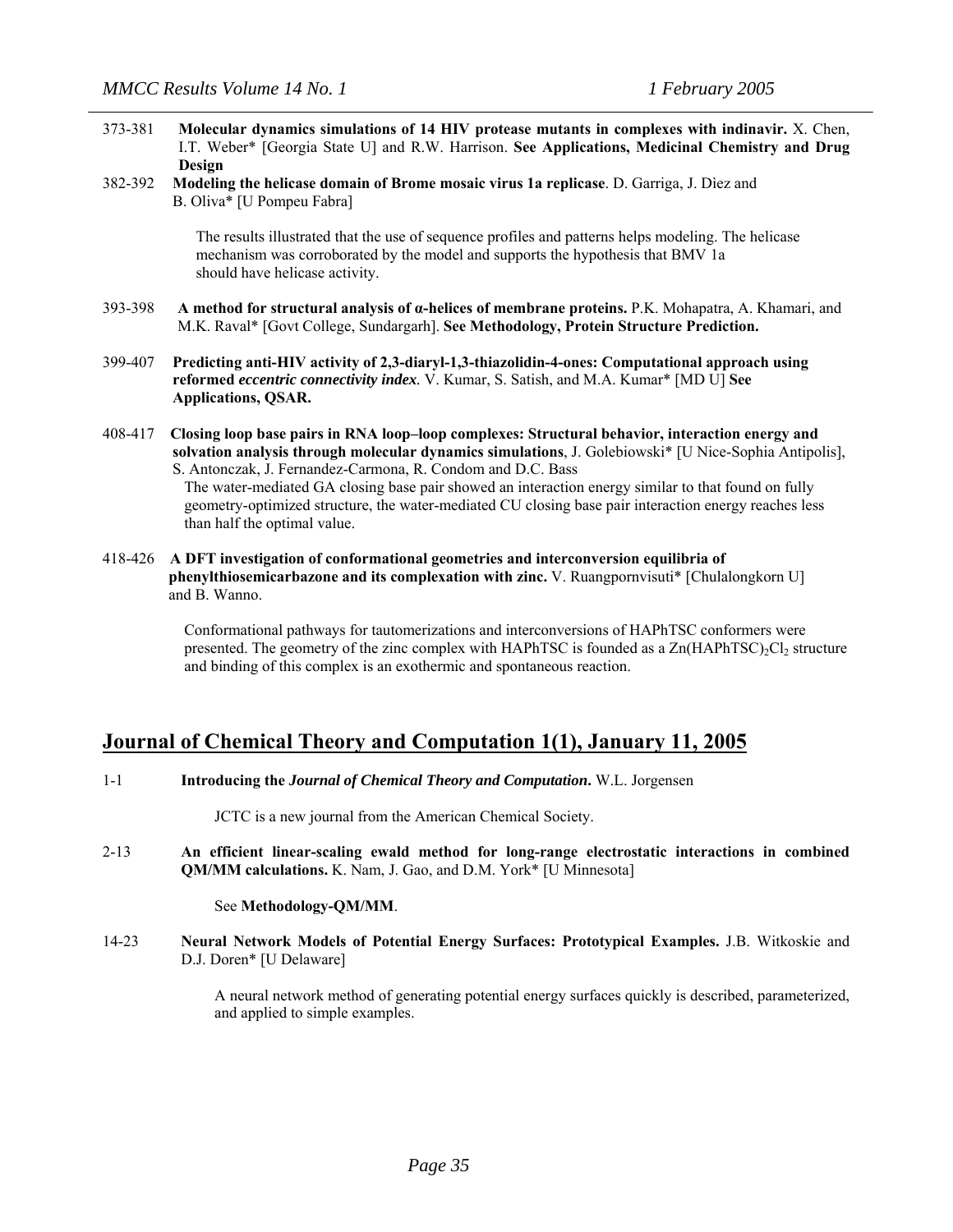24-35 **Parameterization of Reversible Digitally Filtered Molecular Dynamics simulations.** A.P. Wiley, M.T. Swain, S.C. Phillips, J.W. Essex\* [U Southampton], and C.M. Edge

See **Methodology-Potentials and Parameters**

41-53 **New Effective Core Method (Effective Core Potential and Valence Basis Set) for Al Clusters and Nanoparticles and Heteronuclear Al-Containing Molecules.** N.E. Schultz and D.G. Truhlar\* [U Minnesota]

> A newly developed Minnesota effective core (MEC) method for aluminum is comprised of an effective core potential method for Al and a polarized valence triple-ζ basis set for Al.

54-60 **Use of block Hessians for the optimization of molecular geometries.** J. Pu and D.G. Truhlar\* [U Minnesota]

#### See **Methodology-Conformational Search and Analysis**

61-69 **Using Hessian updating to increase the efficiency of a Hessian based predictor-corrector reaction path following method.** H.P. Hratchian and H.B. Schlegel\* [Wayne State U]

> Hessian updating schemes are used to speed up calculation of intrinsic reaction coordinates in chemical reactions simulations.

70-77 **Benchmarking the conductor-like polarizable continuum model (CPCM) for aqueous solvation free energies of neutral and ionic organic molecules.** Y. Takano and K.N. Houk\* [UCLA]

#### See **Methodology-Solvation Energy**

78-82 **Adsorption of water molecules on flat and stepped nickel surfaces from first principles.** D. Sebastiani and L.D. Site\* [Max-Planck Institut Polymer Research]

DFT calculations are used to understand the adsorption of water oligomers to nickel surfaces.

83-86 **An aromaticity scale based on the topological analysis of the electron localization function including \_ and \_ contributions.** J.C. Santos\* [U Tecnica Federico Santa Maria], J. Andres, A. Aizman, and P. Fuentealba

> A quantitative aromaticity scale using the average bifurcation value of the electron localization function is described, validated, and applied to aluminum based clusters.

87-94 **A simple mathematical model for the cooperative and competitive substituent effects found in the cope rearrangements of phenyl-substituted 1,5-hexadienes.** D.A. Hrovat and W.T. Borden [U Washington]

> A mathematical model describes the dependence of the Cope transition state energy on the presence and placement of radical stabilizing substituents.

95-106 **Computational and spectroscopic studies of Re(I) bipyridyl complexes containing 2,6 dimethylphenylisocyanide (CNx) ligand.** S.R. Stoyanov, J.M. Villegas, A.J. Cruz, L.L. Lockyear, J.H. Reibenspies, and D.P. Rillema\* [Wichita State U]

> Computational, electronic absorption, and excited-state emission studies of a series of Re(I) bipyridine complexes are described.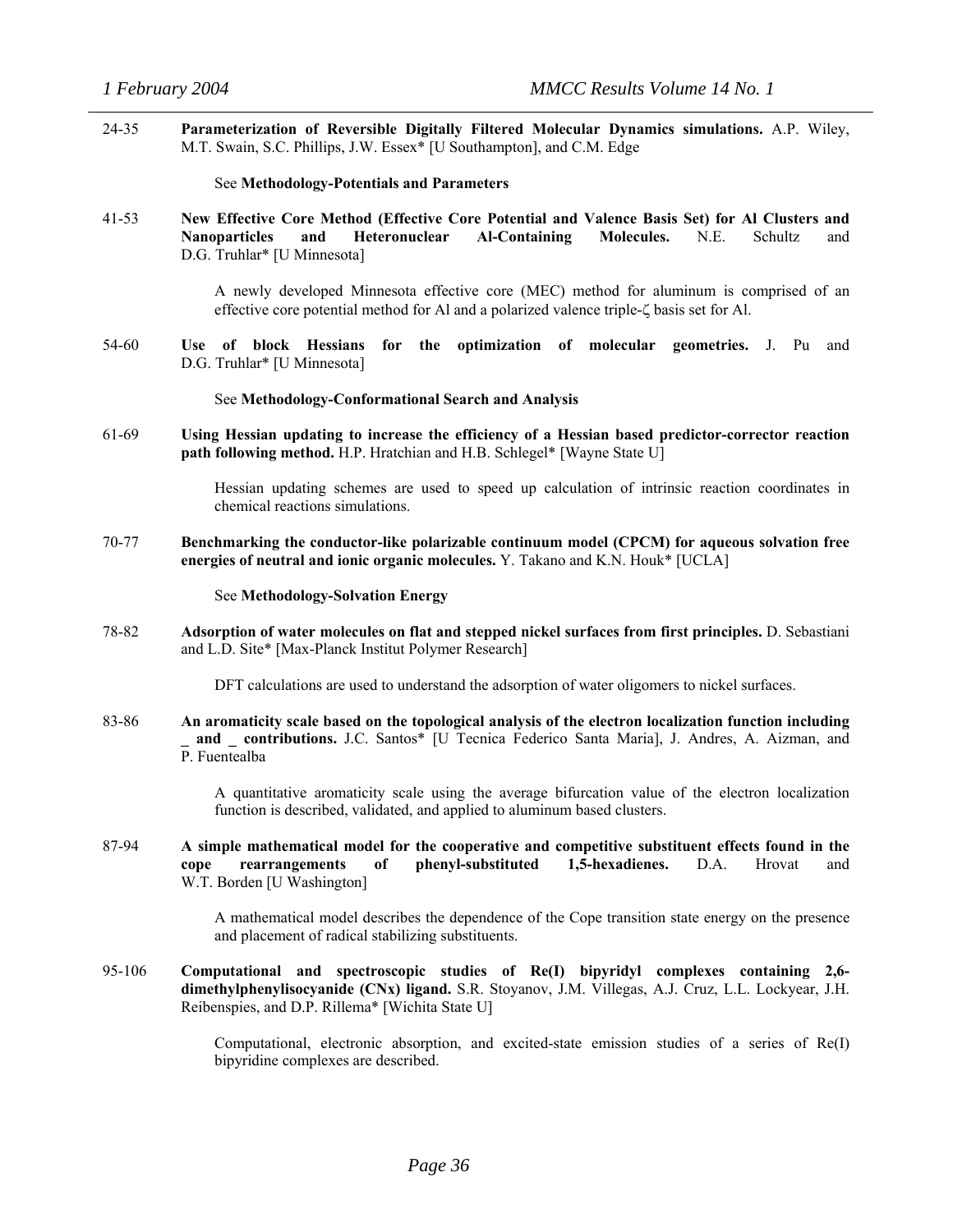107-116 **Modeling the morphology and phase stability of TiO2 nanocrystals in water.** A.S. Barnard\* [Argonne], P. Zapol, and L.A. Curtiss

> A previously described thermodynamic model of nanoparticles as a function of size and shape is used to examine the relative phase stability of nanoscale anatase and rutile in water.

117-129 **Normal-mode analysis of circular DNA at the base-pair level. 1. Comparison of computed motions**  with the predicted behavior of an ideal elastic rod. A. Matsumoto, I. Tobias, and W.K. Olson\* [Rutgers]

> Low frequency normal modes that underlie the bending, twisting, and stretching of closed circular DNA are analyzed and the results are compared with those from an ideal elastic rod model.

130-142 **Normal-mode analysis of circular DNA at the base-pair level. 2. Large-scale configurational transformation of a naturally curved molecule.** A. Matsumoto, I. Tobias, and W.K. Olson\* [Rutgers]

A naturally curved 200 bp closed circular DNA molecule is analyzed using normal-mode analysis.

143-152 **Rapid estimation of solvation energy for simulations of protein-protein association.**  D.S. Cerutti\* [UC San Diego], L.F. Ten Eyck, and J.A. McCammon

#### See **Methodology-Solvation Energy**

153-168 **Determination of electrostatic parameters for a polarizable force field based on the classical drude oscillator.** V.M. Anisimov, G. Lamoureux, I.V. Vorobyov, N. Huang, B. Roux, and A.D. MacKerell, Jr.\* [U Maryland]

See **Methodology-Potentials and Parameters**

169-180 **Efficient simulation method for polarizable protein force fields: Application to the simulation of BPTI in liquid water.** E. Harder, B. Kim, R.A. Friesner, and B.J. Berne\* [Columbia U]

See **Biopolymers-Protein Dynamics**

#### **Journal of the American Chemical Society 127(1-4), 2005; 126(49-51), 2004**

- **Glycosidic bond cleavage of pyrimidine nucleosides by low-energy electrons**, J. Gu\* [Shanghai Inst], Y. Xie, and H.F. Schaefer\* [U Georgia], *J. Amer. Chem. Soc.* **127,** 1053-1057 (2005). [Ab initio calculations]
- **Mechanism of ligand exchange studied using transition path sampling**, P.T. Snee, J. Shanoski, and C.B. Harris\* [Berkeley], *J. Amer. Chem. Soc.* **127**, 1286-1290 (2005). [Probing solvent exchange in Cr(CO)<sub>5</sub> in methanol]
- **The mechanism of the self-initiated thermal polymerization of styrene. Theoretical solution of a classical problem**, K.S. Khuong, W.H. Jones, W.A. Pryor, and K.N. Houk\* [UCLA], *J. Amer. Chem. Soc.* **127**, 1265-1277 (2005). [DFT calculations investigate self-initiation of styrene polymerization]
- **A new polymorph of 5-fluorouracil found following computational crystal structure predictions**, A.T. Hulme, S.L. Price\* [Univ College London], and D.A. Tocher, *J. Amer. Chem. Soc.* **127**, 1116-1117 (2005) [MOLPAK for crystal generation following by MP2 6-31G\*\* optimation in PBC by DMAREL]
- **Theoretical investigations into the intermediacy of chlorinated vinylcobalamins in the reductive dehalogenation of chlorinated ethylenes**, D.A. Pratt \*[UIUC], and W.A. van der Donk\* [UIUC], *J. Amer. Chem. Soc.*  **127**, 384-396 (2005) [DFT, electron attachment and redox chemistry of chlorinated cobalamins]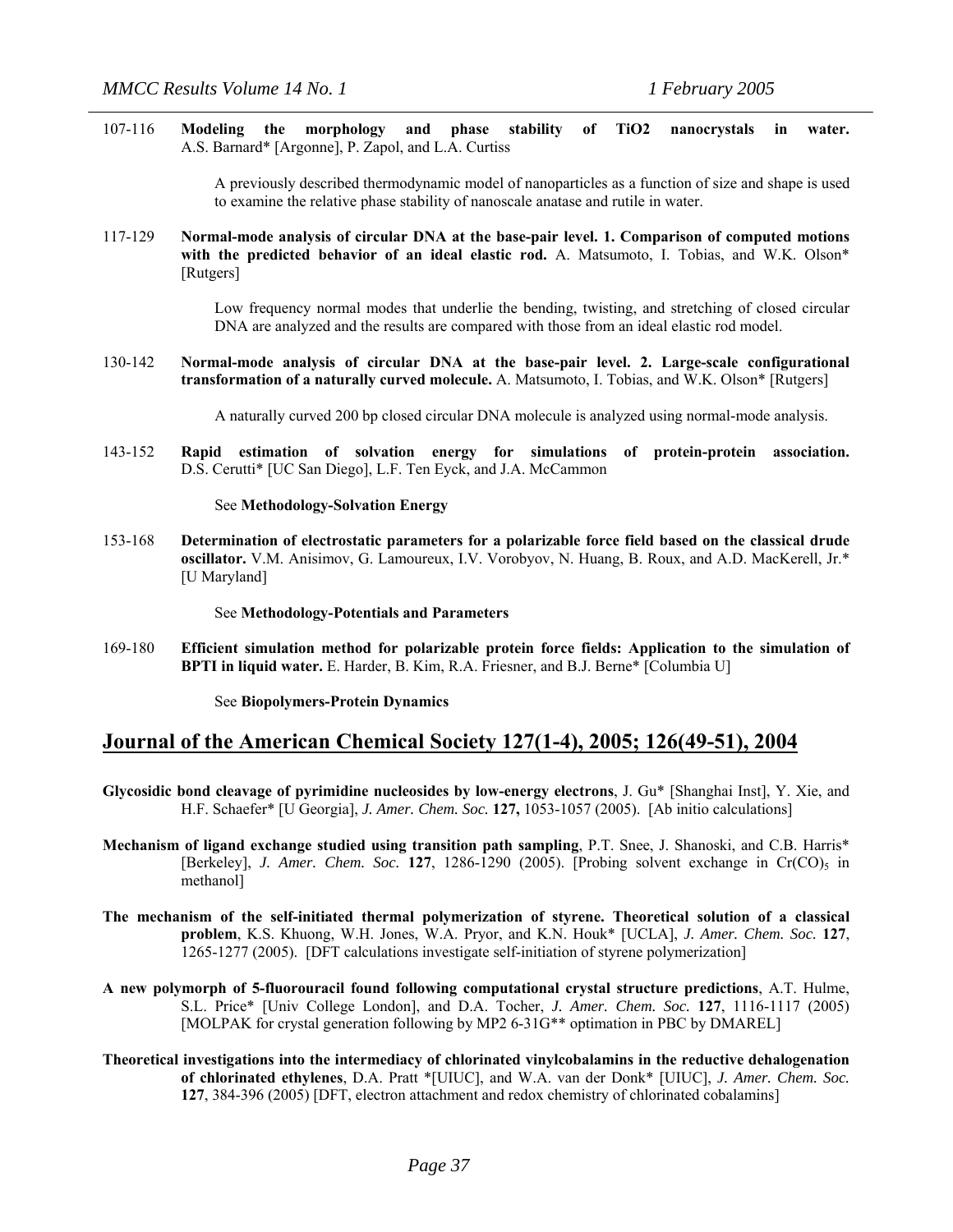- **A quantitative reconstruction of the amide I contour in the IR spectrum of globular proteins: From structure to spectrum**, J.W. Brauner\* [Rutgers], C.R. Flach, and R. Mednelsohn\* [Rutgers], *J. Amer. Chem. Soc.* **127**, 100-109 (2005) [A modified GF matrix method is used to simulate IR spectra]
- **Density functional theory studies on the mechanisms of regioselective allylic and** *cis***-vinylic deprotonation of allyl amides and allylamines**, F. Haeffner\* [Brown U], M.A. Jacobson, I. Keresztes, and P.G. Williard, *J. Amer. Chem. Soc.* **126**, 17032-17039 (2004) [Model studies on N-lithio-N-(*t*Butyl)allylamide and N-lithio-N-(trimethylsilyl)allylamine]
- **A DFT computational study on electrophilic substitutions upon a-oxy-substituted benzylorganolithium compounds: Lithium catalysis is the hidden piece of the puzzle**, M. Capo, and J.M. Saa [U Islas Baleares], *J. Amer. Chem. Soc.* **126**, 16738-16739 (2004) [DFT to study  $S_E2$  reactions involving lithium]
- **Influence of halogenation on the properties of uracil and its noncovalent interactions with alkali metal ions. Threshold collision-induced dissociation and theoretical studies**, Z. Yang, and M.T. Rodgers\* [Wayne State], *J. Amer. Chem. Soc.* **126**, 16217-16226 (2004) [Theory and MS come together to study uracil]
- **Catalytic roles of active-site amino acid residues of coenzyme B12-dependent diol dehydratase: Protonation state of histidine and pull effect of glutamate**, T. Kamachi, T. Toraya\* [Okayama U], and K. Yoshizawa\* [Kyushu U], *J. Amer. Chem. Soc.* **126**, 16207-16216 (2004) [QM/MM ONIOM on diol dehydratase]
- **Differential transition-state stabilization in enzyme catalysis: Quantum chemical analysis of interactions in the chorismate mutase reaction and prediction of the optimal catalytic field**, B. Szefczyk\* [Wroclaw U Tech], A.J. Mulholland, K.E. Ranaghan, and W.A. Sokalski\* [Wroclaw U Tech], *J. Amer. Chem. Soc.* **126**, 16148-16159 (2004). [QM/MM, GAMESS-US/CHARMM on the TS of chorismate mutase]
- **Counterion controlled photoisomerization of retinal chromophore models: A computational investigation**, A. Cembran, F. Bernardi, M. Olivucci, and M. Garavelli\* [U Bologna], *J. Amer. Chem. Soc.* **126**, 16018- 16037 (2004) [High level QM on two retinal protonated Schiff base models]

## **Journal Physical Chemistry B, 109(1-3), 2005; 108(49-51), 2004**

- **The N6-methyl group of adenine further increases the BI stability of DNA compared to C5-methyl groups**, F.R. Wibowo, M. Trieb, C. Rauch, B. Wellenzohn, and K.R. Liedl\* [U Innsbruck], *J. Phys. Chem. B* **109**, 557- 564 (2005) [MD simulations probe the effect of methyl-substitution on DNA]
- **An accurate and efficient empirical approach for calculating the dielectric self-energy and ion-ion pair potential in continuum models of biological ion channels**, M.H. Cheng, and R.D. Coalson\* [U Pittsburgh], *J. Phys. Chem. B* **109**, 488-498 (2005) [Empirical formulas are generated and tested by lattice MC]
- **Grand potential, Helmholtz free energy, and entropy calculation in heterogeneous cylindrical pores by the grand canonical Monte Carlo simulation method**, J. Puibasset [CNRS], *J. Phys. Chem. B* **109**, 480-487 (2005) [A model of absorption of simple LJ particles in three porous substrates with differing geometric heterogeneity]
- **Monolayer of aerosol-OT surfactants adsorbed at the air/water interface: An atomistic computer simulation study**, J. Chanda, S. Chakraborty, and S. Bandyopadhyay\* [IIT Kharagpur], *J. Phys. Chem. B* **109**, 471- 479 (2005) [MD of the anionic surfactant sodium bis(2-ethyl-1-hexyl) sulfosuccinate at the air/water interface]
- **Elastic bag model for molecular dynamics simulations of solvated systems: Application to liquid argon**, Y. Li, G. Krilov, and B.J. Berne\* [Columbia U], *J. Phys. Chem. B* **109**, 463-470 (2005) [A fluctuating elastic boundary method is described that encloses the simulated system in an elastic bag to mimic effects of bulk solvent]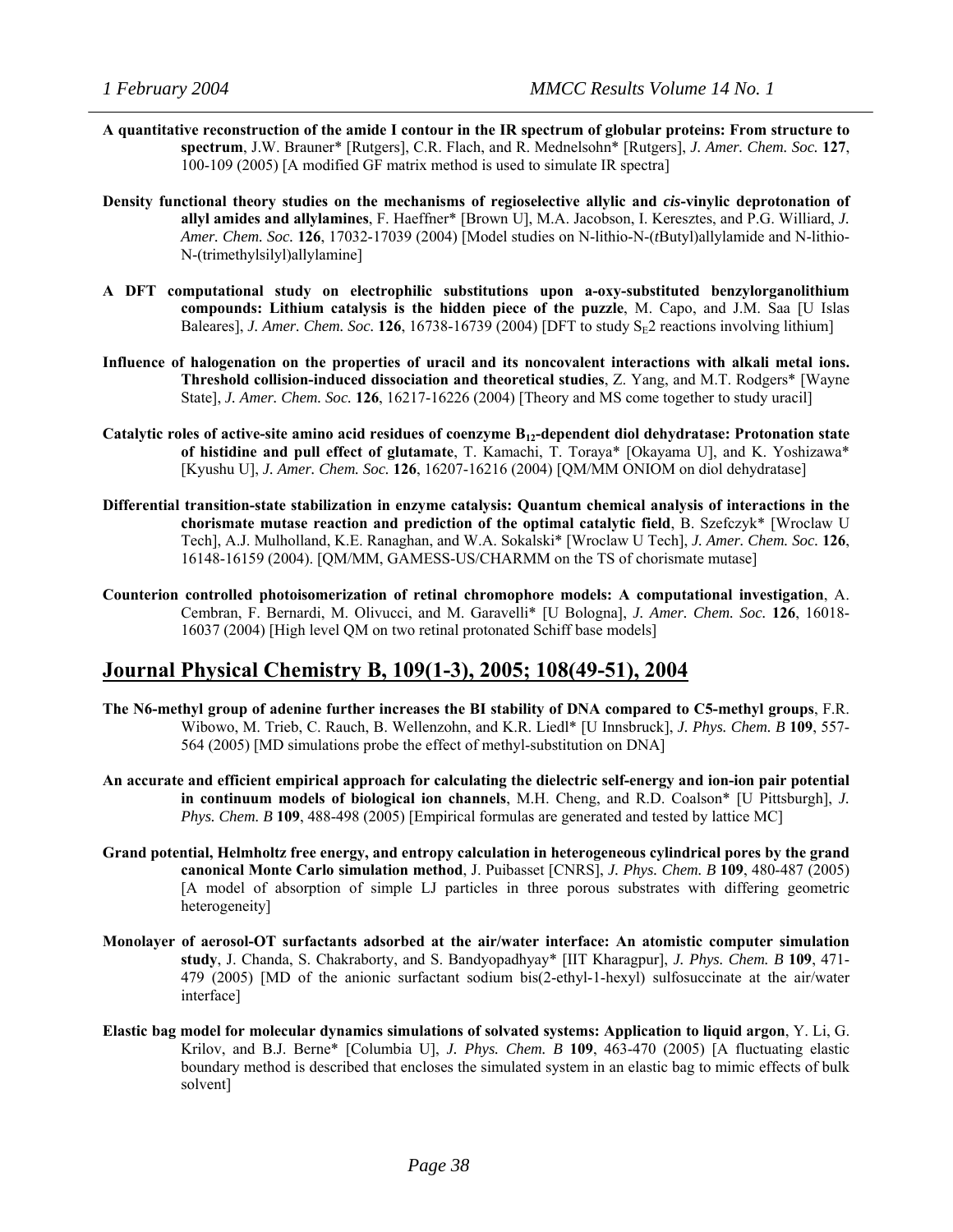- **Quantum chemical semiempirical approach to the structural and thermodynamic characteristics of fluoroalkanols at the air/water interface**, Y.B. Vysotsky, V.S. Bryantsev, F.L. Boldyreva, V.B. Fainerman, and D. Vollhardt\* [Max Plank Inst], *J. Phys. Chem. B* **109**, 454-462 (2005) [QM PM3 calculations look at formation of monomers through tetramers]
- **Molecular dynamics simulations of the oxidation of aluminum nanoparticles**, S. Alavi, J.W. Mintmire, and D.L. Thompson\* [U Missouri-Columbia], *J. Phys. Chem. B* **109**, 209-214 (2005) [Classical MD is applied with a Streitz-Minimire electrostatic plus potential]
- **Computational model of hole transport in DNA**, M. Volobuyev, and L. Adamowicz\* [U Arizona], *J. Phys. Chem. B*  **109**, 1048-1054 (2005) [MD is used to develop a model for hole transport in DNA]
- **Understanding electron transfer across negatively-charged Aib oligopeptides**, R. Improta, S. Antonello, F. Formaggio, F. Maran, N. Rega, and V. Barone\* ]U Napoli], *J. Phys. Chem. B* **109**, 1023-1033 (2005) [DFT with a continuum solvent model is applied to electron transfer in phthalimide-Aib*n*-peroxide peptides]
- **Thermodynamic properties of internal water molecules in the hydrophobic cavity around the catalytic center of cytochrome** *c* **oxidase**, M. Tashiro, and A.A. Stuchebrukhov\* [UC Davis], *J. Phys. Chem. B* **109**, 1015- 1022 (2005) [MD probes the hydration in a hydrophobic cavity near the active site]
- **Comprehensive global energy minimum modeling of the sarin-serine adduct**, J. Wang, S. Roszak, J. Gu, and J. Leszczynski\* [Jackson State U], *J. Phys. Chem. B* **109**, 1006-1014 (2005) [DFT and QM calculations local 20 different conformations as local minima]
- **Crystal water dynamics of guanisine dehydrate: Analysis of atomic displacement parameters, time profile of hydrogen-bonding probability, and translocation of water by MD simulation**, S. Yoneda\* [Kitasato U], Y. Sugawara, and H. Urabe, *J. Phys. Chem. B* **109**, 1304-1312 (2005) [PME MD on crystal water in guanosine dehydrate crystals]
- **Combined quantum mechanical/molecular mechanical study on the pentacoordinated ferric and ferrous cytochrome P450cam complexes**, A. Altun, and W. Thiel [Max Plank Inst], *J. Phys. Chem. B* **109**, 1268- 1280 (2005) [QM/MM with DFT/CHARMM for both naked and protein surrounded QM active sites]
- **Interaction between charged surfaces on the Poisson-Boltzmann level: The constant regulation approximation**, R. Pericet-Camara, G. Papastravrou, S.H. Behrens, and M. Borkovec\* [U Geneva], *J. Phys. Chem. B* **108**, 19467-19475 (2004) [Study of interaction forces across ionizable surfaces within the context of PB]
- **Frank H. Stillinger, Theoretical Chemist: A tribute**, *J. Phys. Chem. B* 108: 51 (2004) [A voluminous dedicated issue to Stillinger]
- **Computer simulation of protein adsorption to a material surface in aqueous solution: Biomaterials modeling of a ternary system**, A.N. Cormack, R.J. Lewis, and A.H. Goldstein\* [Alfred U], *J. Phys. Chem. B* **108**, 20408-20418 (2004) [MD probes binding of BPRI to MgO surfaces in water]
- **Role of water in transient cytochrome c<sub>2</sub> docking**, F. Authenrieth, E. Tajkhorshid, K. Schulten, and Z. Luthey-Schulten\* [UIUC], *J. Phys. Chem. B* **108**, 20376-20387 (2004) [MD is performed on both the oxidized and reduced forms in the membrane environment including steering MD to undock]
- **Interaction of tetraaza[14]annulenes with single-walled carbon nanotubes: A DFT study**, V.A. Basiuk\* [UNA Mexico], *J. Phys. Chem. B* **108**, 19990-19994 (2004). [Macrocycles, cobalt and nanotubes by DFT]
- **Understanding intramolecular electron transfer in ferredoxin: A molecular dynamics study**, M.-L. Tan, E.A. Dolan, and T. Ichiye\* [Georgetown U], *J. Phys. Chem. B* **108**, 20435-20441 (2004) [Electron transfer by Gaussian fluctuations]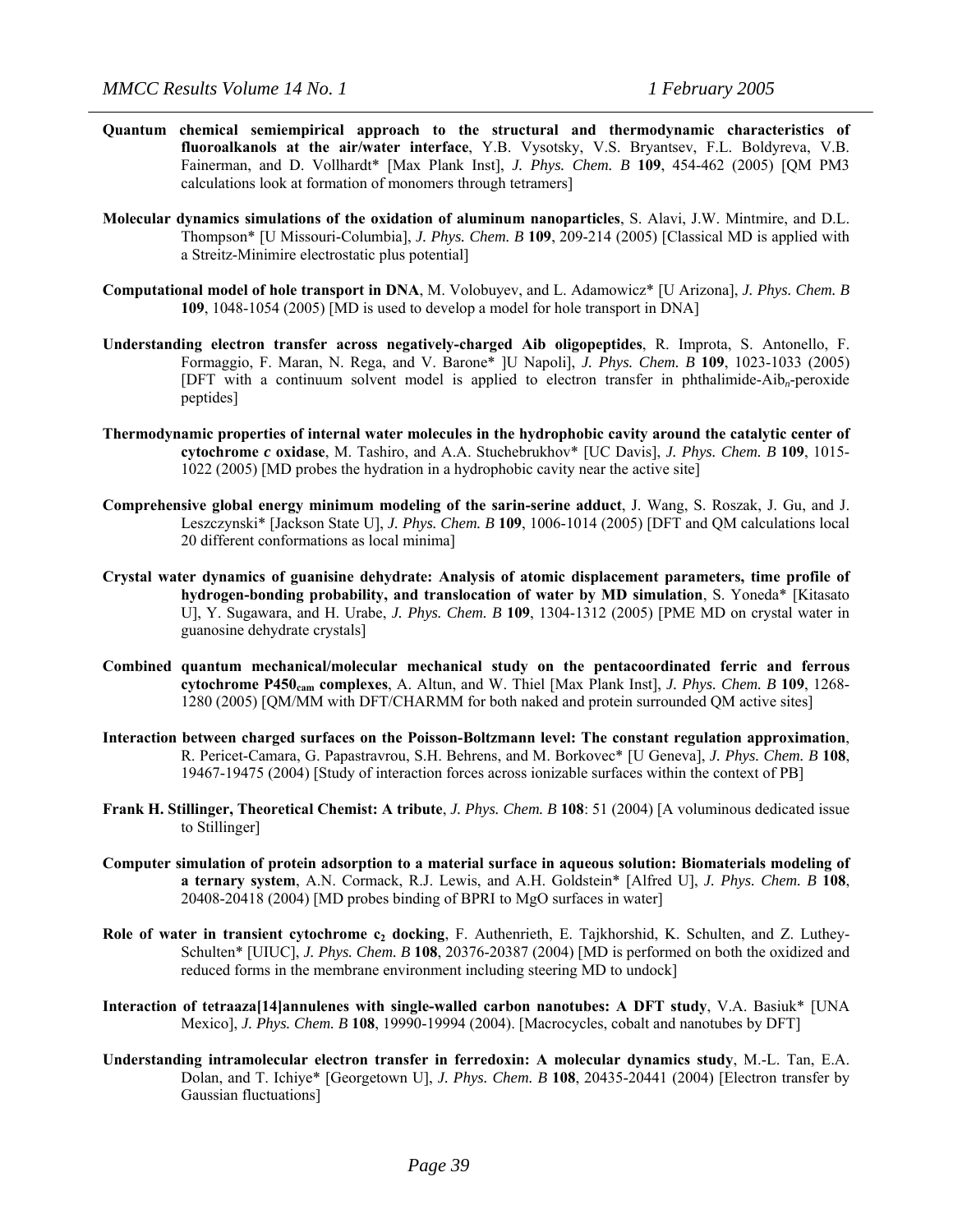# **4. A D D R E S S E S O F P R I N C I P A L A U T H O R S**

The production sites for the corresponding or principal authors are given in brackets in the citations. When not designated by the publisher, the first author is assumed to be the principal. Current addresses are listed here.

Dr. Ruben Abagyan abagyan@scripps.edu. Dept. of Molecular Biology The Scripps Research Inst. 10550 North Torrey Pines Road La Jolla, CA 92037, USA

Eddy Arnold CABM and Rutgers Univ. Dept. of Chem. and Chem. Biol. 679 Hoes Lane Piscataway, NJ 08854-5638, USA

M.D. Arthur arthur.doweyko@bms.com Dept. of Macromol. Struc. CADD Pharm. Research Inst. Bristol-Myers Squibb Princeton, NJ 08543, USA

Michell Avery mavery@olemiss.edu Dept. Med. Chem. P.O. Box 1848 Univ. Mississippi University, MS 38677, USA

Imre Bakó Chemical Research Center Hungarian Academy of Sciences P.O. Box 17 H-1525 Budapest, Hungary

A. S. Barnard amanda.barnard@anl.gov Argonne National Lab. 9700 South Cass Ave. Argonne, IL 60439, USA

Vincenzo Barone baronev@unina.it Dipartimento di Chimica Università Federico II Complesso Monte S. Angelo via Cintia Naples, Italy

U. Bastolla bastollau@inta.es Cent. de Astrobiol. (INTACSIC) c.tra.de Ajalvir km.4, E-28850, Torrejo´u de Ardoz (Madrid), Spain.

Sina Bavari

Develop. Therapeutics Program NCI Frederick Frederick, MD 21702, USA

Steven E. J. Bell S.bell@qub.uk The School of Chemistry The Queen's University of Belfast Belfast BT9 5AG, UK

B.J. Berne berne@chem.columbia.edu Dept. Chemistry Columbia Univ. 3000 Broadway New York, NY 10027, USA

David L. Beveridge dbeveridge@wesleyan.edu Chemistry Department Molecular Biol. & Biochem. Dept. and Mol. Biophysics Program Wesleyan University Middletown, CT 06459, USA

Peter Bolhuis bolhuis@science.uva.nl University of Amsterdam Chemistry Department Nieuwe Achtergracht 166 1019 JL Amsterdam The Netherlands

Alexandre M. J. J. Bonvin a.m.j.j.bonvin@chem.uu.nl. Bijvoet Center for Biomol. Res. Utrecht University Utrecht, The Netherlands

Weston Borden borden@unt.edu Dept. Chemistry Univ. North Texas Box 305070 Denton, TX 76203, USA

Steven E. Brenner brenner@compbio.berkeley.edu Dept. of Plant and Microb. Biol. 461A Koshland Hall University of California, Berkeley, CA 94720- 3102, USA

Charles L. Brooks brooks@scripps.edu Dept. of Molecular Biology The Scripps Research Inst. 10550 N. Torrey Pines Road La Jolla, CA 92037, USA

Jaroslav V. Burda burda@karlov.mff.cuni.c2 Dept. of Chem. Physics and Optics Fac. of Mathematics and Physics Charles University Ke Karlovu 3 121 16 Prague 2, Czech Republic

Heather A. Carlson carlsonh@umich.edu Dept. Med. Chem., Coll. Pharm. Univ. of Michigan 428 Church St. Ann Arbor, MI 48109- 1065, USA

David Cerutti dcerutti@mccammon.ucsd.edu Dept. Chemistry and Biochemistry UC San Diego 9500 Gilman Dr. La Jolla, CA 92093, USA

Hue Sun Chan chan@arrhenius.med.toronto.edu Dept. of Biochem., Univ. Toronto Med. Sci. Bldg., 5th Floor 1 King's College Circle, Toronto Ontario M5S 1A8, Canada

S. C. Chaturvedi Sch. of Pharm. Devi Ahilya Vishwavidyalaya Takshashila Parisar Khandwa Road Indore, India

Jacques R. Chrétien jacques.chretien@ biochemics-consulting.com Univ. of Orleans, LBLGC/CBI UPRES EA 1207 F-45067 Orleans Cedex 2, France

Robert D Clark bclark@tripos.com Tripos, Inc. 1699 S. Hanley Road St. Louis, MO 63144, USA

Diego Colombo Dept. Chem., Biochem. & Biotech. Univ. di Milano Via Saldini 50 20133 Milano, Italy

G. Colombo giorgio.colombo@icrm.cnr.it Ist. Chim. Ricon. Mol., CNR Via Mario Bianco 9, 20131, Milano, Italy.

S.Darvesh Dept. of Med. (Neurology) Dalhousie University Halifax, Nova Scotia, Canada

Robert J. Deeth r.j.deeth@warwick.ac.uk Department of Chemistry University of Warwick Coventry CV4 7AL, UK

Luigi Delle Site dellsite@mpip-mainz.mpg.de Max-Planck-Instit. Polymer Res. Ackermannweg 10 55128 Mainz, Germany

A. Desideri desideri@uniroma2.it Dept. of Biology University of Rome Tor Vergata Via della Ricerca Scientifica, 00133 Rome, Italy

Johan Desmet johan.desmet@algonomics.com AlgoNomics NV Technologiepark 4 B-9052 Gent, Belgium

Feng Ding fding@unc.edu Dept. of Biochem. and Biophysics The Univ. of North Carolina at Chapel Hill, School of Medicine Chapel Hill, NC 27599, USA

Christopher Dobson cmd44@cam.ac.uk Dept. Chemistry Univ. Cambridge Lensfield Rd. Cambridge CB2 1EW, UK

Nikolay V. Dokholyan dokh@med.unc.edu Dept. of Biochem. and Biophysics The Univ. of North Carolina at Chapel Hill, School of Medicine Chapel Hill, NC 27599, USA

Douglas Doren doren@UDel.edu Dept. Chemistry and Biochemistry Univ. Delaware Newark, Delaware 19716, USA

Susheel Durani sdurani@iitb.ac.in Dept. of Chemistry ITT Bombay Mumbai-400076, India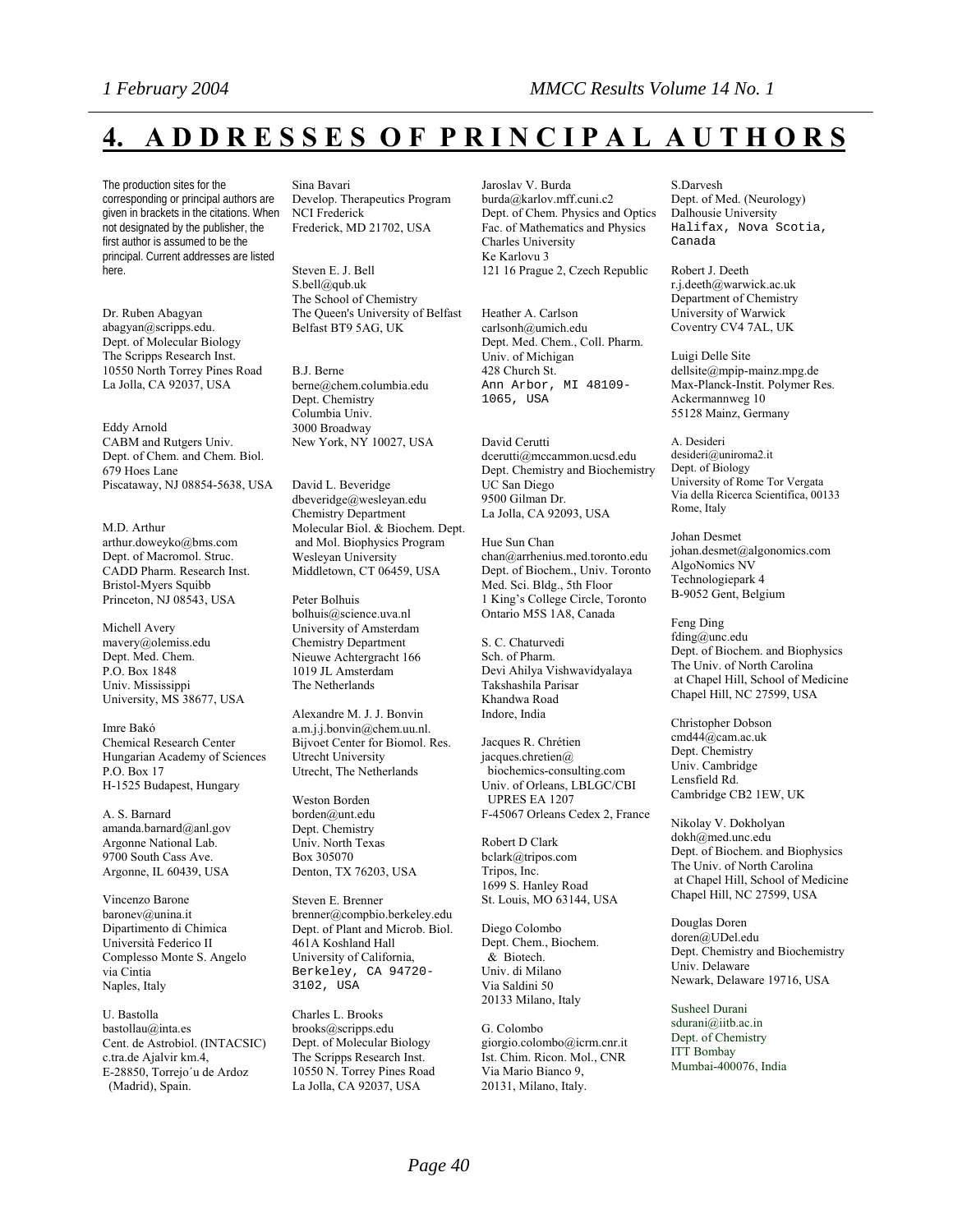#### *MMCC Results Volume 14 No. 1 1 February 2005*

Jonathan Essex J.W.Essex@soton.ac.uk School of Chemistry Univ. Southampton Highfield, Southampton SO17 1BJ, UK

Emma Falck Lab. of Physics & Helsinki Inst. of Physics Helsinki University of Technology P.O. Box 1100 FI-02015 HUT, Finland

S.D.Fleming A.J. Parker CRC for Hydrometallurgy Nanochem. Res. Inst. Curtin Univ. of Tech. P.O. Box U 1987 Perth, WA 6845 Australia

Franca Fraternali ffranca@nimr.mrc.ac.uk Natl. Inst. Med. Res. Mill Hill London NW7 1AA, UK

Holly Freedman Henry Eyring Center for Theoretical Chemistry Department of Chemistry University of Utah Salt Lake City, UT 84112, USA

Richard A. Friesner rich@chem.columbia.edu Dept. of Chemistry Columbia Univ. New York, NY 10027, USA

Anderson Coser Gaudio anderson@npd.ufes.br Physics Department Federal Univ. of Espírito Santo Campus Universitário Alaor de Queiroz Araújo Goiabeiras, Vitória, ES, 29075-910, Brazil

Jiali Gao gao@chem.umn.edu Dept. Chemistry Univ. Minnesota 207 Pleasant Street, S.E. Minneapolis, MN 55455, USA

Robert J. Gdanitz gdanitz@ncat.edu North Carolina A&T State Univ. Physics Dept. 101 Marteena Hall Greensboro, NC 27411, USA

J. Daniel Gezeltergezelter@nd.edu Dept. of Chemistry and Biochem. University of Notre Dame 251 Nieuwland Science Hall Notre Dame, IN 46556-5670, USA Jérôme Golebiowski [jerome.golebiowski@unice.fr](mailto:jerome.golebiowski@unice.fr) Lab. Arômes, Syn., Interactions Fac.des sci. Univ. de Nice – Sophia Antipolis 06108, Nice Cedex 2, France

Andrew C. Good andrew.good@bms.com Bristol-Myers Squibb P.O. Box 4000, Princeton, NJ 08543, USA

Florent Goujon Laboratoire de Thermodynamique des Solutions et des Polymères UMR CNRS 6003 Université Blaise Pascal 63177 Aubiere Cedex, France

Nick V. Grishin grishin@chop.swmed.edu Howard Hughes Medical Inst. Univ. of Texas SW Med. Center 5323 Harry Hines Blvd. Dallas, TX 75390-9050, USA

Alan Grossfield Dept. Biochem. & Mol. Biophys. Washington Univ. School of Med. St. Louis, MO 63110, USA

Corwin Hansch Dept. of Chem. Pomona College Claremont, CA 91711, USA

Sergio A. Hassan mago@helix.nih.gov Center for Mol. Modeling CMM/DCB/CIT National Inst. of Health Bethesda, MD 20892, USA

Noriaki Hirayama hirayama@ is.icc.u-tokai.ac.jp Basic Med. Sci.and Mol. Med. Tokai Univ. School of Medicine Boseidai, Isehara Kanagawa 259-1193, Japan

Yasuaki Hiwatari Dept. of Comp. Sci., Facu. of Sci. Kanazawa Univ. Kakuma Ishikawa 920-1192, Japan

Kim Henrick henrick@ebi.ac.uk. EMBL Outstat., Eur. Bioinf. Inst. Welcome Trust Genome Campus Hinxton, Cambridge UK.

Hualiang Jiang hljiang@mail.shcnc.ac.cn State Key Lab. of Drug Research Shanghai Insts. for Biol. Sci. Chinese Acad. of Sciences 555 Zuchongzhi Rd. Shanghai 201203, China

Carol K. Hall hall@turbo.che.ncsu.edu Dept. of Chemical Engineering North Carolina State University Raleigh, NC 27695-7905, USA

Hans-Dieter Höltje hoeltje@ pharm.uni-duesseldorf.de Instit. Pharm. Chem. Heinrich-Heine-Universität Universitätsstrasse 1 40225 Düsseldorf, Germany

Barry Honig bh6@columbia.edu Dept. of Biochemistry and Molecular Biophysics Columbia University 630 W. 168th St. New York, NY 10032, USA

Ken Houk houk@chem.ucla.edu Dept. Chemistry Univ. Calif. Los Angeles 607 Charles E. Young Dr. E. Los Angeles, CA 90095, USA

J.W. Huffman Howard L. Hunter Lab. Clemson Univ. Clemson, SC 29634-0973, USA

Atsushi Ikai aikai@bio.titech.ac.jp Laboratory of Biodynamics Grad. Sch. of Biosci. & Biotech. Tokyo Institute of Technology Tokyo, Japan

A. Irbäck anders@thep.lu.se Complex Systems Division Department of Theoretical Physics Lund University Lund, Sweden

M.N. Iskander Dept of Med.Chem. Victorian Coll.of Pharm. Monash University 381 Royal Parade Parkville 3052, Victoria, Australia

Gouri S. Jas gourijas@ku.edu Higuchi Biosciences Center University of Kansas 2095 Constant Ave. Lawrence, KS 66047, USA

C.J. Jeffery Lab. for Mol.Biol. Dept. of Biol.Sci., MC567 Univ. of Illinois at Chicago 900 South Ashland Avenue Chicago, IL 60607, USA

L. Jensen Theoretical Chemistry Materials Science Centre Rijksuniversiteit Groningen Nijenborgh 4 9747 AG Groningen, The Netherlands

Tarun Jha [tjjupharm@yahoo.com](mailto:tjjupharm@yahoo.com) Div. of Med. and Pharm. Chem. Dept. of Pharm. Tech. Jadavpur Univ. PO Box No 17020 Kolkata - 700 032, India

H. Jiang Drug Disc. and Design Cent. State Key Lab. of Drug Res. Shanghai Inst. of Materia Med. Shanghai Inst. for Biol. Sci. Chinese Acad. of Sci. 555 Zuchongzhi Road, Pudong Shanghai 201203, PR China

Peter C. Jordan jordan@brandeis.edu Department of Chemistry Brandeis University Waltham, MA 02454-9110, USA

Andre H. Juffer andre.juffer@oulu.fi Biocenter Oulu, Univ. of Oulu, Dept. of Biochem. P.O. Box 3000 FI-90014 Oulu, Finland

O. El-Kabbani Dept. of Med.Chem. Victorian Coll. of Pharm. Monash Univ. Parkville, Victoria 3052, Australia

Charles F. F. Karney ckarney@sarnoff.com Sarnoff Corporation Princeton, NJ 08543-5300, USA

Anders Karlén Dept. of Med.Chem. Uppsala Univ. BMC, Box 574 SE-751 23 Uppsala, Sweden

György M. Keserű Dept. of CADD Gedeon Richter Ltd. H-1475, Budapest 10 P.O. Box 27, Hungary

Akira R. Kinjo akinjo@genes.nig.ac.jp Cent. for Inf. Biol. And DNA Data Bank of Japan National Inst. of Genetics, Mishima, 411-8540, Japan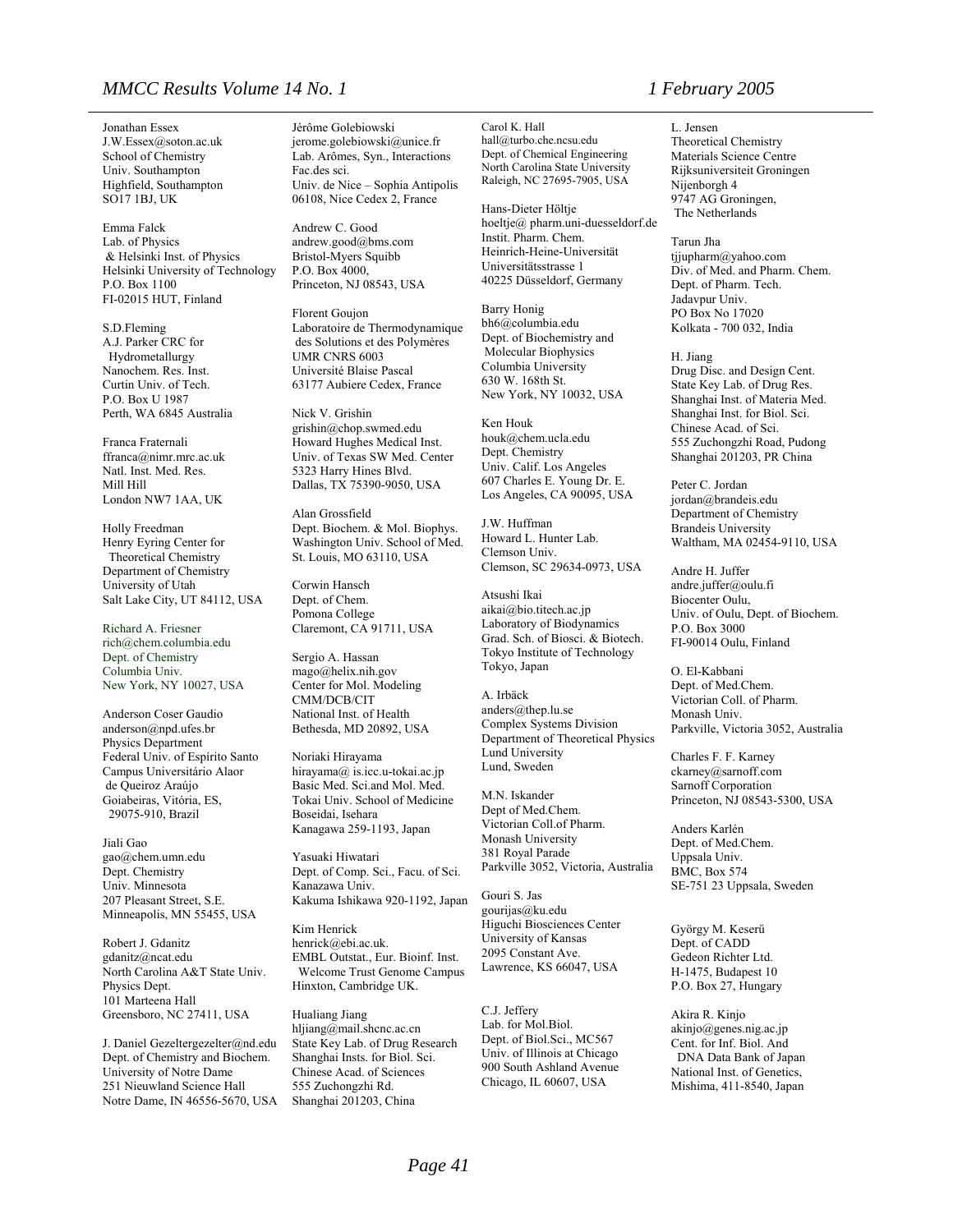Judith P Klinman Depts. of Chem. and of Mol. and Cell Biol. Univ. of Calif. Berkeley, CA 94720, USA

Volker Knecht Dept. of Biophysical Chemistry University of Groningen Nijenborgh 4 9747 AG Groningen, The Netherlands

David A. Kofke kofke@buffalo.edu Dept. of Chem. and Bio. Eng. Univ. at Buffalo SUNY Buffalo, NY 14260, USA

Dmytro Kovalskyy dikov@imbg.org.ua Inst. of Mol. Biol. and Gen. 150 Akad. Zabolotnogo Street Kiev-143, 03143 Ukraine

Krzysztof Kuczera kkuczera@ku.edu Depts. of Chem & Mol. Biosci. University of Kansas 1251 Wescoe Hall Dr. Lawrence, KS 66045, USA

M. Anil Kumar [madan\\_ak@yahoo.com](mailto:madan_ak@yahoo.com) Fac. of Pharm.Sci. M.D. Univ. Rohtak - 24 001, India

T.Kuramochi Inst. for Drug Disc.Res. Yamanouchi Pharm.Co. Ltd. 21 Miyukigaoka, Tsukuba Ibaraki 305-8585, Japan

Daniel J. Lacks Dept. of Chem. Engineering Case Western Reserve Univ. Cleveland, OH 44106, USA

Themis Lazaridis Dept. of Chem. City College of CUNY Convent Ave. & 138<sup>th</sup> St. New York, NY 10031, USA

Vitor B. P. Leite vleite@df.ibilce.unesp.br Dpto de Física,Inst. de Biociências Letras e Ciências Exatas Universidade Estadual Paulista São José do Rio Preto, Brazil

Ronald M. Levy ronlevy@lutece.rutgers.edu Dept. of Chem. and Chem. Biol. Rutgers, State U of New Jersey 610 Taylor Road Piscataway, NJ 08854, USA

Ze-Sheng Li liujy121@163.com ljy121@mail.jlu.edu.cn Institute of Theoretical Chemistry State Key Lab. of Theoretical and Computational Chemistry Jilin University Changchun 130023, P. R. China

Stephen J. Lippard lippard@mit.edu Dept. of Chemistry Mass. Inst. Tech. Cambridge, MA 02139, USA

S. Lise lise@biochem.ucl.ac.uk Dept. of Biochem. and Mol. Biol. Univ. College London Gower Street London WC1E 6BT, UK

Boping Liu School of Mat.Sci. Japan Adv. Inst. of Sci. and Tech. Asahidai, Tatsunokuchi Ishikawa 923-1292, Japan

Fei Liu liufei@tsinghua.edu.cn Center for Advanced Study Tsinghua University Beijing 100084, China

Dennis Livesay drlivesay@csupomona.edu Dept. of Chem. Calif. State Polytech. U. Pomona, 3801 W. Temple Avenue Pomona, CA 91768, USA

F. Javier Luque javier@far1.far.ub.es Dept. de Fis.quým., Fac. de Farm. Universitat de Barcelona Avgda Diagonal 643, Barcelona 08028, Spain

Alexander MacKerell, Jr. amackere@rx.umaryland.edu Dept. Pharm. Sci. Univ. Maryland 20 Penn Street Baltimore, MD 21201, USA

B. Maïsterrena maisterr@iuta.univ-lyon1.fr Lab. Memb. Art. Biomimétiques EMB2, UMR-CNRS 5013, IUT A Université Claude Bernard Lyon 1 Dpt de Génie Biologique 43 Bd du 11 novembre 1918 69622 Villeurbanne cedex, France

#### *1 February 2004 MMCC Results Volume 14 No. 1*

Mariusz Makowski momo@chem.univ.gda.pl Faculty of Chemistry University of Gdańsk Sobieskiego 18 80-952 Gdańsk, Poland

Massimo Marchi mmarchi@cea.fr Comm. a l'Energie Atomique DSV-DBJC-SBFM URA 2096/CNRS Centre d'Etudes Saclay 91191 Gif-sur-Yvette, Cedex, France Siewert-Jan Marrink marrink@chem.rug.nl. Dept. of Biophysical Chemistry University of Groningen 9747 AG Groningen, The Netherlands

Silvio Massa massa@unisi.it Dept. Farmaco Chimico Technol. Univ. degli Studi di Siena via A. Moro I-53100 Siena, Italy

Mitsuhiro Matsumoto Dept. of Engg., Phys., and Mech. Kyoto Univ. Kyoto 606-8501, Japan

Tom C. B. McLeish tcbmcleish@aol.com. University of Leeds Physics and Astronomy Woodhouse Lane Leeds LS2 9JT, UK

C. Micheletti michelet@sissa.it Internatl. School for Adv. Studies (S.I.S.S.A.) and INFM Via Beirut 2-4, 34014 Trieste, Italy

Paul T. Mikulski Depts of Physics and Chemistry United States Naval Academy Annapolis, MD 21403, USA

Sanzo Miyazawa Faculty of Technology Gunma University, Kiryu Gunma 376-8515, Japan and Laurence H. Baker Center for Bioinformatics and Biol. Statistics Plant Sciences Institute Iowa State University Ames, IA 50011-3020, USA

John Mongan jmongan@mccammon.ucsd.edu Bioinf. & Med. Sci. Train. Progr. NSF Center for Theor. Biol. Phys. Univ. of California at San Diego La Jolla, CA 92093-0365, USA

Michael R. Morrow myke@physics.mun.ca Department of Physics and Physical Oceanography Memorial Univ. of Newfoundland St. John's, Newfoundland A1B 3X7, Canada

Normand Mousseau normand.mousseau@umontreal.ca Département de Physique and Le Regroupement Quebecois sur les Materiaux de Pointe Université de Montréal Succursale Centre-ville Montréal, Québec, Canada

Yuguang Mu ygmu@ntu.edu.sg School of Biological Science Nanyang Technological Univ. Nanyang Drive 60, Singapore 637551

Victor Munoz vm48@umail.umd.edu Dept. of Chem. and Biochem. Univ. of Maryland College Park, MD 20742, USA

Stephen Neidle Stephen.neidle@ulsop.ac.uk School of Pharmacy Univ. of London 29-39 Brunswick Square London WC1N 1AX, UK

Anthony Nichollsa anthony@www.eyesopen.com OpenEye Scientific Software, Inc. 3600 Cerrillos Rd. Suite 1107, Santa Fe, NM 87507, USA

Wolfgang Nonner wnonner@chroma.med.miami.edu Dept. of Physiol. and Biophysics Univ. of Miami School of Med. Miami, Florida, 33101-6430, USA

N.G. Oikonomakos Inst. of Org. and Pharm. Chem. The Nat.Hellenic Res.Foundation 48 Vassileos Constantinou Ave. 11635 Athens, Greece

Hisashi Okumura Dept. of Theor. Studies Inst. for Mol.Sci. Okazaki Aichi 444-8585, Japan

Baldomero Oliva [boliva@imim.es](mailto:boliva@imim.es) Lab. de Bioinf. Estructural (GRIB-IMIM) Dept. de Ciències Exp. i de la Salut. Univ. Pompeu Fabra C/ Doctor Aiguader, 83 Barcelona, 08003, Spain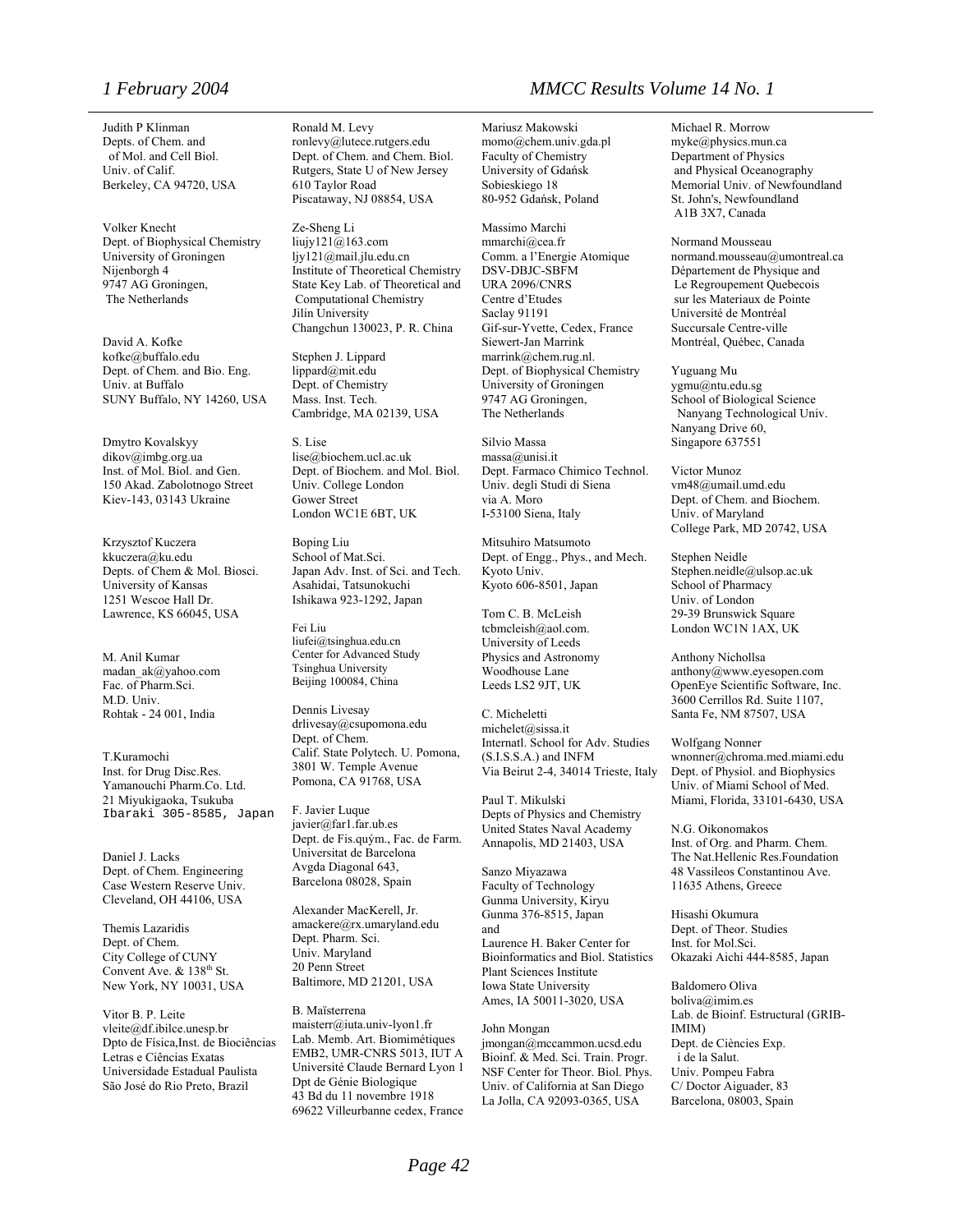#### *MMCC Results Volume 14 No. 1 1 February 2005*

Wilma Olson olson@rutchem.rutgers.edu Rutgers Univ. Wright-Rieman Labs 610 Taylor Rd. Piscataway, NJ 08854, USA

Tudor I. Oprea toprea@salud.unm.edu Div. of Biocomp. Univ. of New Mexico Sch. of Med. 1 Univ. of New Mexico MSC08 4560, Albuquerque NM 87131, USA

Modesto Orozco modesto@mmb.pcb.ub.es Mol. Modeling and Bioinf. Unit Inst. de Recerca Biomed. Parc Cientýfic de Barcelona Josep Samitier 1-5 Barcelona 08028, Spain

George R. Pack george.pack@louisville.edu Department of Chemistry University of Louisville Louisville, KY

J.Antonio Páez Inst. de Química Médica (CSIC) Juan de la Cierva 3 28006 Madrid, Spain

Patricia Wang Pan Department of Chemistry Brock University St. Catharines, Ontario L2S 3A1, Canada

Constantinos C. Pantelides c.pantelides@imperial.ac.uk Centre for Process Systems Engg. Dept. of Chem. Engg. and Chemical Technology Imperial College London South Kensington Campus London SW7 2AZ, UK

G.K. Papadopoulos Sch. of Chem. Engg. Nat. Tech. Univ. of Athens GR 15780 Zografou Campus Athens, Greece

Sandeep Patel Dept. of Mol. Biology (TPC-6) The Scripps Research Institute, La Jolla, CA 92037, USA

M. Angel C. Pérez Dept. of Drug Design Cent. of Chem. Bioactive Central Univ. of Las Villas Santa Clara, 54830, Villa Clara Cuba

L. Pieters Dept. of Pharm.Sci. Univ. of Antwerp Universiteitsplein 1 B-2610 Antwerp, Belgium

Juergen Pleiss [Juergen.Pleiss@itb.uni-stuttgart.de](mailto:Juergen.Pleiss@itb.uni-stuttgart.de) Inst. of Tech. Biochem. Univ. of Stuttgart Allmandring 31 70569 Stuttgart, Germany

Nithyananda Pradhan [npr@nimhans.kar.nic.in](mailto:npr@nimhans.kar.nic.in) Dept. of Psychopharmacology NIMHANS Bangalore - 560029, India

Yuhui Qu qyh88@eyou.com Key Laboratory of Liquid Structure and Heredity of Materials Ministry of Education Shandong University 73 Jingshi Road Shandong, Jinan 250100, PR China

Rino Ragno rino.ragno@uniroma1.it Dept. Chimica e Technologie Univ. di Roma "La Sapienza" Piazzale Aldo Moro 5 I-00185 Roma, Italy

Mohammed Ramdani [ramdani@uh2m.ac.ma](mailto:ramdani@uh2m.ac.ma) Syst.d'Info.Réact.et Ingénierie des Syst. Iintelligents Fac. des Sci. et Tech. B.P. 146 20650 Mohammedia, Morocco

Mukesh K. Raval [mkroval@sancharnet.in](mailto:mkroval@sancharnet.in) P.G. Dept. of Chem. Govt. College Sundargarh-770002 Orissa, India

Vijay S. Reddy reddyv@scripps.edu Dept. of Mol. Biol. The Scripps Research Inst. 10550 North Torrey Pines Road La Jolla, CA 92037, USA

Antonio Rey jsbach@quim.ucm.es Departamento de Química Física Facultad de Ciencias Químicas Universidad Complutense E-28040 Madrid, Spain

Jóhannes Reynisson Johannes.Reynisson@icr.ac.uk Cancer Research UK Centre For Cancer Therapeutics Inst. of Cancer Research, 15 Cotswold Road, Sutton, Surrey SM2 5NG, UK

D. Paul Rillema paul.rillema@wichita.edu Dept. Chemistry Wichita State Univ. 1845 N. Fairmount St. Wichita, Kansas 67260, USA

Vithaya Ruangpornvisuti [vithaya.r@chula.ac.th](mailto:vithaya.r@chula.ac.th) Supramolecular Chem.Res.Unit Dept. of Chem. Fac. of Sci. Chulalongkorn Univ. 10330 Bangkok, Thailand

N. Russo russo@unical.it Dipartimento di Chimica and Centro di Calcolo ad Alte Prestazioni per Elaborazioni Parallele e Distribuite- Centro d'Eccellenza MURST Università della Calabria I-87030 Arcavacata di Rende, Italy

Minoru Saito msaito@si.hirosaki-u.ac.jp Faculty of Science and Technology Hirosaki University 3 Bunkyo-cho, Hirosaki Aomori 036-8561, Japan

Minoru Sakurai msakurai@bio.titech.ac.jp Center for Biological Resources and Informatics Tokyo Institute of Technology Nagatsuta B-62-4259 Nagatsuta-cho, Midori-ku Yokohama 226-8501, Japan

Mark S. P. Sansom mark@biop.ox.ac.uk Dept. of Biochem. Univ. of Oxford South Parks Rd. Oxford OX1 3QU, U.K.

Juan C. Santos jucasa@circonio.ciencias.uchile.cl Dept. Química Univ. Técnica Fed. Santa Maria Casilla 110V, Valparaíso, Chile

Catherine H. Schein chschein@utmb.edu Sealy Center for Structural Biol. Dept. Human Biol. Chem. & Gen. Univ. of Texas Medical Branch Galveston, TX 77555-0857, USA

M. Schindler michael.schindler@ bayercropscience.com Bayer CropScience AG Monheim, Germany

H. B. Schlegel hbs@chem.wayne.edu Department of Chemistry and Institute for Scientific Computing, Wayne State University, Detroit, Michigan 48202

Jeffrey D. Schmitt jeff.schmitt@targacept.com Mol. Des. Group, Targacept, Inc. 200 East First Street, Suite 300 Winston-Salem NC 27101-4165, USA

Klaus Schulten kschulte@ks.uiuc.edu Center for Biophysics and Computational Biology Department of Biochemistry Univ. Illinois Urbana-Champaign Urbana, IL 61801, USA

Daniel Sebastiani sebastia@mpip-mainz.mpg.de Max-Planck-Instit. Polymer Res. Ackermannweg 10 55128 Mainz, Germany

Markus H.J. Seifert [markus.seifert@4sc.com](mailto:markus.seifert@4sc.com) 4SC AG, Am Klopferspitz 19a 82152 Martinsried, Germany

Yibing Shan D. E. Shaw Res. and Development New York, NY 10036, USA

Jianhua Shen State Key Lab. of Drug Research Shanghai Insts. for Biol. Sci. Chinese Acad. of Sciences 555 Zuchongzhi Rd. Shanghai 201203, China

Brian Shoichet shoichet@cgl.ucsf.edu Univ. Calif. San Francisco Genentech Hall,  $60016^{th}$  St. San Francisco, CA 94143

Juswinder Singh juswinder\_sing@biogenidec.com Biogen Idec, Inc 14 Cambridge Center Cambridge, MA 01242

E.J. Smith Dept. of Chem. Univ. of Houston Houston, TX 77204. USA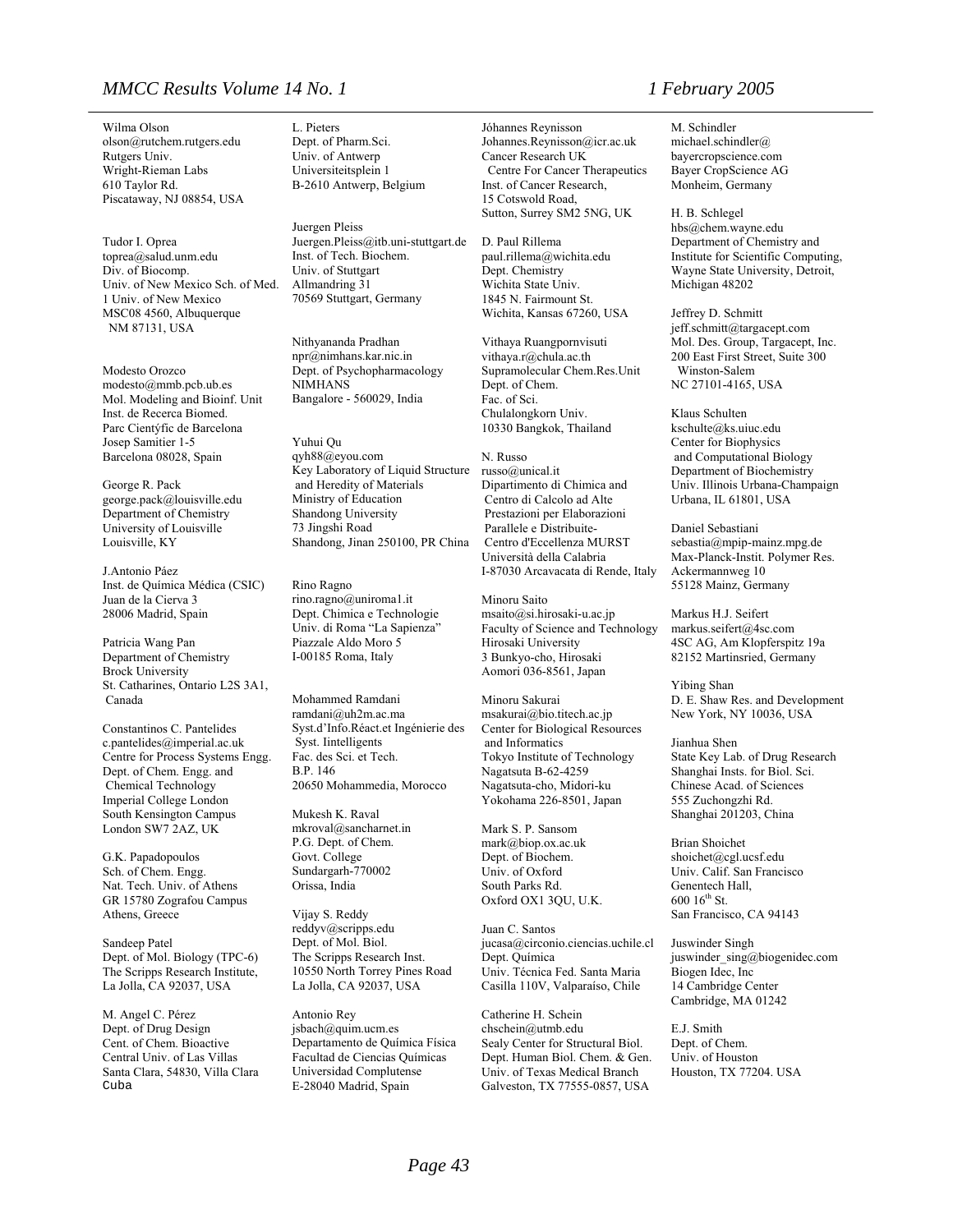L.J. Smith lorna.smith@chem.ox.ac.uk Chem. Res. Lab., Univ. of Oxford Mansfield Road Oxford, OX1 3TA, U.K.

Patricia Soto psoto@chem.ucsb.edu Dept. of Chem. and Biochem. Univ. of California Santa Barbara, CA 93106, USA

Gerhard Stock stock@theochem.uni-frankfurt.de Inst. of Phys. and Theor. Chem. J. W. Goethe Univ. Marie-Curie, Str., 11, D-60439 Frankfurt, Germany

H. Sun huaisun@sjtu.edu.cn School of Chemistry and Chemical Technologies Shanghai Jiao Tong University Shanghai, 200240, PR China

Douglas J. Tobias dtobias@uci.edu Dept. of Chem. Univ. of California Irvine, CA 92697, USA

Anna Tramontano anna.tramontano@uniroma1.it Dept. of Biochem. Sciences University "La Sapienza" P.le Aldo Moro, 5 00185 Rome, Italy.

Carl Trindle cot@cms.mail.virginia.edu Chemistry Department University of Virginia McCormick Road P.O. Box 400319 Charlottesville, VA 22904-4319, **USA** 

Bernhardt L. Trout trout@mit.edu Dept. of Chem. Eng. Mass. Inst. Tech. 77 Massachusetts Ave Cambridge, MA 02139, USA

Donald Truhlar Dept. Chemistry 207 Pleasant St. S.E. Minneapolis, MN 55455, USA

Sandeep Tyagi Dept. of Physics and Astronomy University of Pittsburgh Pittsburgh, PA 15260, USA

Renzo Vallauri vallauri@science.unitn.it INFM and Dept. of Physics Univ. Trento Via Sommarive 14 I-38050 Povo (Trento), Italy

Alan E. van Giessen Department of Chemistry Boston University Boston, MA 02215, USA

Michele Vendruscolo mv245@cam.ac.uk Dept. Chemistry Univ. Cambridge Lensfield Rd. Cambridge CB2 1EW, UK

Alessandra Villa A.Villa@chem.rug.nl Groningen Biomolecular Sciences and Biotechnology Institute (GBB) Dept. of Biophysical Chemistry University of Groningen Nijenborgh 4 9747 AG Groningen, The Netherlands

Gregory Voth Dept. Chemistry Univ. Utah 315 S. 1400 E. Room 2020 Salt Lake City, UT 84112, USA

Rebecca C. Wade rebecca.wade@ eml-r.villa-bosch.de EML Research gGmbH Schloss-Wolfsbrunnenweg 33 D-69118 Heidelberg, Germany

A. Joshua Wand wand@mail.med.upenn.edu Dept. of Biochem. and Biophys. School of Medicine Univ. of Penn. Philadelphia, PA 19104, USA

Jin Wang jin.wang.1@stonybrook.edu Department of Chemistry State Univ. of NY at Stony Brook Stony Brook, New York and State Key Laboratory of Electroanalytical Chemistry Changchun Inst. of Appl. Chem. Chinese Academy of Sciences Changchun, PR China

Irene T. Weber [iweber@gsu.edu](mailto:iweber@gsu.edu)  Dept. of Biol. Georgia State Univ. P.O. Box 4010 Atlanta, GA 30302-4010, USA

#### *1 February 2004 MMCC Results Volume 14 No. 1*

James A Wells Sunesis Pharmaceuticals Inc. 341 Oyster Point Boulevard S. San Francisco, CA 94080, USA

Joel K. Weltman [joel\\_weltman@brown.edu](mailto:joel_weltman@brown.edu) Dept. of Medicine Brown Univ. Med.School Providence, RI 02912, USA

Wolfgang Wenzel wenzel@int.fzk.de Forschungszentrum Karlsruhe Inst. for Nanotechnology PO Box 3640, 76021 Karlsruhe, Germany

L.A. Wessjohann Dept. of Bioorg. Chem. Leibniz Inst. of Plant Biochem. Weinberg 3 06120 Halle, Germany

P.J. Winn winn@embl-heidelberg.de European Mol. Biol. Laboratory Meyerhofstrasse 1 69012 Heidelberg, Germany

Shoshana J. Wodak shosh@ucmb.ulb.ac.be Service de Conformation de Macromolécules Biologique et Bioinformatique CP263 Univ. Libre de Bruxelles Brussels, Belgium

Gerd Wohlfahrt gerd.wohlfahrt@orionpharma.com Orion Pharma P.O. Box 65 FIN-02101 Espoo, Finland

K. J. Wolstencroft kwolstencroft@cs.man.ac.uk School of Biological Sciences Univ. of Manchester Michael Smith Bldg, Oxford Road Manchester M13 9PT, UK

Xue Wu Zhang Dept. of Bioinformatics HKU-Pasteur Res.Cent. 8 Sassoon Road Pokfulam, Hong Kong

Xiaojie Xu xiaojxu@chem.pku.edu.cn College Chem. and Mol. Engin. Peking Univ. Beijing 100871, PR China

T. Yamaguchi Dept. of Mol. Design and Engg. Graduate School of Engineering Nagoya University Chikusa, Nagoya Aichi 464-8603, Japan

Jacqueline Yaneva Institute for Physical Chemistry Bulgarian Academy of Sciences 1113 Sofia, Bulgaria

Mine Yarim Inst. of Pharm.Sci. ETH Zurich, D-ANBI Wintherthurerstrasse 190 CH-8057 Zurich, Switzerland

Darrin York york@chem.umn.edu Dept. Chemistry Univ. Minnesota Minneapolis, MN 55455

Xueping Yu xyu@artsci.wustl.edu Washington University Dept. of Physics Campus Box 1105 One Brookings Dr. St. Louis, MO 63130, USA

Joseph P. Zbilut joseph\_p\_zbilut@rush.edu Dept. of Mol. Biophys. & Physiol. Rush Medical College 1635 W. Congress Chicago, IL 60612, USA

Xiongce Zhao Dept. of Chem. & Petroleum Engg. Univ. of Pittsburgh Pittsburgh PA, 15261, USA

Boris Zhorov zhorov@mcmaster.ca Dept. of Biochemistry and Biomedical Sciences McMaster University 1200 Main Street West Hamilton, Ontario, L8N 3Z5 Canada

Dr. Yaoqi Zhou yqzhou@buffalo.edu Howard Hughes Medical Inst. Center for Single Mol. Biophys. and Dept. of Physiol. & Biophys. State Univ. of New York at Buffalo 124 Sherman Hall Buffalo, NY 14214, USA

Erik R.P. Zuiderweg Dept. of Biol. Chem. Univ. of Michigan 930 N. University Ave. Ann Arbor, MI 48109, USA